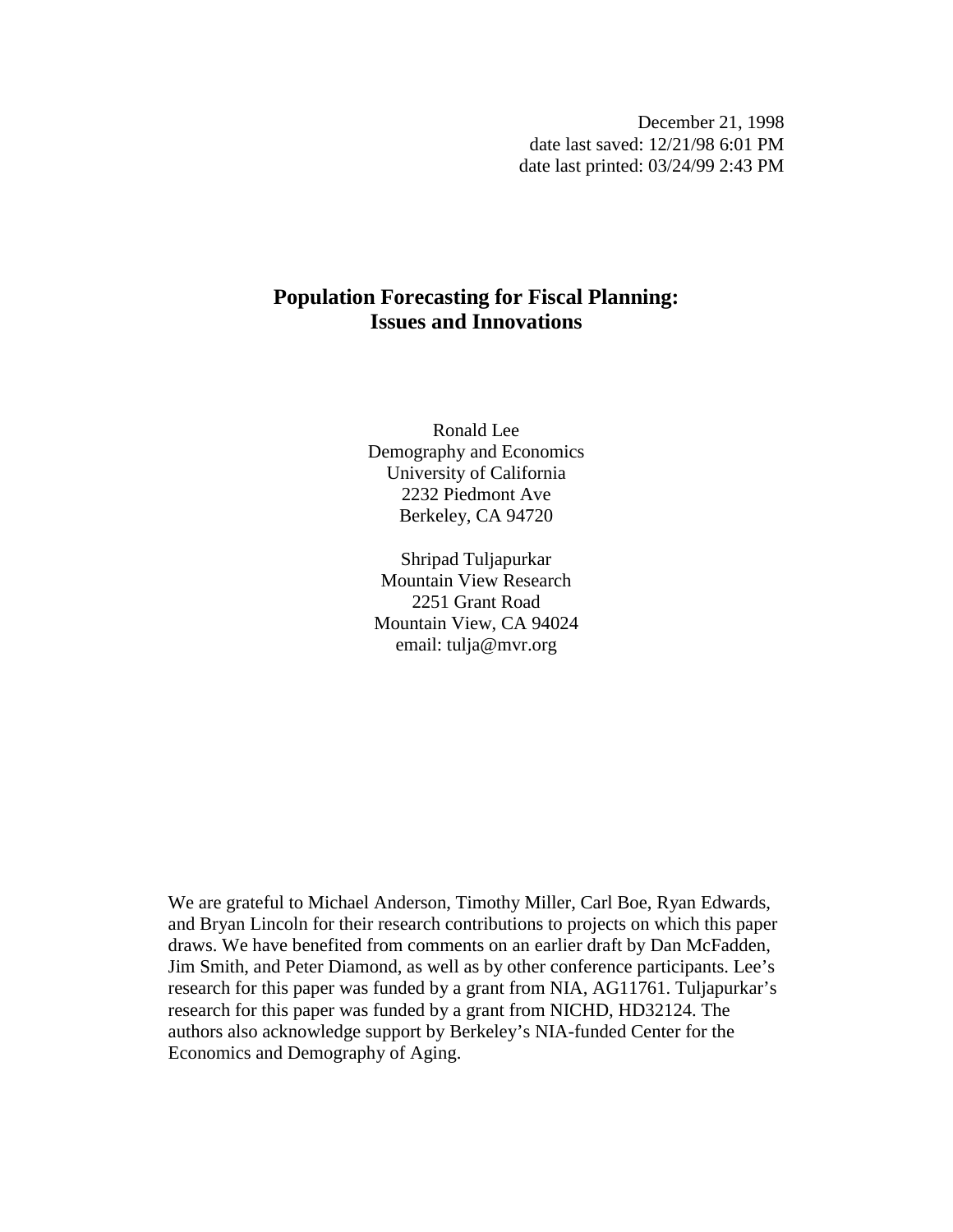## **I. Abstract**

This abstract consists of a concise list of conclusions from the analysis in this paper.

## **A. Assessing Recent Official US Vital Rate Forecasts**

- In retrospect, it appears that over the last fifty years, the Census and Social Security forecasters attached too much importance to the most recently observed levels of fertility and mortality.
- Recent Census Bureau projections of US fertility, based on race/ethnic disaggregation, appear to be too high. Recent Social Security fertility projections appear reasonable, although the range may be too narrow in light of international experience.
- Recent projections of life expectancy gains by both Census and Social Security appear to be substantially too low, in light of past US experience and international levels and trends in low mortality countries.

## **B. Uncertainty in Population Forecasts**

- The standard method for dealing with uncertainty in demographic (and many other) forecasts is the use of high, medium and low scenarios. This approach is deeply flawed, because it is based on very strong and implausible assumptions about the correlation of forecast errors over time, and between fertility and mortality. The random scenario method is an improvement, but it retains some of the same flaws.
- Stochastic population forecasts based on time series models of vital rates (Lee-Tuljapurkar) appear to offer some important advantages, although long forecast horizons in demography far exceed the intended use of these models, and it is necessary to impose external constraints on the models in some cases to obtain plausible forecast behavior. One should not rely on mechanical time series forecasts in any case; they should be assessed in relation to external information.
- A parsimonious time series model for mortality appears to perform well within sample in applications in various countries, and suggests future life expectancy gains in the US at roughly twice the rate projected by Census and Social Security.

## **C. Results of Population Forecasts**

• Middle forecasts by Census, Social Security, and Lee-Tuljapurkar (LT) agree closely on the timing and extent of increase in old age dependency ratios as the baby boom ages (although LT are somewhat higher due to lower mortality), but Census shows some amelioration after 2040, due to higher fertility. After 2040, LT forecasts continue to increase, doubling by 2070 to .45, while Social Security forecasts increase to .41. The Social Security range is three times as wide as that of Census, reflecting inherent flaws in the scenario method.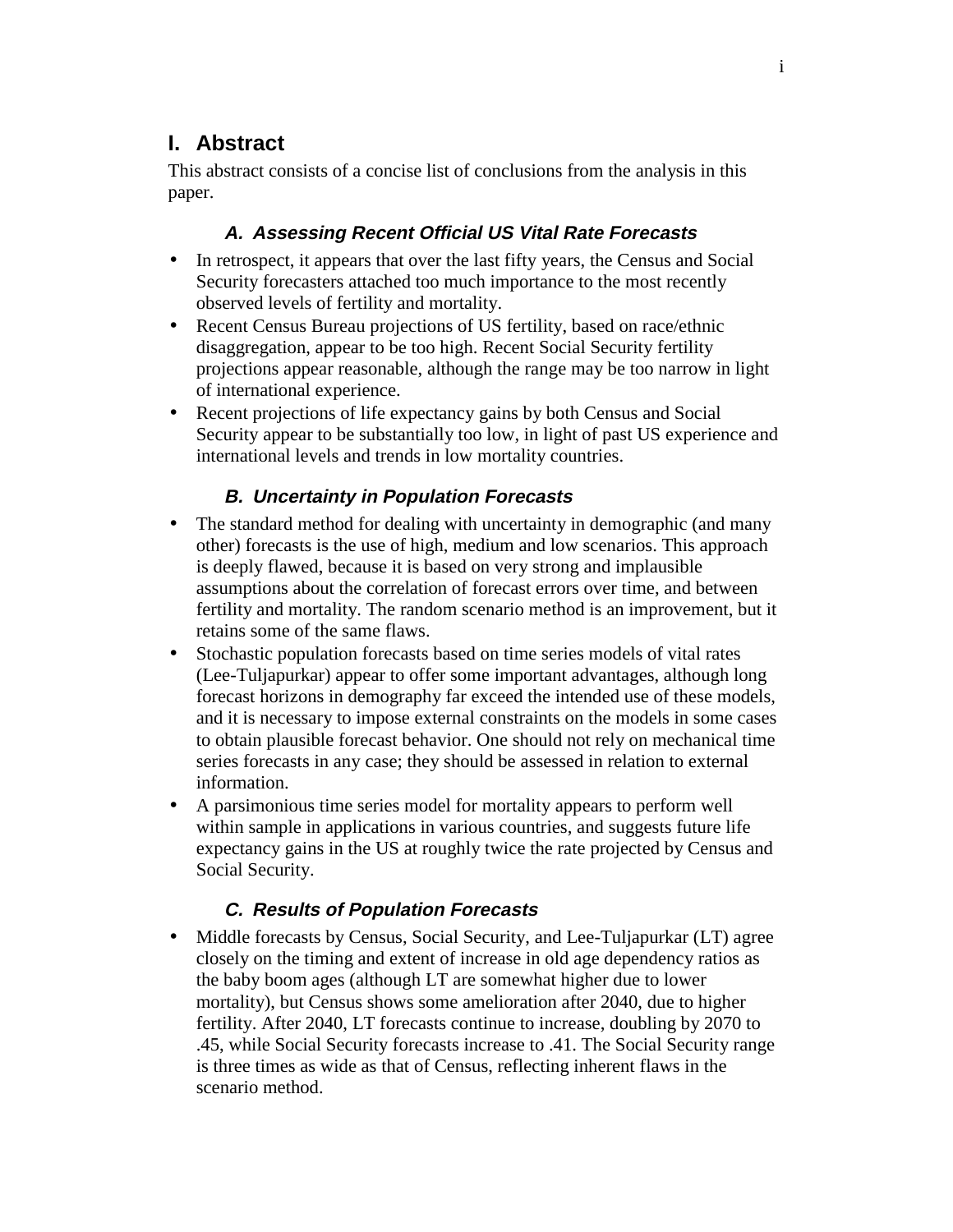- Middle forecasts of the Total Dependency Ratio by Census and LT agree fairly closely , but are somewhat higher than Social Security (LT is .88 in 2070; Social Security is .83). The Social Security range is extremely narrow, reflecting inherent flaws in the scenario method, but the Census range is far too narrow as well.
- In Social Security forecasts, the correlation between errors in forecasting Youth Dependency Ratios and Old Age Dependency Ratios is close to –1.0. In Census forecasts, it is moderately positive. These correlations result from the bundling of assumptions in scenarios. LT forecasts show a correlation of - .6 to -.4, indicating partially offsetting variations in the proportions of children and elderly, as one would expect.

## **D. Stochastic fiscal projections:**

- We analyze the performance of Social Security projections of cost rates since 1950, for forecast horizons of up to 35 years. Performance was generally very good, with no systematic bias, small average errors, and root mean squared errors smaller than the published high-low ranges. Projections done from the mid-70s to the mid '80s have under-projected costs by 12%, however.
- Middle LT forecasts suggest that government expenditures on the elderly will increase by over 150% in relation to GDP by 2070, while expenditures on children and age neutral expenditures will remain flat. Taxes rise from 24% now to 38% of GDP in the median forecast to 2070 (if debt/GDP is constrained), while the 95% probability range for taxes in 2070 goes from 25% to 53% of GDP.
- Increased costs of OASDI account for nearly 30% of the increase in expenditures on the elderly, but a larger share, 57%, is due to health costs in the median forecast. Fixing Social Security will not take care of the long term budget problem.
- Investing 90% of the Social Security reserve fund in equities yielding 7% (real) would fix the system according to a deterministic simulation, but in a stochastic forecast there is still a two thirds chance of exhaustion, with a median exhaustion date of 2044, and a negative median (but strongly positive mean) Fund balance in 2050.
- Raising the payroll tax rate by 2% immediately should nearly put the system in long term actuarial balance according to Social Security projections, but still leaves a 75% chance of fund exhaustion before 2070 in LT stochastic forecasts.
- Raising the normal retirement age to 71 by 2023 raises the median long term actuarial balance above 0 in LT stochastic forecasts, but still leaves a 43% chance of fund exhaustion before 2070.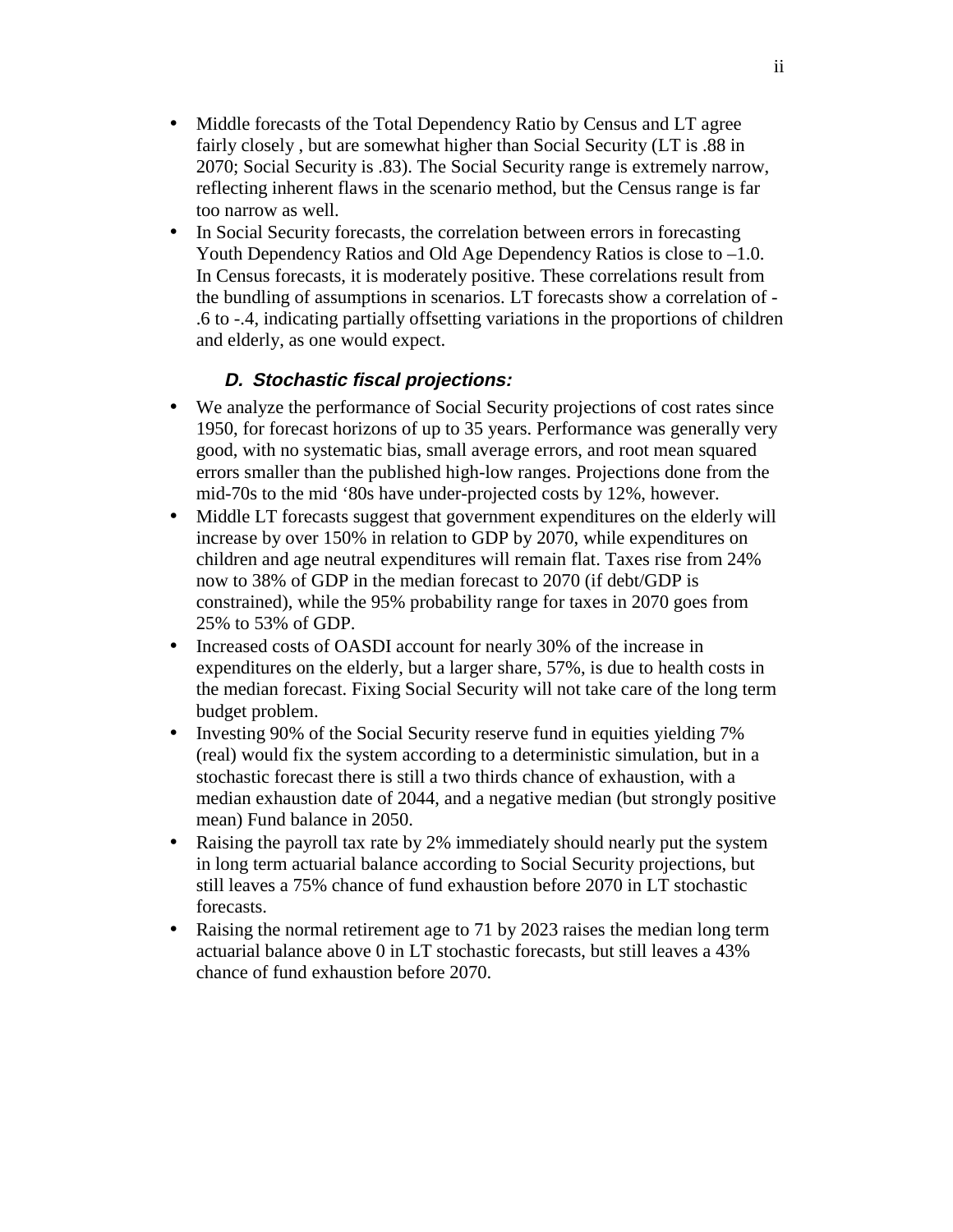## **II. Introduction**

Is population forecasting different than other kinds of forecasting, that it should warrant its own special methods, and its own special discussion? In some important respects it is, and in particular, long term demographic forecasts many decades into the future may contain more useful information than is true for other forecasts, such as turning points. There are several reasons. 1) The initial age distribution of the population provides early information about future population size, age distribution, and growth rates. For example, since their birth, we have known exactly when the baby boom generations would swell the numbers of elderly. 2) The relative slowness, smoothness and regularity of change in fertility and mortality facilitate long term forecasts. Compared to real productivity growth or to real interest rates, for example, the vital rates are less volatile. 3) Fertility, mortality and nuptiality have highly distinctive age patterns which have persisted over the several centuries for which they have been observed. These regular and distinctive age patterns reinforce the preceding two points, by making the consequences of initial age distributional irregularities more predictable. Demographers have developed methods and models for exploiting these features of population evolution in their projections. This does not mean, of course, that demographers have built a sterling record of success in long term forecasting. Their record, which we will review later, has been a mixture of success and failure.

Demographic forecasts have many uses. A few users, such as the manufacturers of infant formula, are interested in the numbers of births by quarter in the coming year. Educational planners are interested in the numbers of school age children, typically in a local area, over a longer horizon, perhaps five to 20 years. Some users, such as planners for Social Security and Medicare, have much longer horizon of 75 years, and are particularly interested in the age distributions of workers and the elderly. Social Security planners also need information on the distribution of the future population by marital status, since benefit payments differ by marital status and by living arrangements. Environmental analysts also have long horizons, but are typically less interested in the details of age distributions. This paper will focus on long run forecasts of national populations, and specifically will consider forecasts over a 75 year horizon with detail on age distribution. Sometimes population projections are used for analytic purposes, to consider the effects of different future scenarios, rather than as predictions. Here we will restrict our attention to predictions or forecasts. We believe that most, though not all, population projections fall into this category, despite any disclaimers by their authors.

We will also focus primarily on what might be called core demographic forecasts, of fertility, mortality, migration, population size, and population age distribution. Many other demographic variables are of interest, but discussing them would take us far afield, and dilute our effort. Thus we will not discuss forecasts of marriage, divorce and the corresponding statuses of the population, household living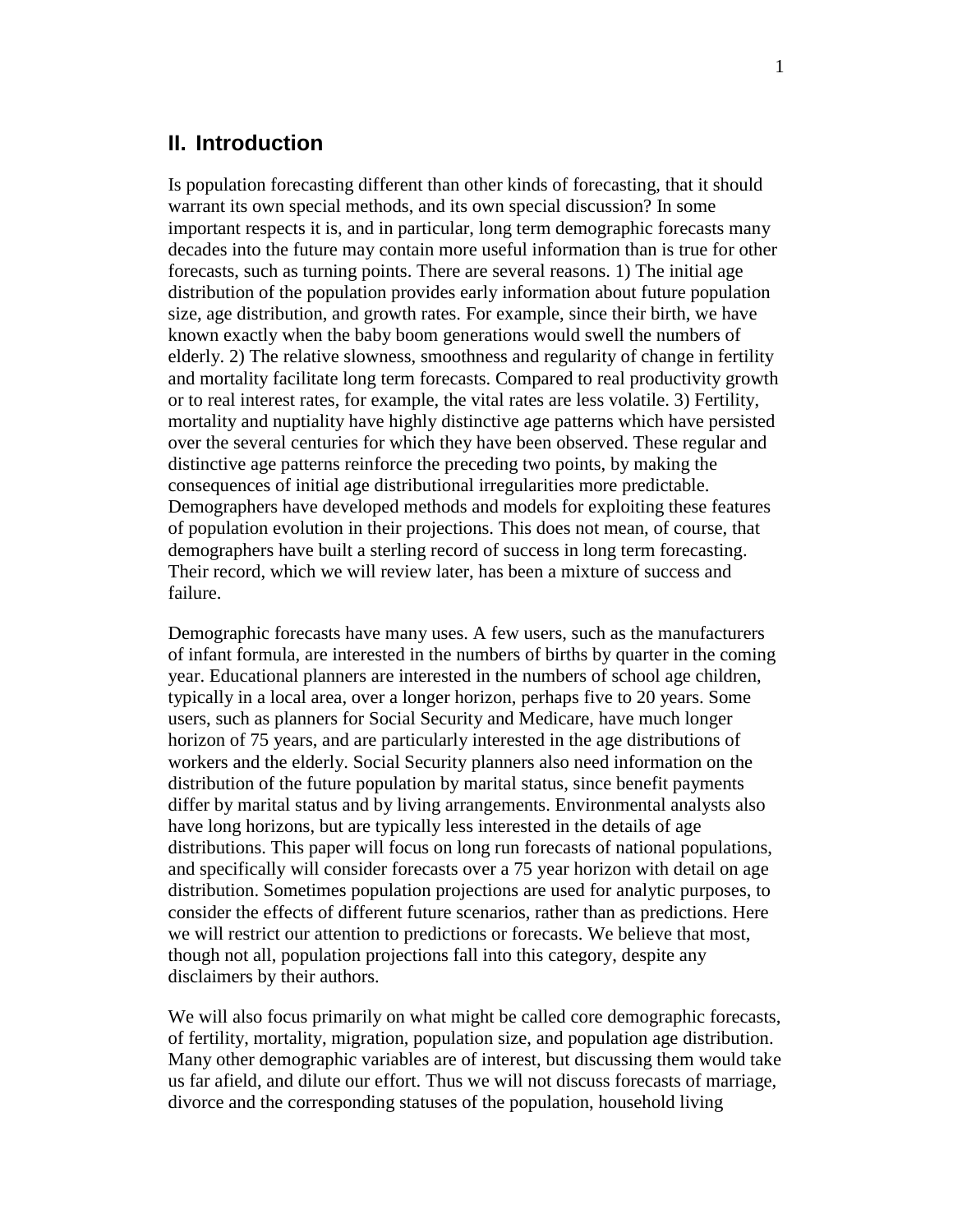arrangements, and kinship ties. We refer readers to Mason (1996), Goldstein (1997), Wachter (1997) and the Office of the Actuary of the Social Security Administration (henceforth OASSA) (1997) for work and literature review on these topics. Nor will we consider projections of the health, functional status, disability, or cause of death of members of the population. For these we refer readers to Manton, Corder and Stallard (1997), Wilmoth (1996), and OASSA (1992). Forecasts of labor force participation, income, education, and related variables are even further outside our scope.

## **III. How Demographers Approach Forecasting**

Demographers typically approach forecasting through disaggregation. Faced with apparently varying demographic rates, the demographer's instinct is to break the population down into skillfully chosen categories, each with its own corresponding rate. The hope is that by so doing, it will be found that these more disaggregated rates will be found to be constant, or to be varying in regular and predictable ways. If the population growth rate is varying, perhaps the variation results from constant age specific birth and death rates applied to a distorted population age structure. If age specific death rates are varying, perhaps the variation is tamed by looking at these by cause of death. If age specific birth rates are varying, perhaps these are tamed by looking at birth rates by age, parity (number of children already born), and length of birth interval, all broken down by race/ethnic category, for example. To take an interesting specific example, the extremely low fertility in Western Europe might be due to continuing postponements of childbearing rather than a change in the more fundamental ultimate number of births per woman (Bongaarts and Feeney, 1998).<sup>1</sup> This change in timing might be revealed by a disaggregation of fertility by parity (number of prior births) and age. The currently low fertility would then reflect an atypical structure of parity by age in Europe. This strategy of proceeding by disaggregation can be illuminating. However, it is limited by its inability to cope with genuine change in the underlying rates. It is through such genuine change in underlying rates that the population compositions and structures became distorted in the first place, and such changes can be expected to continue in the future.

Certain kinds of disaggregation inevitably raise the projected totals relative to more aggregated projections. This happens because any subgroups of the population which have growth rates above the initial average will grow relative to the other subgroups, and so will receive a greater weight in the average of future growth rates, leading to an increase in the projected average growth rates. The level of the population projections and fertility forecasts of the US Census Bureau rose substantially when it began to disaggregate the forecasts by race/ethnic categories a few years ago (although there other causes as well). Disaggregation of mortality by cause of death has a similar effect, when death rates by cause are extrapolated at their historical exponential rates. The most slowly declining causespecific death rate, or the most rapidly rising one, then comes to dominate the total death rate in the long run, so mortality is projected to decline more slowly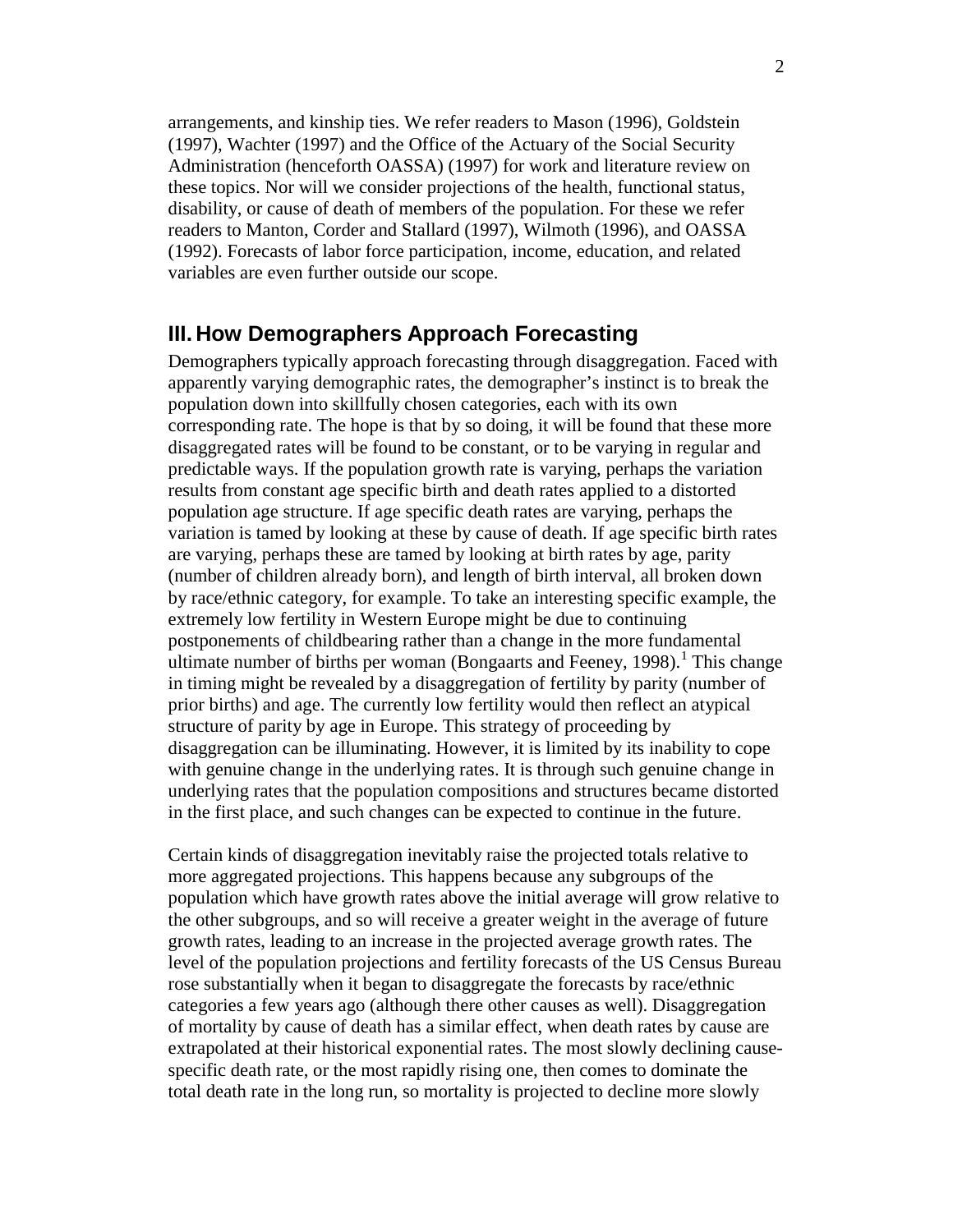than is the case without disaggregation (Wilmoth, 1995). Pointing out that this is a necessary consequence of certain kinds of disaggregation does not necessarily help us understand whether the higher or lower projection is more correct.

#### **A. Demographic Approaches to Predicting Future Change in Fertility**

Economic theories of fertility are highly developed and various models have been estimated and tested. In our view, however, they do not yet provide a useful basis for forecasting fertility. In any event, in order to use any of them, we would first have to develop forecasts of men's and women's potential real wages and nonlabor income, and of interest rates, and some key prices, at a minimum.

Nonetheless, there are some basic theoretical (or common sensical) ideas which do influence fertility forecasts. The first of these is the idea that fertility is a means to achieve some desired number of surviving children, at least after the demographic transition is under way. Therefore, declining mortality or reductions in the perceived level of mortality, are expected to cause a corresponding reduction in fertility. Secondly, avoiding births is costly, either in terms of foregone sexual relations or in terms of the steps needed to avoid conception or to abort a conceptus. Consequently, some portion of actual births to the population is unwanted, such that if avoiding births were costless and perfectly efficient, these births would not have occurred. (Correctly accounting for the effects of mistimed pregnancies is a complicated separate issue.) If technological progress brings us closer to costless and perfectly effective contraception, we would expect a decline in the flow of births and in children ultimately born to the average woman. With these two simple and uncontroversial ideas we have reason to expect a long-term downward trend in fertility, without applying more interesting but also more questionable behavioral theories of fertility. Of course, both of these effects have a natural limit which has already nearly been reached in the case of mortality (about 98.5% of births survive to age 20 in the US under current mortality). Unwanted birth rates have also declined greatly in the past 40 years.

How about forecasting change in the desired number of surviving births (completed family size)? One approach is simply to ask women, through surveys, how many children they expect to have ultimately, and when they expect to have them.2 Analysis has shown that responses are not highly predictive for individuals, but do much better when averaged for age groups. Because childbearing mostly takes place fairly early in a woman's adult life, and because plans change as years pass, data from such surveys are not very informative about fertility more than a few years in the future. Furthermore, if fertility closely follows these plans and expectations, then observing current fertility may provide the same information as the surveys. However, when timing patterns are changing, leading to distortions in the current fertility rate, survey data of this sort may give a truer indication of long run tendencies. Thus survey data for European populations typically show that women want around two children, although the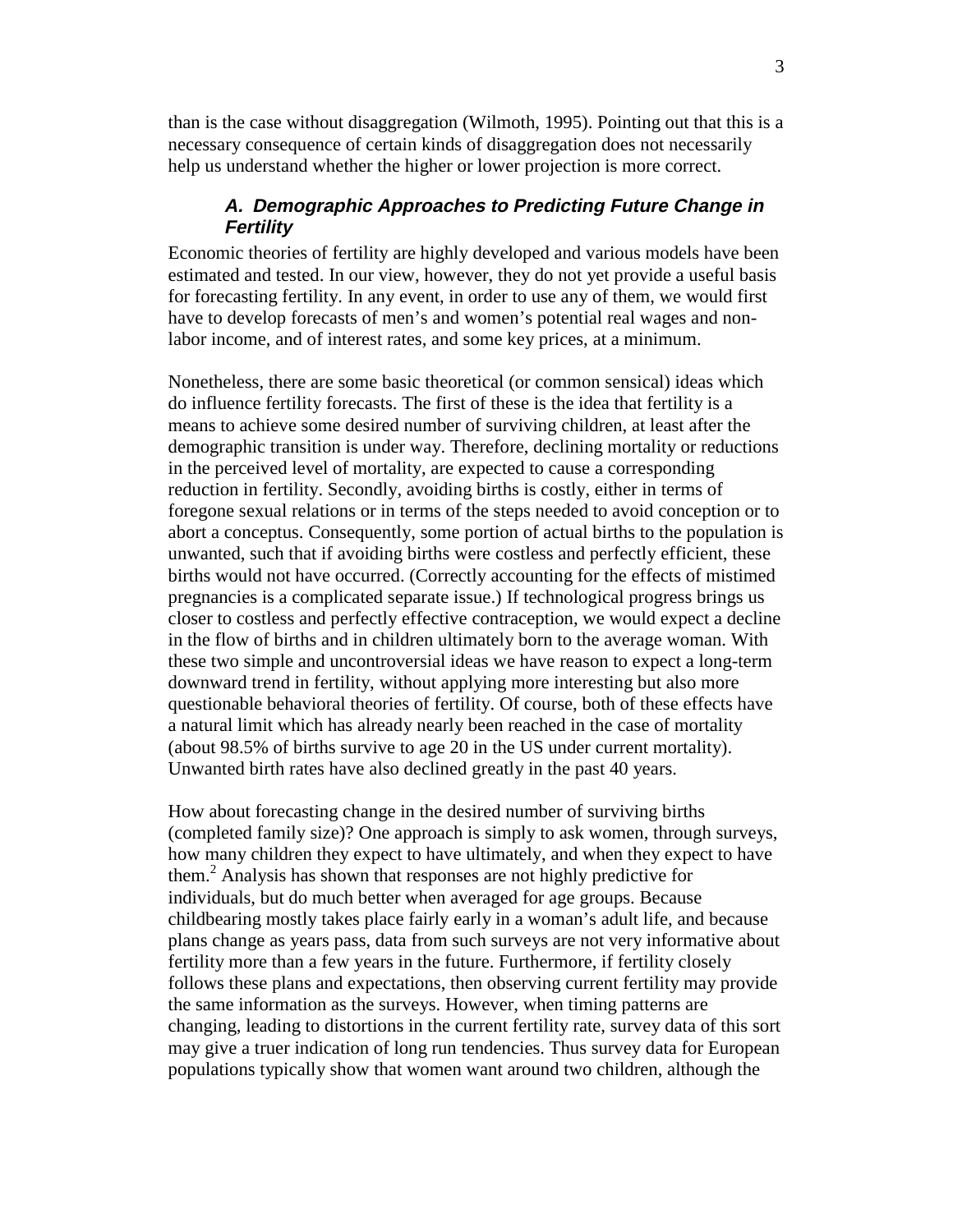European Total Fertility Rate (TFR) currently averages only 1.4 children per woman (Bongaarts, 1998).

#### **B. Demographic Approaches to Predicting Future Change in Mortality**

There are also behavioral, biological, evolutionary, mechanical and statistical models of functional status and survival (see Manton, Stallard and Tolley, 1991; Lee and Skinner, 1996, Wachter and Finch, 1997; Wilmoth, 1998, and Tuljapurkar and Boe, 1998). With a few exceptions, none is currently a useful basis for forecasting, although they influence the general range of possibilities that must be entertained as possible. The work of Manton and colleagues estimates nonlinear models relating risk factors and life style behaviors to mortality and functional status, such that mortality forecasts can be derived if forecasts of the driving forces are available. In our view, the advantage of this approach lies in its ability to link functional status, disease states, and cause of death in a dynamic structural model, and to use this model to analyze the consequences of certain kinds of policy relevant changes. We do not believe it will provide more accurate long term forecasts of mortality, due to the complexity of the approach, the shortness of the available time series which must be used to forecast life style behaviors, the large number of parameters that must be estimated, and the non-linear way that parameters and forecasted life style behaviors or risk factors interact to generate the mortality forecast.

There are also many empirical studies of mortality change over time, and these make a very useful contribution to the forecasting problem by revealing the pace and pattern of change in death rates by age and sex. For example, it is useful to know that although US female old age mortality has been stagnating for the past fifteen years, elsewhere in the industrial world it has continued to decline rapidly or even accelerated (Kannisto et al, 1994; Horiuchi and Wilmoth, 1995), so there is good reason to expect the mortality decline for older US women to accelerate in the future. The recent stagnation is not a consequence of approaching an upper limit.

#### **C. Historical and International Analogy**

Demographic transition theory is a combination of empirical generalization based on the earlier experience of countries that have already achieved low fertility (until recently, largely European), and some generalizations about the influence of socio-economic change on fertility levels. Suffice it to say that this theory is of no use for predicting the future fertility of industrial nations. Some projection procedures for countries earlier in the transition have used curves fitted to the fertility and mortality trajectories of countries farther along in the transition, or that have completed it. These procedures have been surprisingly successful, but are not useful for post-transitional populations.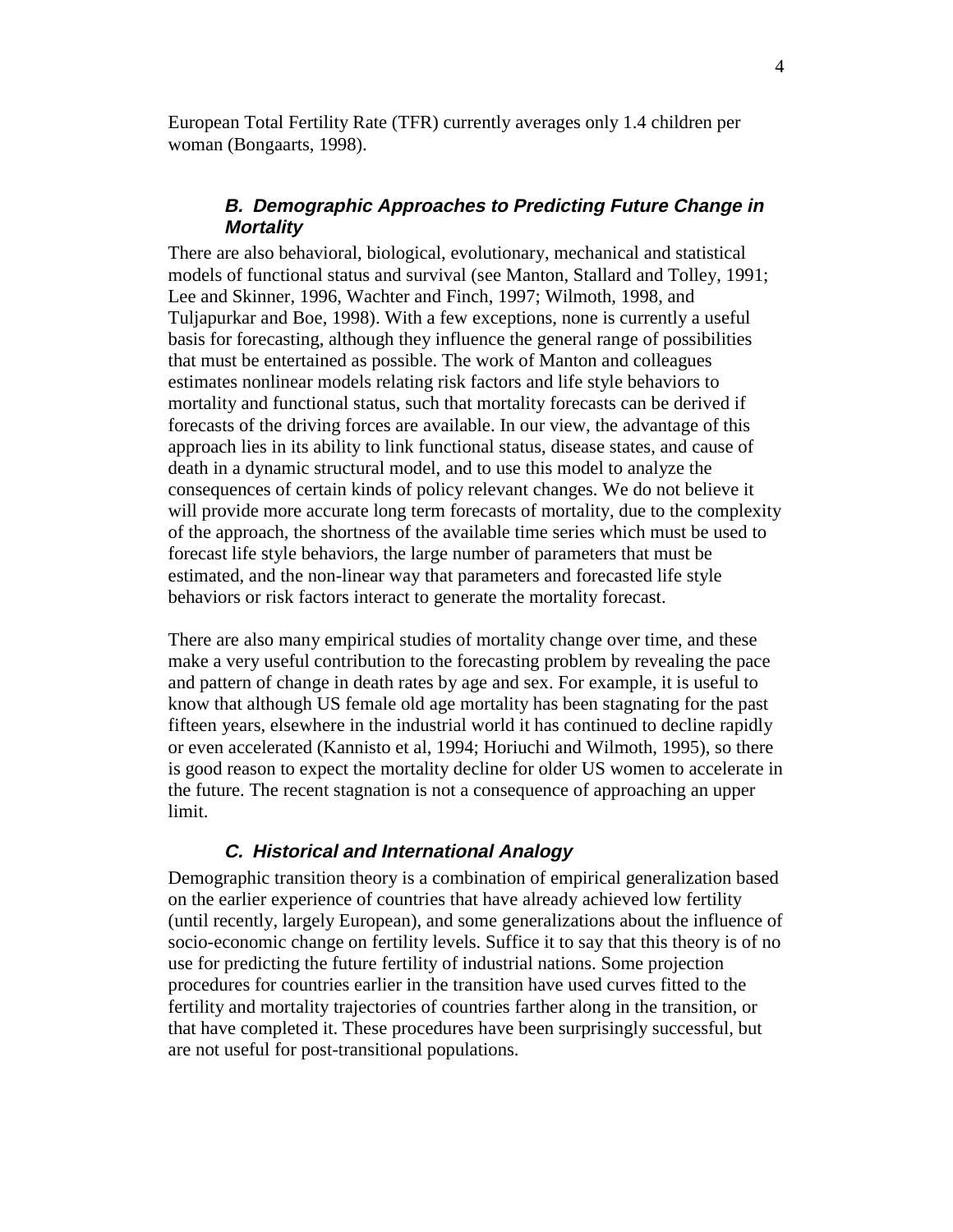#### **D. Implicit Assumptions**

Population projections are based on a set of assumptions that are only occasionally stated explicitly. Projections assume there will be no catastrophic event such as nuclear war, or a collision with a large comet. They usually also make no provision for more predictable changes, such as global warming. More generally, projections assume that there will be no deep structural change, in the sense that they extrapolate history and expect the future to be like the past in certain respects.

Most projections assume that vital rates vary independently of the distribution of the population across the categories to which they apply. Put differently, it is usually assumed that there is no kind of feedback in the demographic system. Such an assumption rules out the theory advanced by Richard Easterlin (1968, 1978) that larger generations tend to experience economic and social adversity, leading them to have lower fertility, and perhaps causing them to produce fewer births than would a smaller generation. Conventional methods would have predicted a baby bust in the 1950s and early 1960s instead of the actual baby boom, because the parental generations born in the 1930s were small. Similarly, conventional methods would have predicted more births in the late 1960s and 1970s as the baby boom children began to reproduce, rather than the actual baby bust. Easterlin did in fact predict the baby bust, but he also predicted a new baby boom in the later 1980s and 1990s, which never materialized. The dynamic behavior and forecast methods derived from populations subject to Easterlin-type feedback have been studied (Lee, 1974; Lee, 1976; Wachter, 1991, for example). The US Bureau of the Census actually incorporated feedback in experimental population forecasts published in 1975. On balance, although the feedback models are very interesting, there is not sufficient empirical evidence to justify using them for practical forecasts.

Those who believe that the world population is already unsustainably large argue that the environment will bite back in response to further population growth, leading to higher mortality and lower fertility. Sanderson (1995) has modeled and discussed the projection issues raised by this view. Others suggest that if fertility continues for much longer at below replacement levels (as in Europe or Canada) there will be a public policy response in the form of powerful pronatalist policies. Econometric and demographic studies suggest, however, that the ability of governments to affect fertility in industrial nations is quite weak. Romania achieved spectacular increases in fertility when it suddenly outlawed abortion and contraception, but these gains were short-lived, as fertility quickly returned to its earlier levels. Sweden for a time appeared to have substantially raised its fertility through a combination of policies making it easier for parents to rear children without financial or career sacrifice. However, these policies turn out to have affected only the timing of births, and fertility has now fallen back to its earlier levels.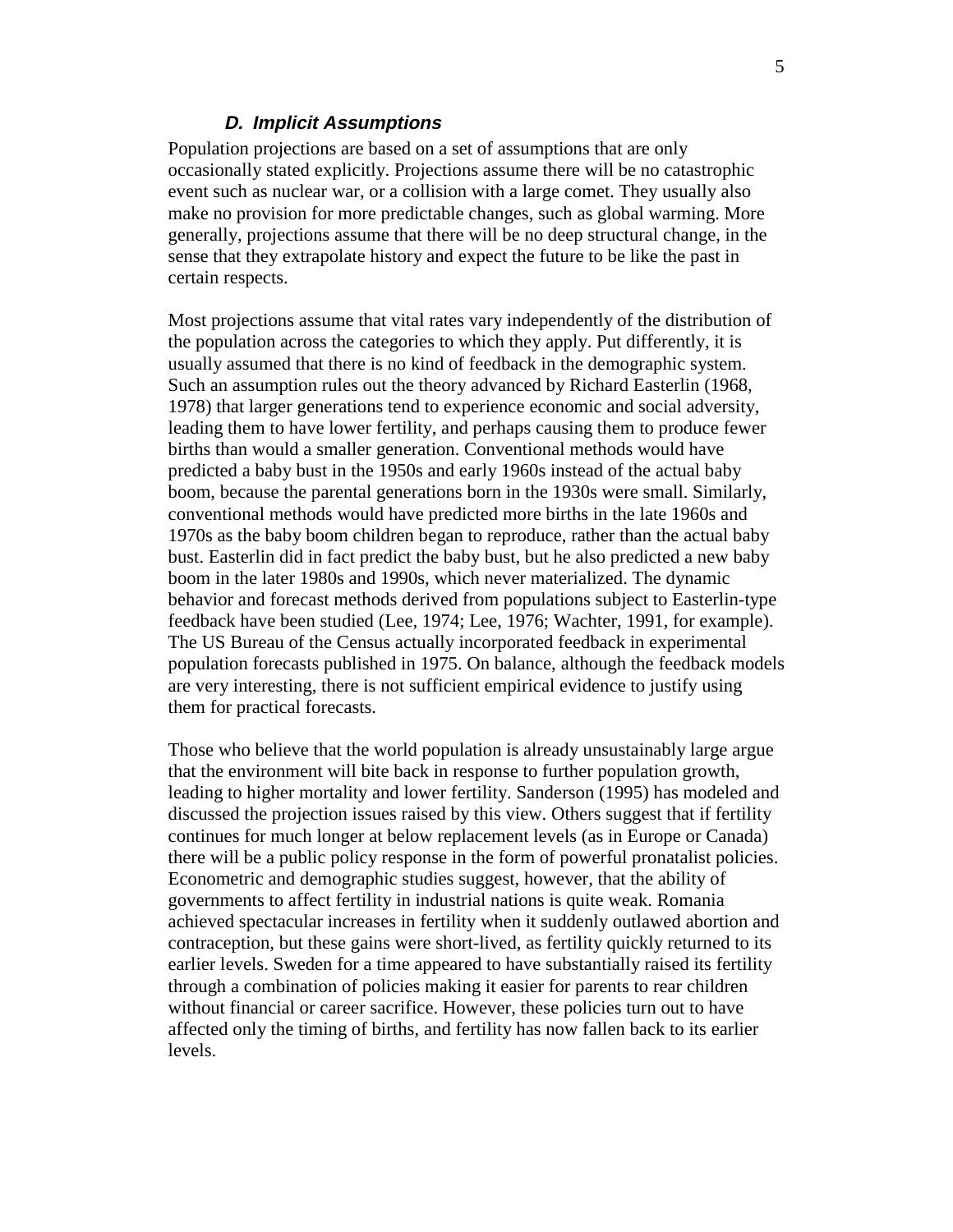It is, perhaps, surprising that projections of mortality take no account of forecasts of public expenditure on health care or on medical research, even when both are discussed together (as in Lee and Skinner, 1996).

While many of these assumptions may seem extreme, it is really not clear how one could proceed without making them. Generally, we think it reasonable to proceed in this way.

## **IV. Assessing Performance of Past Projections**

#### **A. Census Projections of US Fertility**

Traditionally, the Bureau of the Census has focused its best efforts on the fertility forecasts, while the Office of the Actuary of SSA has focused on the mortality forecast. For this reason, we will examine the past record of BC for fertility projections, and of OASSA for mortality projections.

[Figure 1 here].

Figure 1 plots all the forecasts made by the US Bureau of the Census since 1949. Where a middle forecast was given, we have plotted that. Where no middle forecast was given, we plot the average of the two middle range forecasts. We also plot the actual TFR for each year over this period. The methods used to make these forecasts have relied to varying degrees on extrapolation, professional judgement, survey data on birth expectations, and on basic insights from sociological and economic theory. In our view, the fertility forecasts correspond not only to the view of this official agency, but also reflect the prevailing opinions of professional demographers. The forecaster's are competent, and we do not mean to suggest that any of these forecasts was a bad guess in its historical context. The figure shows clearly the severe limits on demographers' ability to forecast fertility. Every turning point is missed, and by and large, the projections simply mimic the level of fertility in the years immediately preceding the forecast. Indeed, the ultimate level of the fertility forecast is correlated +.96 with the average TFR in the five years preceding the published forecast! It is particularly striking that the forecasters do not have in mind a central value towards which the forecasts converge over time. The ultimate forecast levels range from 1.8 to 3.4 births per woman.

Recent fertility forecasts by BC foresee an ultimate TFR of 2.245 (Day, 1996:2, Middle Series). In our view, this forecast is unrealistically high. It follows from the assumption that there will be no change or convergence in the fertility of any race/ethnic group between 1995 and 2050 (Day, 1996:2). The projected increase in the TFR from the current 2.055 to the future 2.245 is due entirely to projected changes in the race/ethnic composition of the population. However, research has shown that when fertility is examined by immigrant generation, there is strong convergence to the level of non-Latino whites after two generations (Smith and Edmonston, 1997). The persistence of high fertility of immigrant groups will therefore depend on first and second generation immigrants remaining a constant share of the total membership of the Asian and Latino race/ethnic groups, which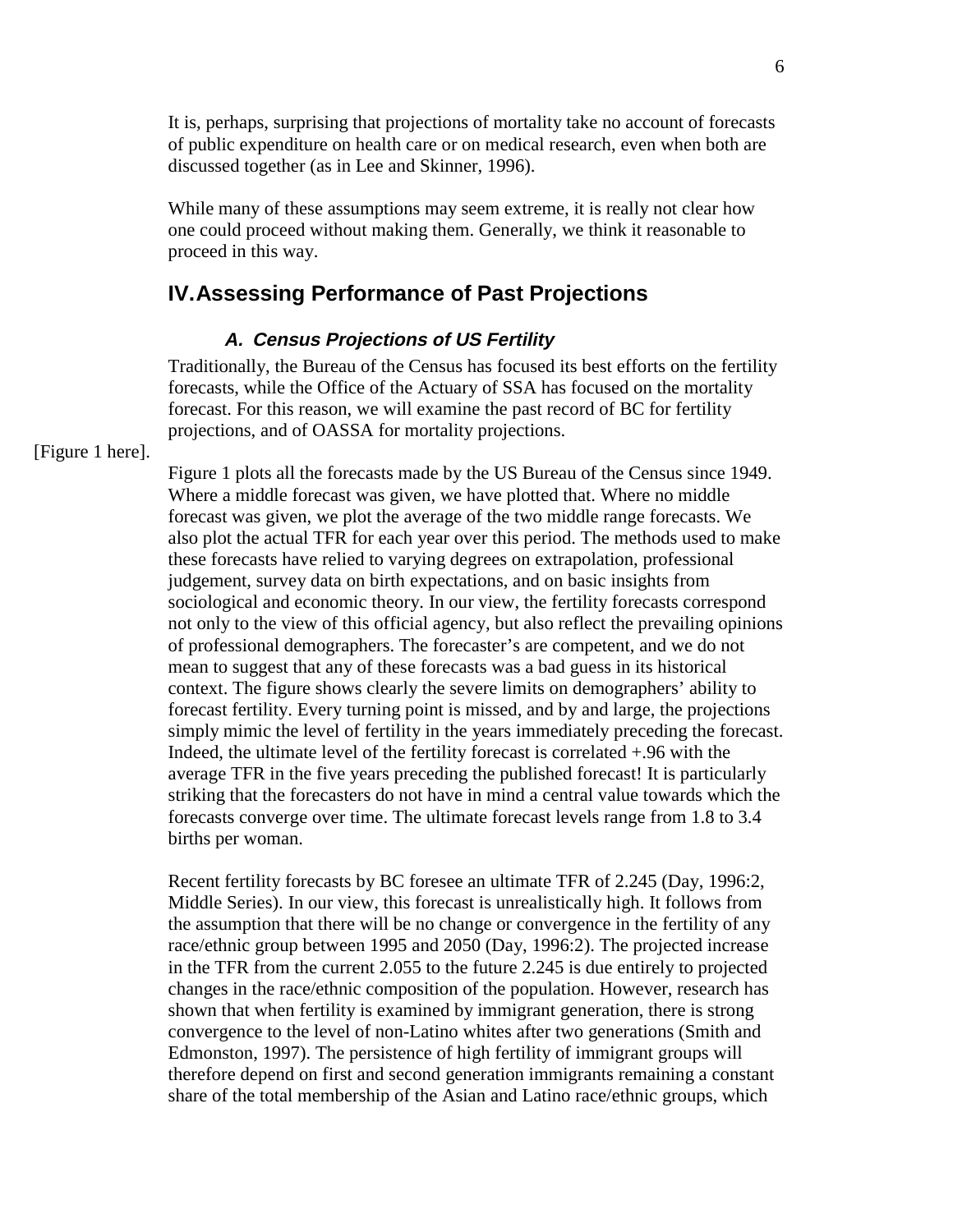is consistent with forecasts (Smith and Edmonston, 1997). However, as fertility drops in countries sending immigrants to the US, which has been occurring in recent decades, we would expect the fertility of entering immigrant women to have lower fertility on arrival. Fertility in East Asia has already dropped below replacement in many countries. The Mexican TFR has dropped from a high near 7 in the late 1960s to a current level below 3, with the UN predicting it will reach replacement level around 2015. Yet BC is projecting that the TFR for Hispanic women will remain at 2.98 births per woman until 2050 (Day, 1996:A7). These actual and predicted changes seriously undermine the BC projection of constant fertility within race/ethnic groups. The Low assumption for fertility by BC also appears unrealistically high at 1.91 (Day, 1996:4), in light of the much lower fertility in Europe, and lower fertility in the US in the 1970s and 1980s. OASSA assumes (Intermediate) a TFR of 1.9, which we believe is reasonable, with a range of 1.6 to 2.2.

#### [Figure 2 here].

Figure 2 is based on the same set of projections, but it shows the high and low brackets for each forecast, and does not show the middle. Eleven brackets are shown. For five of these eleven brackets, actual fertility has escaped the high-low bounds *within three years of the base year*(!); in at least one case (1972), this was before the projection was even published. It is not generally stated what the probability coverage of these brackets is intended to be, but presumably the authors would regard these brackets as having failed, since more than half were wrong within three years.

But what is the intent of brackets of this sort? Because they are used to define the high-low range for long run brackets on population size and other variables, one might argue that they are intended to bracket the long run averages for fertility, but not necessarily to capture all year to year fluctuations. On this view, one could not say they had been unsuccessful until many decades had passed. However, the violations of bounds in Figure 2 are not typically the result of minor blips, but rather seem to reflect longer run changes. Have forecasters learned from this record? It appears that forecasters quickly forgot about the past volatility of fertility, and were lulled by the period of stability between 1975 and 1987, narrowing their brackets as the baby boom faded into the past. The bracket for the 1985 forecast was violated within a single year.

Some indication of the uncertainty about future fertility may be drawn from analysis of the historical record, including the low fertility of the 1930s, the high fertility of the baby boom, and the low fertility of the baby bust. This records suggests that the small variation of the past two decades should not lull forecasters into complacency. Until we understand the causes of the baby boom we should not dismiss it as a one-time anomaly. Comparison with other industrial and industrializing countries also indicates that caution is called for. The average TFR in Europe is only 1.4 births per woman, and for all the "developed" country populations including the US, it is still only 1.6. Some countries have TFRs around 1.2 or 1.3 (Spain, Italy, Germany, Hong Kong). It is still too early to say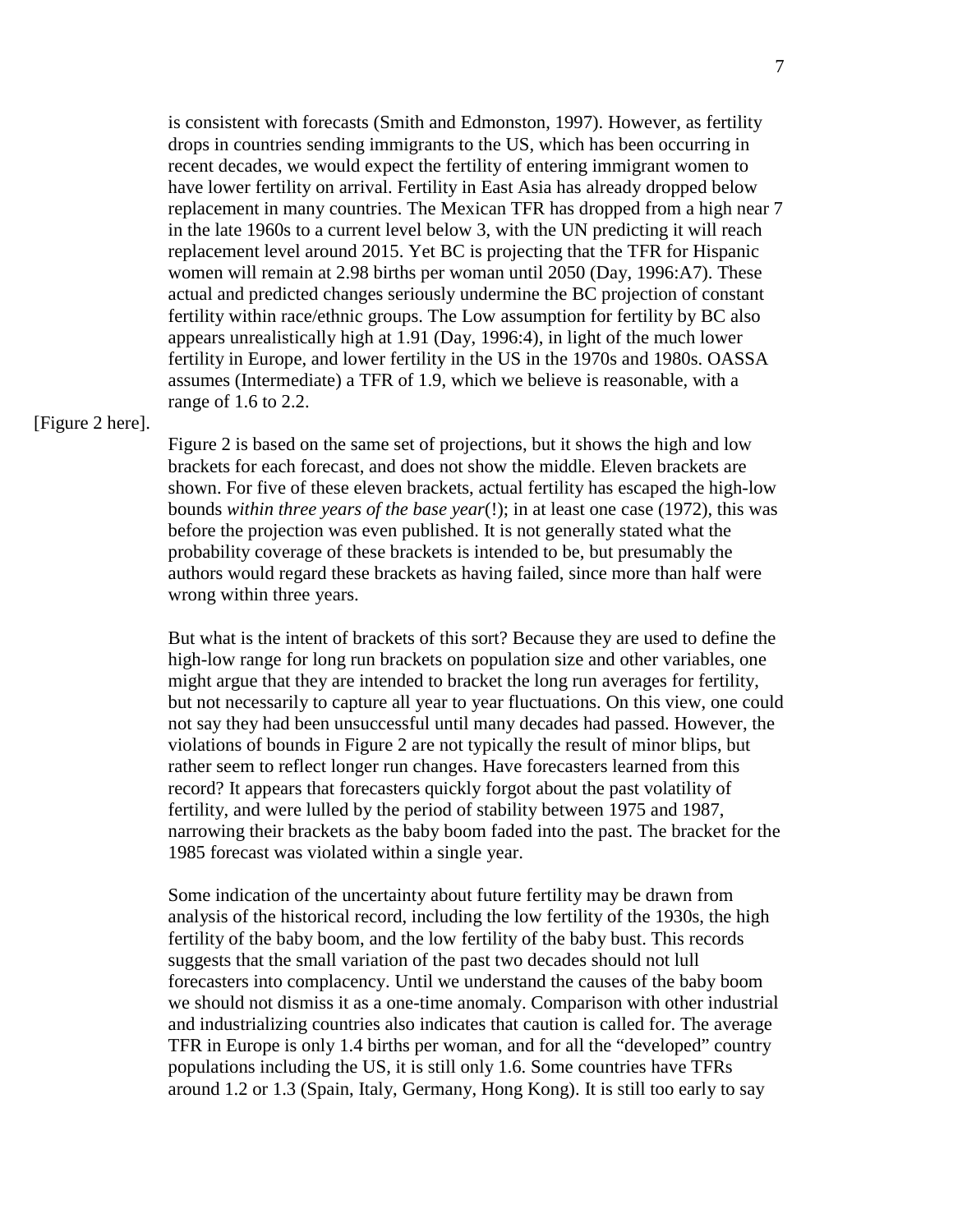whether these low levels of fertility primarily reflect timing distortions of the sort discussed earlier, or whether they indicate a long term low level or even a continuing trend toward still lower fertility. Under these circumstances, it would be prudent to consider the possibility that US fertility may be lower in the long run than the 1.6 children per woman assumed in the OASSA "high cost" projection.

## **B. Social Security Projections of US Mortality**

#### [Figure 3 here].

Figure 3 plots the average of male and female life expectancy projections (intermediate, when more than one is available) done by the OASSA from 1945 to the present. Forecasts made between 1945 and 1965 were quite accurate until the early 1970's, when mortality began to drop more rapidly, and life expectancy to rise more rapidly, than anticipated. The period of rapidly rising life expectancy left all the earlier forecasts in error by two or three years, a discrepancy that has persisted up to the present for those earlier projections. Not surprisingly, projections made just before or just at turning points in the rate of change of mortality have fared the worst. Thus the 1974 projection most thoroughly reflects the belief that the slow gains from 1955 to 1968 would continue into the future. The projection done in 1983, just at the end of the period of rapid mortality decline, most thoroughly reflects the belief that the period of rapid gains would continue, leading to early errors of about one year in e0. Examination of the separate forecasts for males and females reveals similar patterns, but with larger errors for females than for males.

This review of the past record of OASSA does not suggest any systematic tendency to project life expectancy gains that are too large or too small. Yet in our view, in recent years OASSA has been predicting gains that are too low, and also has predicted a peculiar age distribution for mortality decline. Here we will discuss these points briefly.

[Table 1 here.]

Table 1 compares the average rate of decline of death rates for broad age groups of the population to the rate of decline that OASSA forecasts for these groups over the next 85 years. We see that overall, the rate of decline that is projected is less than half as rapid as that observed in the past (.57% versus 1.18% per year). When we look at the age pattern of the discrepancies, we see that they are greatest at the younger ages, and decline to near zero for the 85+ category. The overall death rate would be 67% higher in 2080 under the OASSA projection than under trend extrapolation,. The death rate for children would be 4.4 times as high, for working ages would be 1.8 times as high, for the younger elderly would be 1.4 times as high, and for the oldest old would be nearly the same. It is not clear why this change in either the pace of mortality decline, or in its age composition, is projected.

Comparison with international mortality trends also suggests that the OASSA projections of life expectancy are too low. The population of Japan currently has a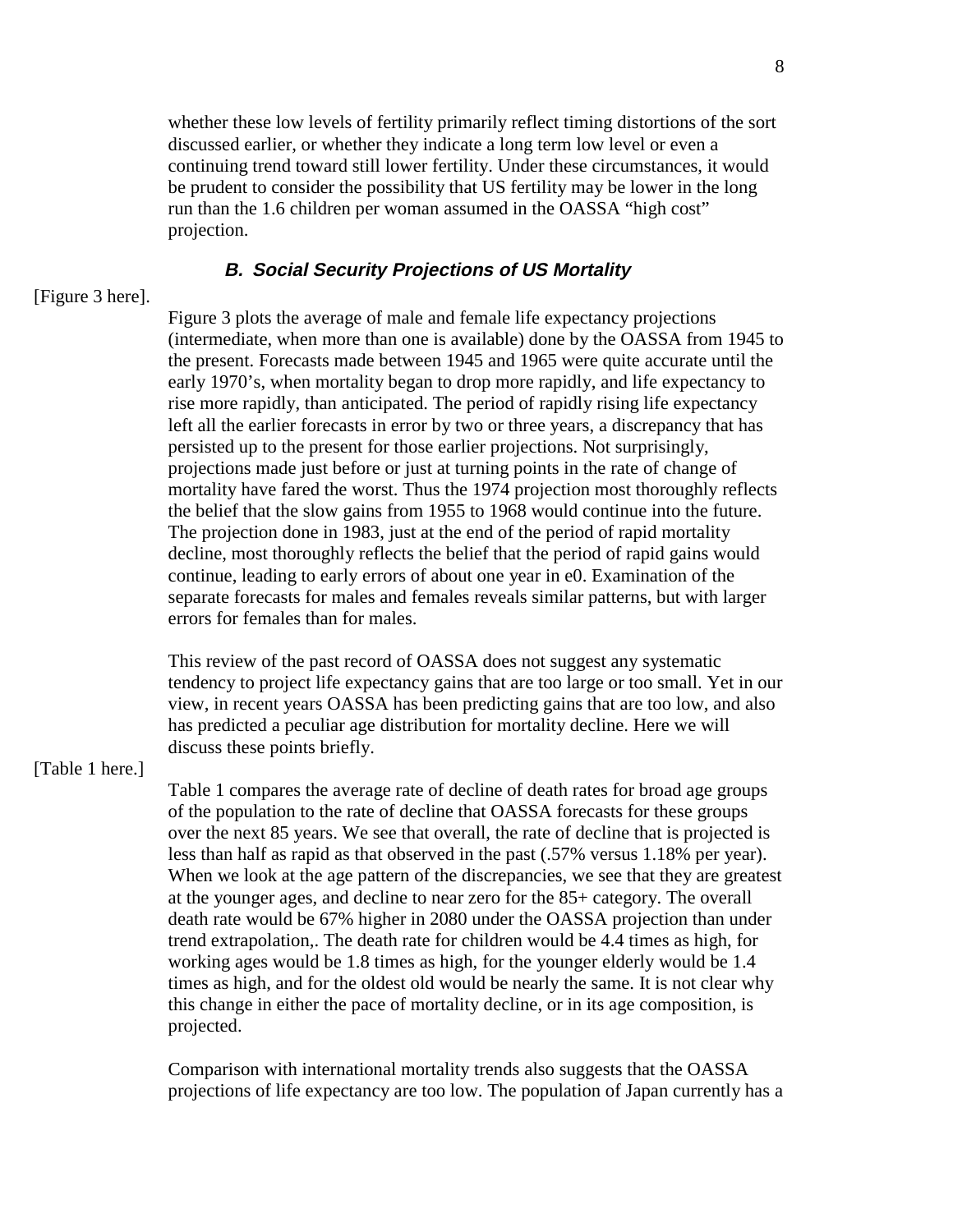life expectancy of 80.3 years. According to OASSA projections in recent years, the US will not reach 80.3 until just before 2050 (for example, see Trustees, 1998:60), which seems unduly pessimistic. According to the BC Middle Series, life expectancy will reach 80.25 in the US in 2035. This also seems to us to be too pessimistic. A careful study of mortality trends at ages 80 to 100 in 19 countries with reliable data concludes that "In most developed countries outside of Eastern Europe, average death rates at ages above 80 have declined at a rate of 1 to 2% per year for females and 0.5 to 1.5% per year for males since the 1960s." (Kannisto et al 1994:794). OASSA, however, projects a future rate of decline at ages above 85 of only .5% per year (see Table 1), which is less than half the average pace in the Kannisto et al (1994) populations. Kannisto et al report that the rates of mortality decline at these high ages have been accelerating throughout the century. There is also little evidence that populations with lower mortality at these advanced ages are experiencing less rapid declines.

A study by Horiuchi and Wilmoth (1995) of a smaller set of industrial nations reaches similar conclusions for mortality at ages 60 to 80 over recent decades. The combination of historical trends within the US, and international trends outside the US, provides compelling reason to believe that the OASSA life expectancy projections are too low.

It is important to note, however, the particular age pattern of mortality decline projected by OASSA (see Table 1). Relative to trend, they project the slowest declines at younger ages, whereas the discrepancies at higher ages are smaller or nonexistent. If one were to switch to a trend extrapolation forecast (see the discussion of Lee and Carter, 1992, below), survival through the working years would be substantially higher than in OASSA, and this would partially offset the increase in overall life expectancy.

## **V. Dealing With Uncertainty**

Long term demographic forecasts are obviously highly uncertain, as are most other kinds of long term forecast.

## **A. Scenarios**

The most common means of assessing and communicating uncertainty, in demographic forecasting as in other kinds of forecasting, is to formulate high and low trajectories for the key inputs to the forecast, to combine these into collections of input trajectories called "scenarios", and then to prepare and present the results of at least two such scenarios in addition to the preferred forecast. Often these alternate scenarios are identified as "high" and "low" in some sense. As examples of this procedure, the BC bundles high fertility, low mortality, and high net immigration into a "high" scenario, because all the trajectories conduce to a high future population size or growth rate. OASSA, by contrast, bundles low fertility, low mortality, and low immigration into a "high cost" scenario, because these choices all conduce to a higher old age dependency ratio and higher costs per tax payer for the system.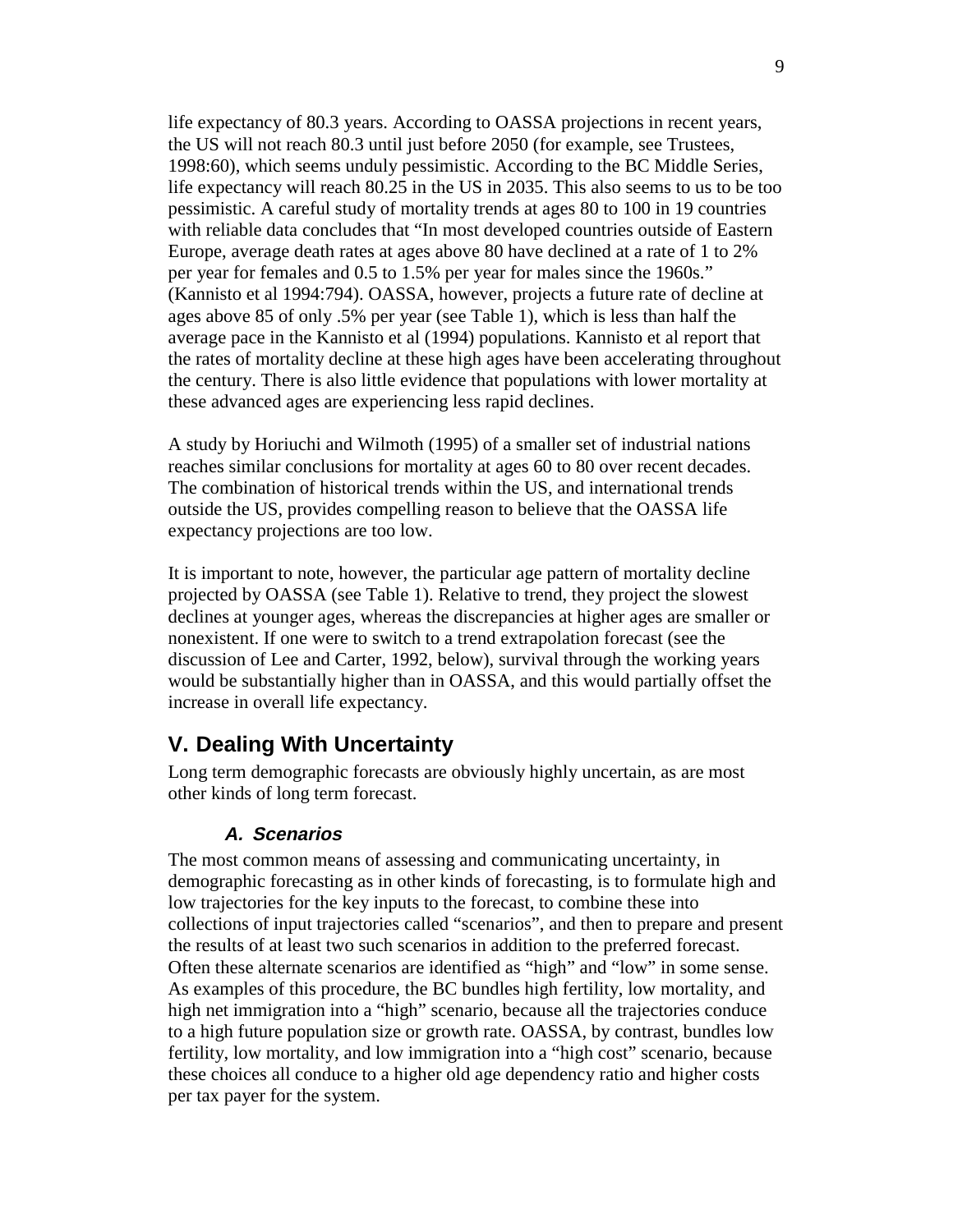The scenario approach does not attach any probability coverage to the forecast bands, and for good reason. Any probabilistic interpretation of the scenarios would founder immediately on inconsistencies. To provide probability bounds for fertility or births in each year, the brackets would have to be wide enough to contain annual blips and drops; but most of this high frequency variation would cancel out and be irrelevant for the longer run evolution of the population. This kind of problem infects the brackets for almost all demographic variables that are forecast. Age groups involve summing over births and deaths in individual years, so brackets should be proportionally smaller. Births result from applying birth rates across a broad range of age groups, and again there should be averaging of errors and brackets should be proportionately smaller.

#### [Table 2 here].

A related kind of problem comes from the need to bundle alternative trajectories into scenarios, with choices made about how to bundle them, as illustrated by the description of BC and OASSA procedures earlier. Table 2 shows the range of uncertainty for BC and OASSA projections published in 1992, with a time horizon of 2050. The numbers in the table are the difference between the high and the low projection, divided by twice the middle projection, expressed in percents. The BC column indicates a high degree of uncertainty for the number of children, the number in the working ages, and the number of elderly. However, near certainty is indicated for the old age dependency ratio (OADR), because high fertility leads to more workers, and low mortality leads to more elderly, so bundling the two together in a scenario yields very little variation in the OADR. The Total Dependency Ratio (TDR) has larger variation, because it is additionally affected by variations in the number of children, which are not offset. However, even for the TDR, the range appears to be inappropriately small, given the uncertainty about its constituent parts.

The OASSA column shows less uncertainty about each of the population elements forecast, but the OADR has a range seven times as great as that of the BC. The reason is clear: OASSA bundles low fertility with low mortality, and so the uncertainties in the two reinforce, rather than offset, one another. But now the TDR has uncertainty near zero! These kinds of internal inconsistencies are an intrinsic feature of attempts to represent uncertainty through scenarios. The problem is that BC assumes a perfect negative correlation of errors in forecasting fertility and mortality  $(\rho = -1.0)$  while OASSA assumes a perfect positive correlation ( $\rho=+1.0$ ). In truth, there is little basis for assuming any correlation between the two at all. The last column shows the 95% intervals from stochastic population forecasts to be discussed later, in which the correlation is assumed to be zero.

#### **B. Random Scenarios Based on Expert Opinion**

A new approach developed by Lutz, Sanderson and Scherbov (1996, 1997) and Lutz and Scherbov (1998) seeks to avoid these difficulties through a "random scenario" approach. In this approach, the high, medium and low trajectories for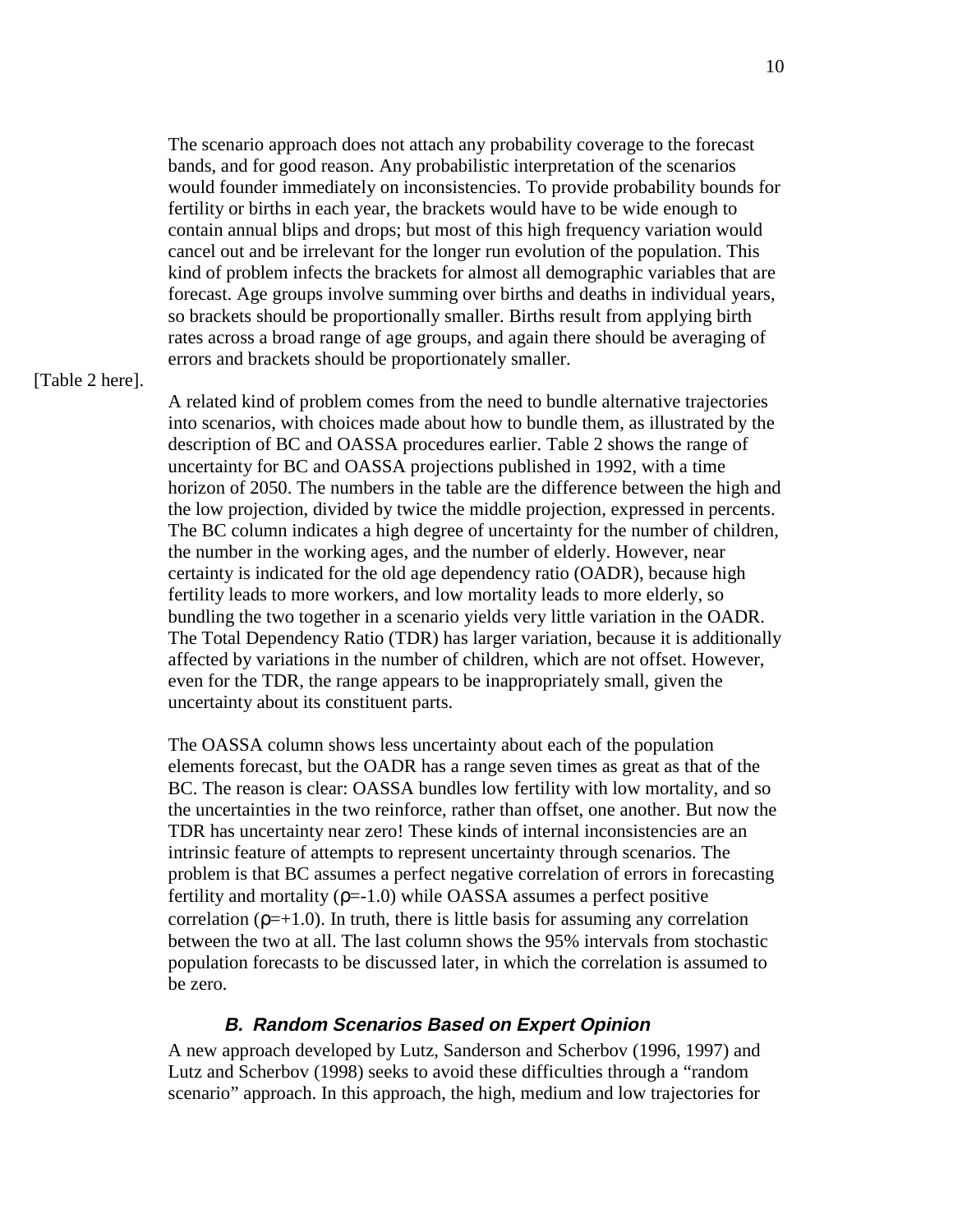fertility, mortality, and migration are mixed by randomly choosing trajectories independently within the high-low range. The trajectories for each variable maintain their shape across time, but are multiplied up or down by  $(1+\epsilon_{i,j})$  where i varies over fertility, mortality and migration, and j indicates the particular random scenario to be simulated. Note that  $\varepsilon_{i,j}$  does not vary with t, that is over the forecast horizon. Fertility, for example, will always be somewhat high, or somewhat low, over any particular random scenario. Through random simulation, a set of many random scenarios is generated. Then the appropriate summary statistics (mean, median, probability distributions) can be calculated from this set. Note that the initial high, medium and low trajectories for the rates are taken as given by this method. In actual applications they have either been developed through consultations with panels of experts, or they have been taken from the ranges provided by government statistical agencies responsible for preparing projections, counterpart to our BC or OASSA.

This approach does indeed seem preferable to the traditional scenario approach, since it avoids the false assumption that fertility and mortality forecasting errors are correlated either  $+1.0$  or  $-1.0$ . However, it still assumes that errors in fertility (and mortality) are perfectly correlated over time. If fertility is higher than expected in the first few years of some random scenario, it will be higher than expected for all future years  $(\epsilon_{i,j}$  does not vary with t). In real life, however, fertility rises and falls in unpredictable ways, and mortality declines sometimes rapidly and sometimes slowly. Random scenario forecast sets generated in this way will never allow for the possibility of a baby boom or a baby bust, as episodes occurring along an other wise medium trajectory. They cannot possibly represent correctly the variance-covariance structure of population forecasts. Whether their deficiencies lead to important quantitative distortions, or to negligible ones, has not yet been established.

Pflaumer (1988) proposed a different approach, which avoids assuming perfect correlation of vital rates in a give year, and also avoids assuming perfect intertemporal correlation of errors in each vital rate. He used Monte Carlo methods to draw random values for each vital rate in each time period, assuming some probability distribution for the vital rates within the high-low range that was taken from official forecasts. Pflaumer assumed there was no autocorrelation of forecast errors in the vital rates, which is inconsistent with very high empirical estimates of autocorrelation in fertility, and in rates of change in mortality. With zero autocorrelation, most of the year-to-year variance in the vital rates averages out over time, and consequently probability bands from this method appear to be far too narrow.

These difficulties in converting expert views on middle trajectories and high-low ranges into probabilistic projections raise troubling questions about the expert opinions themselves. What question does the expert try to answer, when asked for a 90% probability range for fertility in 2030? Does the expert seek a range which will contain 90% of annual values for 2030, or which will contain 90% of the long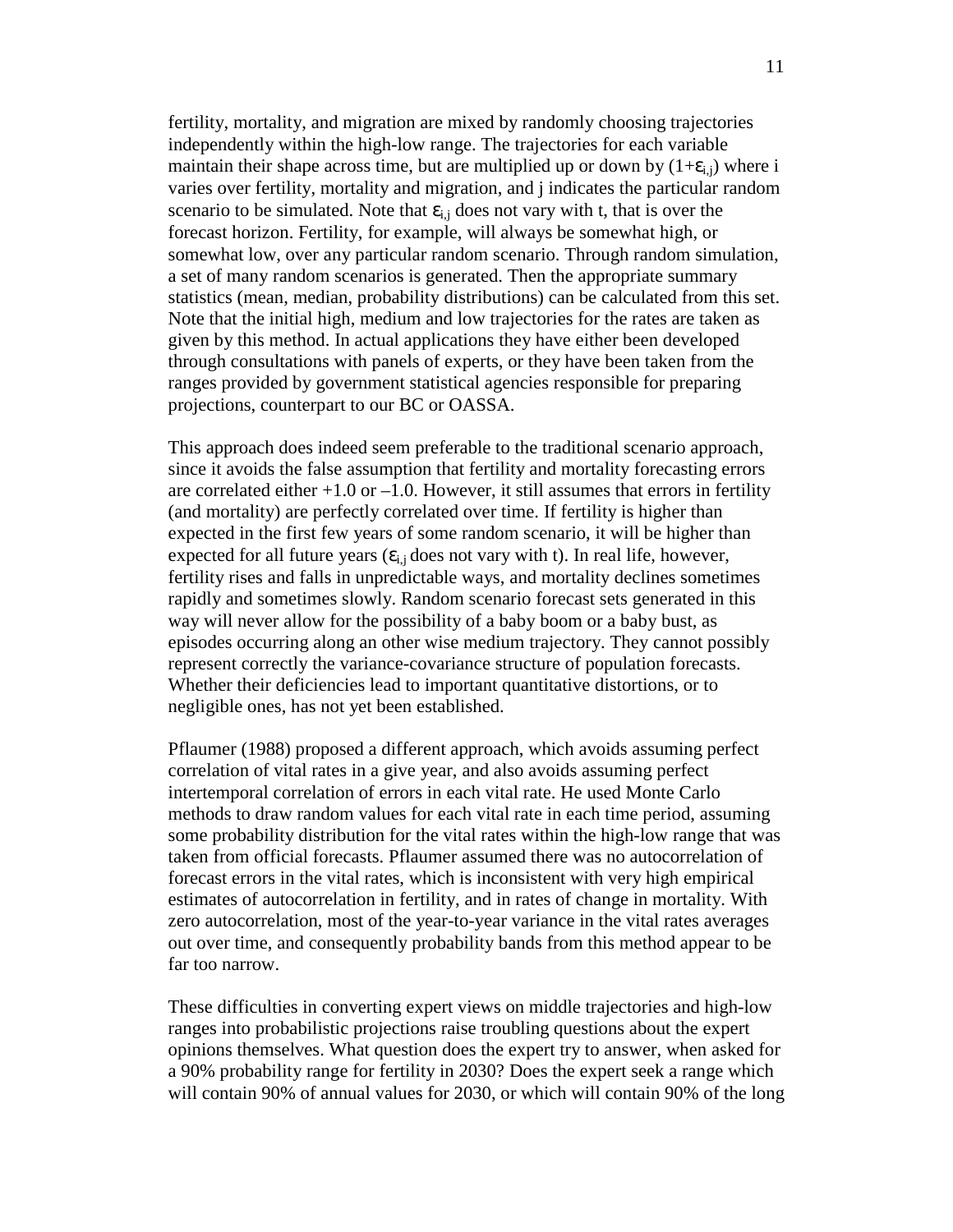run average fertility trajectories? This apparently minor distinction alone makes a difference of 40 or 50% in the width of the interval, based on a fitted statistical model for US fertility (Lee, 1993). Does the expert have in mind an autocorrelation structure for the errors? Aside from these questions of interpretation, one might wonder whether an expert would be capable of sensibly guessing at probability bounds with coverage of 90% versus 95% or 99%. We would have great difficulty doing this ourselves.

#### **C. Analysis of Ex Post Errors**

Another approach is to use ex post evaluations of the sort produced by Keyfitz (1981) and Stoto (1983) to develop probability bounds for the growth rate and size of the projected population. Stoto concluded that an optimistic standard error for the for the annual growth rate forecast by the BC was .3%, based on United Nations projections for developed countries, and a pessimistic standard error (based solely on US BC forecast performance) would be .5%. The BC itself estimates a mean square error for a 10 year horizon of .31%, consistent with Stoto's optimistic interval, and for 20 years of .45%, consistent with Stoto's pessimistic interval (Day, 1996:30). BC does not report standard errors analogous to Stoto's, so direct comparison may be misleading.

## **VI. The Time Series Approach to Forecasting Vital Rates and Population**

A small literature has developed a different treatment of uncertainty in population forecasting, based on the analysis of historical time series of fertility and mortality. This literature is discussed and evaluated in Lee (forthcoming). Besides the present authors and their collaborators, whose work is discussed below, the main contributors have been Alho (1990) and Alho and Spencer (1985, 1990), Cohen (1986), and McNown and Rogers (1989, 1992).

Over the past decade, Lee, Carter and Tuljapurkar have developed the time series approach to population forecasting in a series of articles. Lee and Carter (1992) developed a statistical time series model of mortality and Lee (1993) developed a related model for fertility. These were subsequently used to produce stochastic population forecasts by Lee and Tuljapurkar (1994), which will be discussed at length below. Here, we will briefly discuss the time series models of fertility and mortality.

#### **A. Mortality**

Let  $m(x,t)$  be the death rate for age x in year t. Let  $a(x)$  and  $b(x)$  be age specific but time invariant parameters, and let  $k(t)$  be a parameter that varies over time but is independent of age. The model used by Lee and Carter was:

 $ln(m(x,t)) = a(x) + b(x)k(t) + \varepsilon(x,t).$ 

None of the variables on the right is directly observable, but the model has a least squares solution which can be found, for example, by using elements of the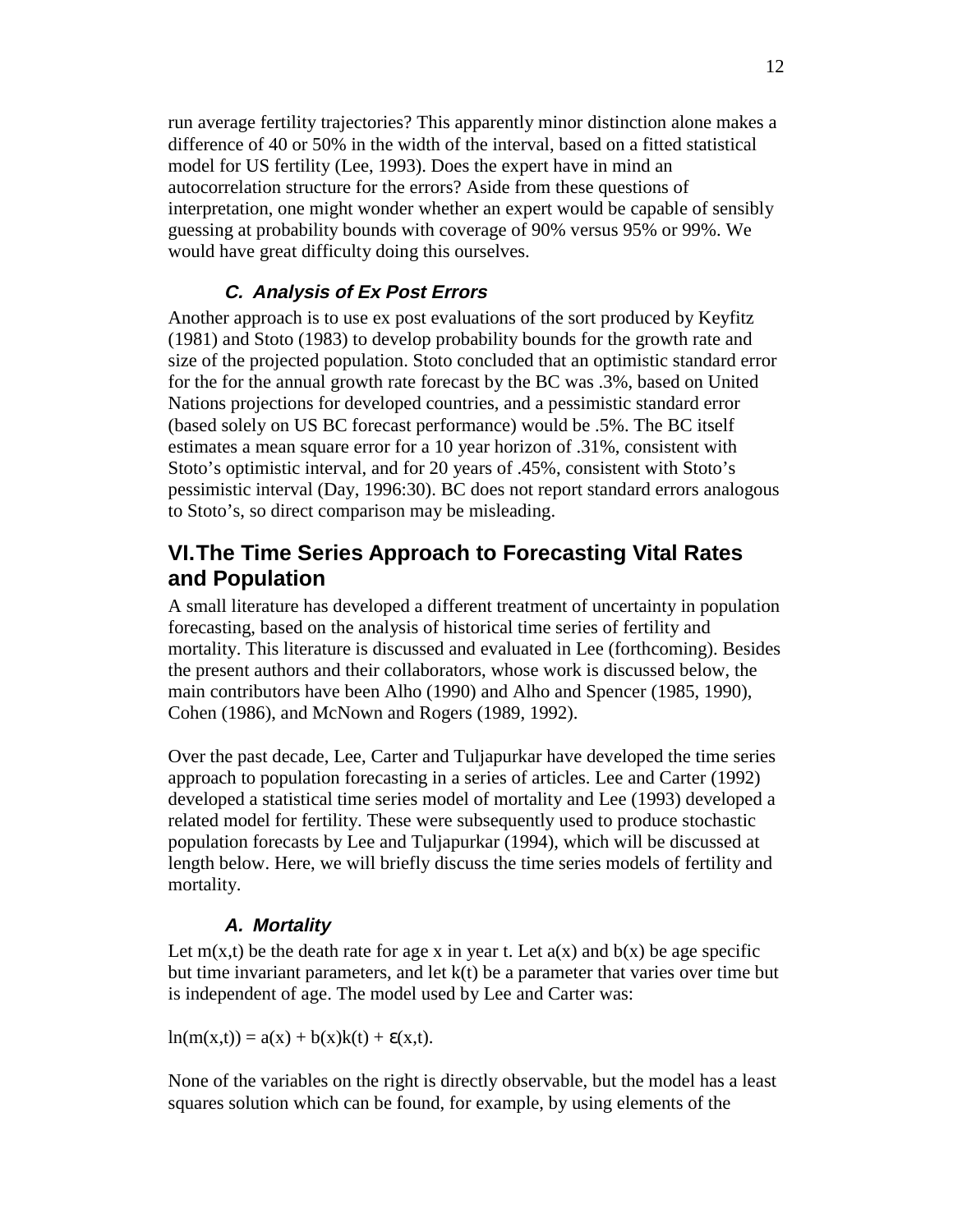singular value decomposition (SVD).<sup>3</sup> The model in fact has given a very good fit for the time series of age specific death rates to which it has been applied. For example, it accounts for 97.5% of the variance over time in the age specific death rates in the US, 1933 to 1987, excluding the rate for the open interval,  $85^{+1}$ . Gomez de Leon (1990) selected this same model in an independent exploratory data analysis of the long historical Norwegian mortality data set. It is important to model the log of the death rates, because otherwise projection leads to negative death rates.

When  $k(t)$  declines linearly, each  $m(x,t)$  declines at its own exponential rate,  $b(x)$ dk/dt. The strategy is to model the time series  $k(t)$  using standard statistical time series methods. When this is done for the US, a random walk with drift works quite well, and this is also true for some other countries. The fitted model can then be used to forecast  $k(t)$ .

#### [Figure 4 here].

Figure 4 plots the fitted values for  $k(t)$  for the US, 1900 to 1996<sup>5</sup>. The basic linearity of the decline in k is striking, despite some fluctuations about the downward trend. Surprisingly, the decline in k in the first half of the period is almost exactly equal to the decline in the second half of the period. By contrast, life expectancy declined twice as much in the first part of the period as in the second, but lives saved by falling mortality shift increasingly to older ages, where the increment to life expectancy is smaller because there are fewer remaining years in any case. The figure also shows the 95% probability bounds for the forecast of k. The uncertainty in the forecast of k includes three components: the innovation term in the fitted random walk process of k; uncertainty of the estimated rate of drift in the random walk process; and a 1/97 chance each year that an epidemic similar to the flu epidemic of 1918 (a 6 unit increase in k) will occur.<sup>6</sup> In future work, we plan to take into account the fitting errors in the basic model, as well. Using the equation given above, the death rates for each age in each future year can be calculated, and from them, any desired life table functions can be found.

[Figure 5 here].

Figure 5 plots the resulting forecast for life expectancy for each year, with its 95% interval. Life expectancy is forecast to rise roughly twice as fast as under the OASSA projection, which has it rising only to 81.5 by 2070, versus 86.0 here, from a current level of just over 76. The high OASSA forecast is slightly below the mean forecast for Lee-Carter. Recall, however, that the Lee-Carter age pattern of decline projects higher survival in the working years relative to OASSA, so that implications for Social Security finances are less severe than one might expect.

[Figure 6 here].

Figure 6 compares the Lee-Carter (1992) and OASSA (1992) forecasts of life expectancy at birth to the actual, for 1990 through 1997; both use data through 1989.<sup>7</sup> The OASSA forecasts are indicated by triangles, and can be seen to be on the low side in most years. The Lee-Carter published forecasts are marked by diamonds, and they are all too high. There is, however, an important difference in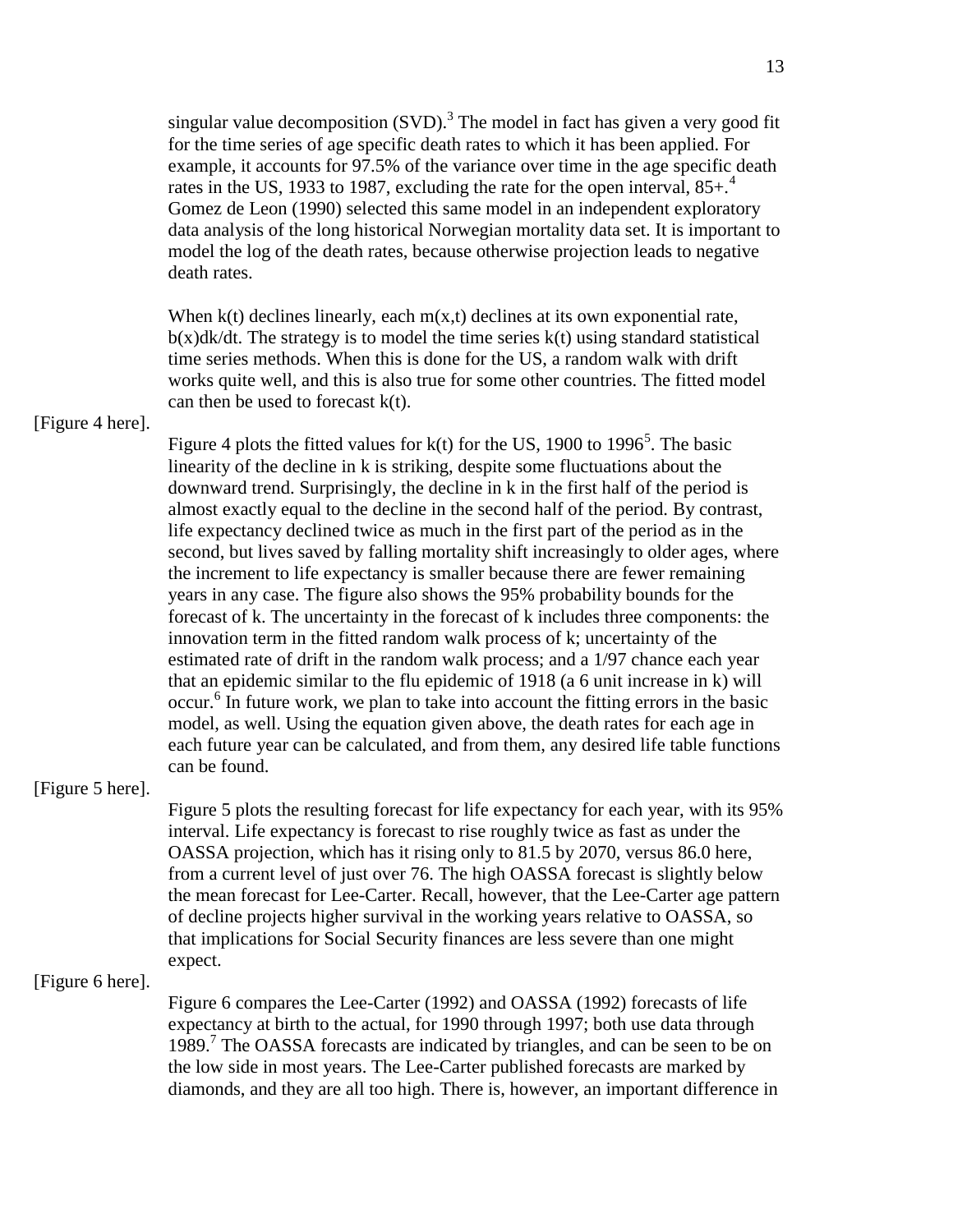the source of these errors in Lee-Carter and OASSA. OASSA errors result from a rate of increase that is lower than the actual. The Lee-Carter errors result from an error they made in estimating life expectancy in the jump off years 1988 and 1989, for which they did not have access to the actual age specific mortality data, and instead inferred mortality in those years indirectly from the published numbers of deaths. This led to an overestimate of life expectancy for 1989 by about .3 years, and this error persists in their forecasts. Although wrong in their baseline data, Lee-Carter do appear to have gotten the rate of increase correct. The dashed line, and its bounds, is the forecast that Lee and Carter should have made had their baseline data been accurate.<sup>8</sup>

We should note the following features of this approach to forecasting mortality:

- Statistical time series models in the Box-Jenkins tradition were never intended for long term forecasting. They rely on simple, low order linear approximations to processes that may be much more complicated. The approximations may work well for forecasting a few periods ahead, but there is no good reason to expect them to perform well far into the future.
- Our model implicitly assumes that variations over time in age specific rates are highly correlated across age. This is, in fact, quite a good assumption.
- Forecasting errors for mortality will arise from errors in forecasting  $k(t)$ , and these in turn depend on the explicit innovation term for the random walk process, errors in estimating the drift term, and any errors of specification and conceptualization. Errors from  $k(t)$  are likely to dominate errors from  $\epsilon(x,t)$ , and from estimation of the  $a(x)$  and  $b(x)$ , after a few decades (see appendix to Lee and Carter, 1992).
- The trend fit to mortality (here described by the drift in  $k(t)$ ) may depend sensitively on the time period over which  $k(t)$  is estimated. For the US, it was most recently estimated from 1900 to 1996. In the  $19<sup>th</sup>$  century, the rate of mortality decline was much slower, and indeed sometimes mortality rose over fairly long periods. How should we pick the relevant period for fitting? It is, perhaps, deceptive to lean heavily on a period defined by data availability. Fortunately, it makes little difference to the US forecast which start date after 1900 is chosen, until one has moved all the way up to 1960.
- Horiuchi and Wilmoth (1995) find that in recent years death rates at older ages have been declining more rapidly than at younger ages, reversing the earlier pattern. Switches of this sort are inconsistent with the simple model used here, but whether this is a serious problem for the method, or a minor one, is not yet clear.
- McNown and Rogers (1989, 1992) have taken a different approach in a series of articles in which they fit a multi-parameter nonlinear curve successively to each cross sectional set of death rates, and then model and forecast the time series of parameters to generate mortality forecasts. Recent reviews and evaluations by HCFA (Foster, 1997), by a NIA/NAS workshop (Stoto and Durch, 1993) and by Bell (1997) have favored the Lee-Carter approach. Also see Tuljapurkar and Boe, 1998.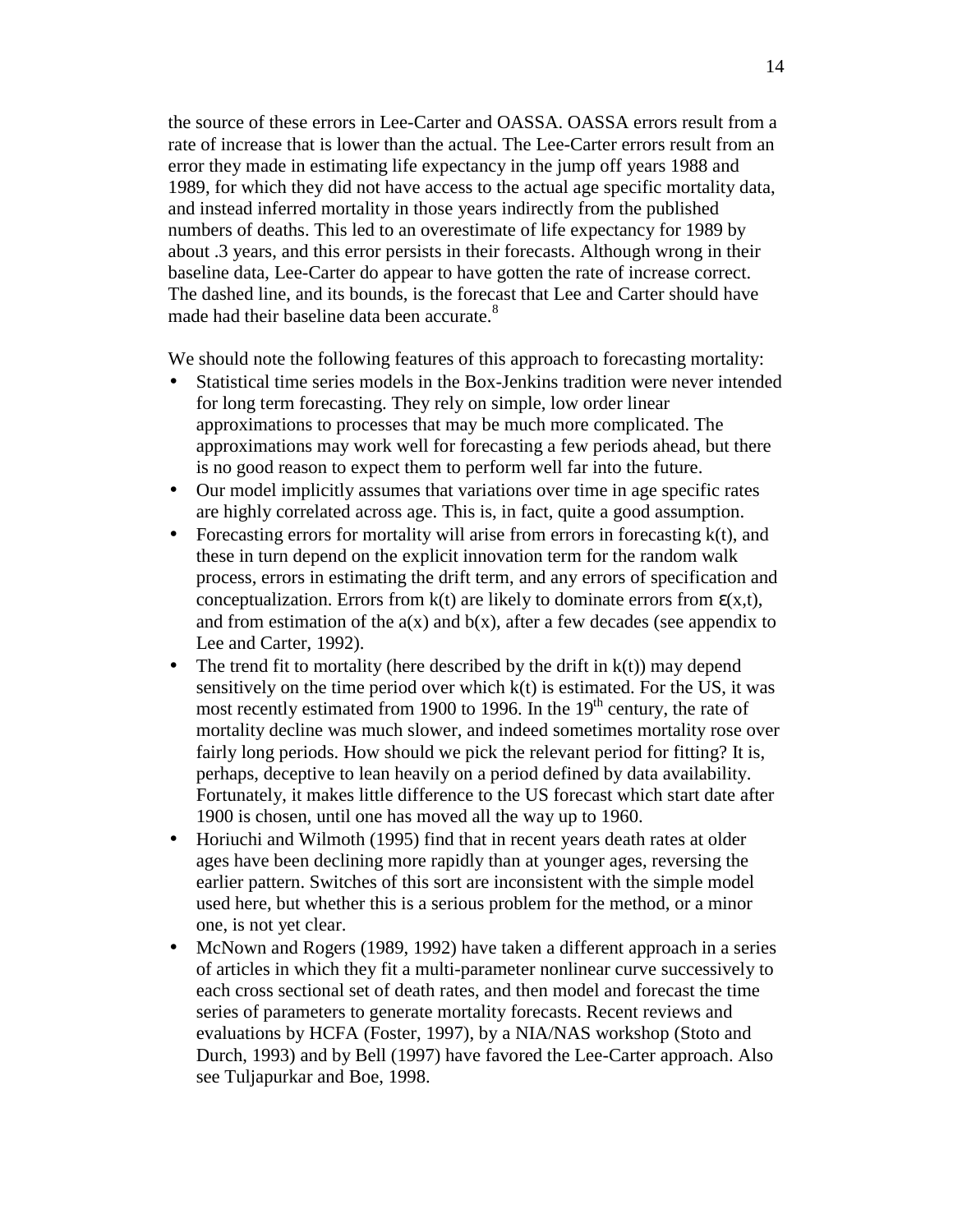#### **B. Fertility**

Building on earlier work (Lee, 1974), Lee (1993) developed a time series model for US fertility. It is conceptually similar to the mortality model just discussed, although the birth rates are not logged. Fertility trends are somewhat different at the older and younger ages, and modeling the log of the birth rates gives too much weight to the very low rates for older ages, making the estimated fertility index (analogous to  $k(t)$ ) behave quite differently than the TFR.

There are two special problems in modeling fertility. First, an ordinary time series analysis leads to long run forecasts of fertility that converge to its sample period mean, at a TFR of 2.65 children per woman. However, the actual TFR has been at or below 2.0 for the past 25 years, and the rest of the industrial world has far lower fertility, so 2.65 seems unrealistically high. Lee (1993) argued that there had been structural change in fertility, due to mortality decline during the  $20<sup>th</sup>$ century, improved contraception, and perhaps other changes such as rising female educational attainment and male-female wage convergence. Because of these structural changes, it made sense to impose a lower ultimate fertility level on the time series process than had been observed in the past, based on extraneous information. For this reason, constrained mean models were used to fit and forecast US fertility. $^{9}$  Lee (1993) took a mean midway between the BC and OASSA Middle assumptions. In recent work, Lee and Tuljapurkar (1998a, 1998b) have taken the long run mean to equal the Middle assumption of OASSA, or 1.9 children per woman. Tuljapurkar and Boe (1997) have examined the sensitivity of the forecasts to variations in the assumed means, as well as to prior and empirical distributions for the level of the constrained mean. In many cases, the results appear relatively insensitive to such variations. They also found in a retrospective validation test that stochastic fertility intervals perform well in the sense of containing realized future fertility, unlike official fertility forecasts.

Standard diagnostic methods indicate that the fertility series should be differenced before modeling. When this is done, probability bounds on the forecasts widen rapidly with forecast horizon to include impossibly high levels of the TFR, and negative ones. Lee (1993) argued that for long term forecasts, it makes sense to use the point estimate of the first order autoregressive coefficient, which here was slightly below unity, rather than first differencing. When this is done, both the forecasts and their probability bounds appear reasonable.

[Figure 7 here].

Figure 7 plots the historical series together with the forecast and the probability bounds, based on a constrained mean of 1.9, with limits of 0 and 4.0, and an ARMA(1,1) process. Note that the width of the 95% probability bounds widens to .8 to 3.0 children per woman by 2040. This 2.2 child range is much wider than the OASSA range of 1.6 to 2.2, or .6 children. The figure also plots the probability bounds for the cumulative average of fertility along each sample path up to each date, which is arguably a better basis of comparison to OASSA's intervals. The 95% bounds for this by 2040 are 1.4 to 2.6, for an interval of only 1.2 children. But these intervals are still not comparable to those for OASSA's scenario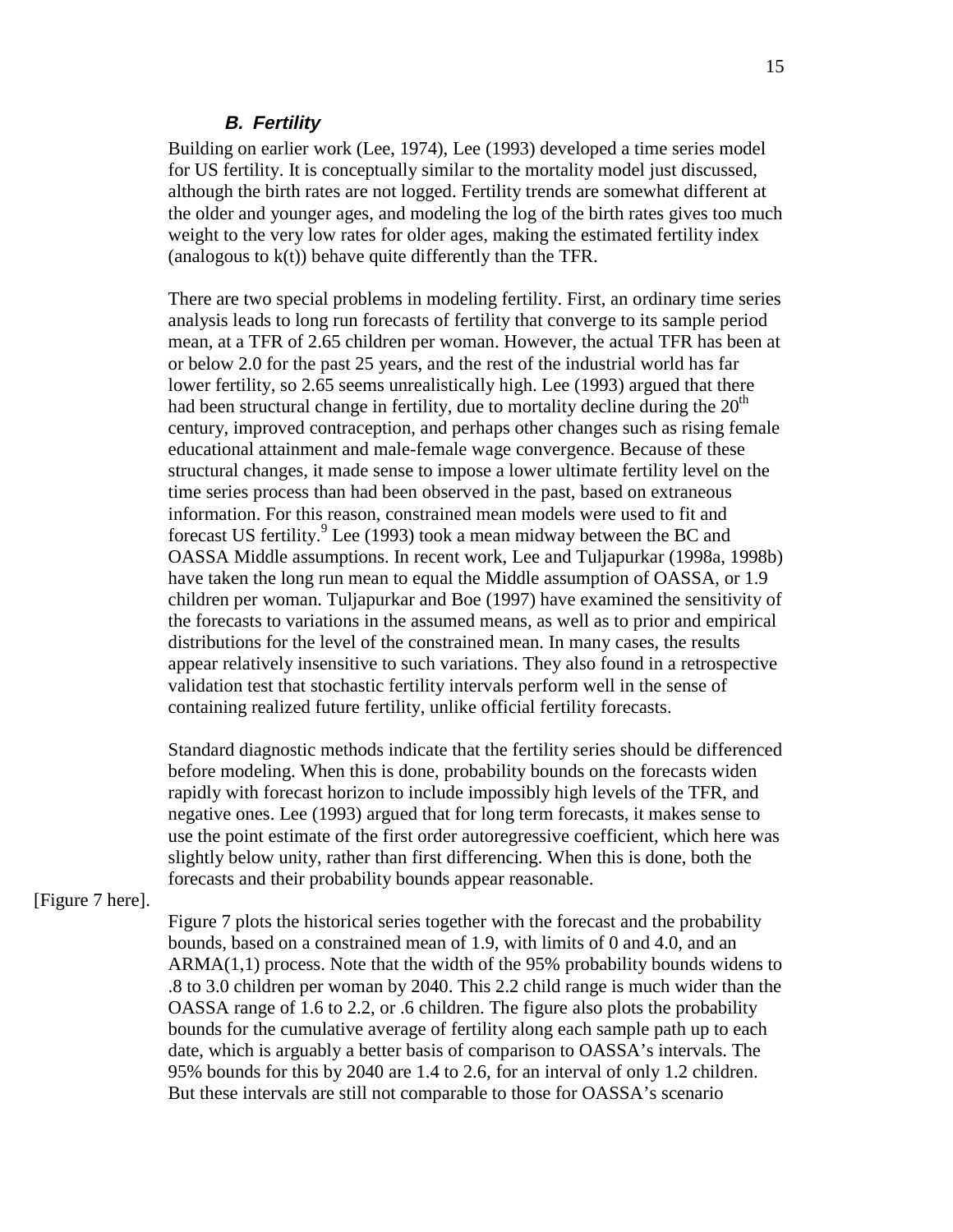method. If OASSA were aiming for a 95% probability coverage by their combined intervals of the eight inputs that vary, that probability coverage would have to apply to the joint variation of the eight, of which fertility is just one. The fertility interval would therefore need to have much less than 95% coverage, and therefore would need to be considerably narrower than its 95% range. Taking these considerations into account, the stochastic fertility range does not seem unreasonably wide. Some may think that a TFR of 3 is out of the question for the future. It is important to keep in mind the message of Figure 1, however: reality often violates our prior notions of what is plausible.

Without doctoring, time series forecasting methods do not perform well for fertility. After doctoring, one might wonder what useful information is provided by the forecast that was not extraneously imposed on it. In our view, the autocovariance structure of the fertility process is the key information that is derived from the time series analysis.

#### **C. Migration**

Modeling and forecasting net immigration would encounter many of the same difficulties as for fertility, and similar methods could be used to circumvent them. However, because immigration is so subject to policy decisions, we prefer to take the immigration trajectory as given rather than to forecast it stochastically. Lee and Tuljapurkar (1994) assumed that immigration follows the level and age pattern of the Middle OASSA projection.

#### **D. Comment on Time Series Models for Long Run Vital Rate Forecasts**

We do not believe that fitting time series models to indices of fertility and mortality is a panacea for demographic forecasting. Mechanical approaches can produce absurd results, and judgement must enter the process at many points. The long horizons for which we apply time series forecasting methods violate common rules of thumb, such as not to forecast over horizons longer than a third the length of the sample period. The time series forecasts must be assessed in the context of other information from biology, economics, demography and sociology. There may be situations in which they fail to give acceptable results in terms of sample period performance or forecast performance. Certainly they require modification for application to populations that have not completed the fertility transition, in the sense that trend dominates fluctuation during the sample period or is expected to in the future.<sup>10</sup> In the case of mortality, the declining trend could continue for a very long time at the rates projected for the US, so the assumption of a constant rate of drift may not be a problem over the next century.

## **E. Stochastic Population Forecasting**

Given the stochastic models for fertility and mortality just described, the assumption about immigration, and an initial population age distribution, it is straightforward to construct a stochastic population projection, that is a single random sample path. To do this, we simply draw random variables for each year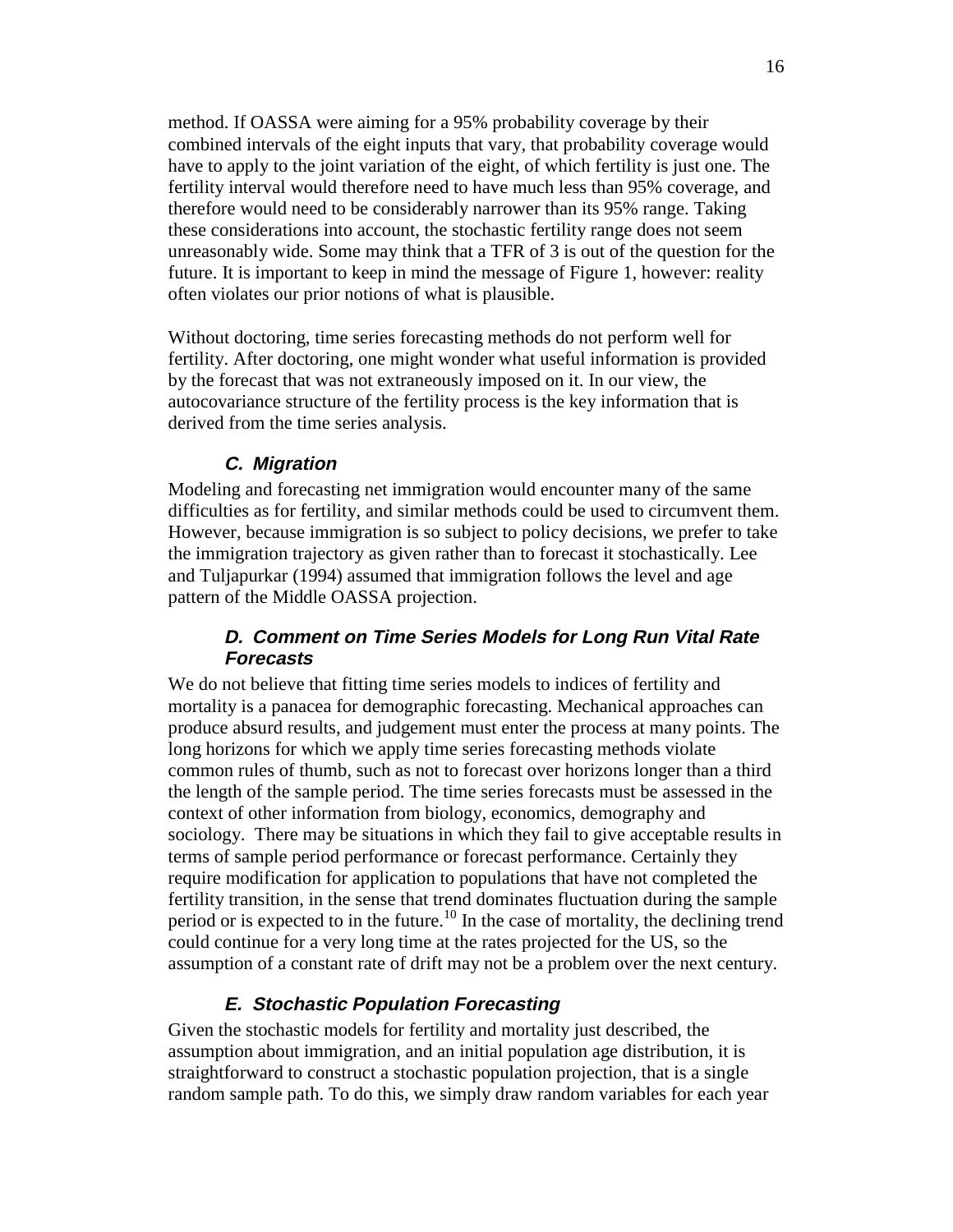to determine fertility and mortality based on the models, and using the usual demographic accounting identities. This process can be repeated many times – say 1000—to form a set of sample paths for the population and vital rates. From these we can calculate the means, medians, and probability distributions for any quantity of interest.<sup>11</sup>

[Figure 8 here].

Before considering the actual forecasts, it will be helpful to compare these forecasts to those by BC and OASSA, particularly as regards the treatment of uncertainty. Figure 8 is a scatter plot of the level of the TFR in 2050 against the level of life expectancy in the same year. This is shown for the Lee-Tuljapurkar (LT) projections, where x's indicate the 2050 values on each of 1000 sample paths, and the solid diamond indicates the average of these. Solid squares indicate the high, medium and low BC scenarios, and solid triangles indicate the OASSA high cost, intermediate and low cost scenarios. Note the following: a) the 1000 points from LT sample paths form a circular cloud, while the three points representing the scenarios for BC and OASSA each fall on a straight line, reflecting the assumed correlation of  $+1.0$  for BC, and  $-1.0$  for OASSA. b) The LT range for the TFR (vertical distance) is very much greater than the fertility range for either BC or OASSA. LT assigns some small probability to TFR values near 0 and near 4, although TFRs outside that range are assigned probability zero.<sup>12</sup> c) The LT range for e0 is narrower than is BC's, but is wider than that for OASSA. The LT e0 distribution is centered higher than that of BC or OASSA. d) The lines joining the BC and the OASSA scenarios are not orthogonal, because the e0 range for BC is so much wider, which flattens the slope of the connecting line relative to OASSA. e) The random scenario method, described earlier, could be based on OASSA scenarios. Its randomly simulated points would then all lie within a circle with center on the intermediate cost scenario, and radius equal to the distance from that point to the high or low cost scenario (assuming these are symmetrically spaced). Alternatively, the random scenario method could be based on the BC scenarios in the same way.

[Figure 9 here].

Figure 9 is a scatter plot of the TFR in 2050 against the TFR in 2020. Again, this is shown for each LT sample path, as well as for the BC and OASSA scenarios. The LT x's are now contained in a large circle, roughly speaking.<sup>13</sup> As expected, fertility is perfectly correlated at these two dates in the BC and OASSA scenarios, which highlights one of their major weaknesses. The random scenario method would merely fill in the line between the markers for BC or OASSA as the case may be; here there is no circle. When a similar plot is done for e0 in 2050 by e0 in 2020 (not shown), the general features of the chart are the same, but now the LT scatter forms an oblong with a positive slope, twice as long as high. This shape reflects the greater persistence of random shocks in the mortality model, because it is a random walk.

#### **F. Forecasts of Population Aging and Total Dependency Ratios in the US**

[Figure 10 here].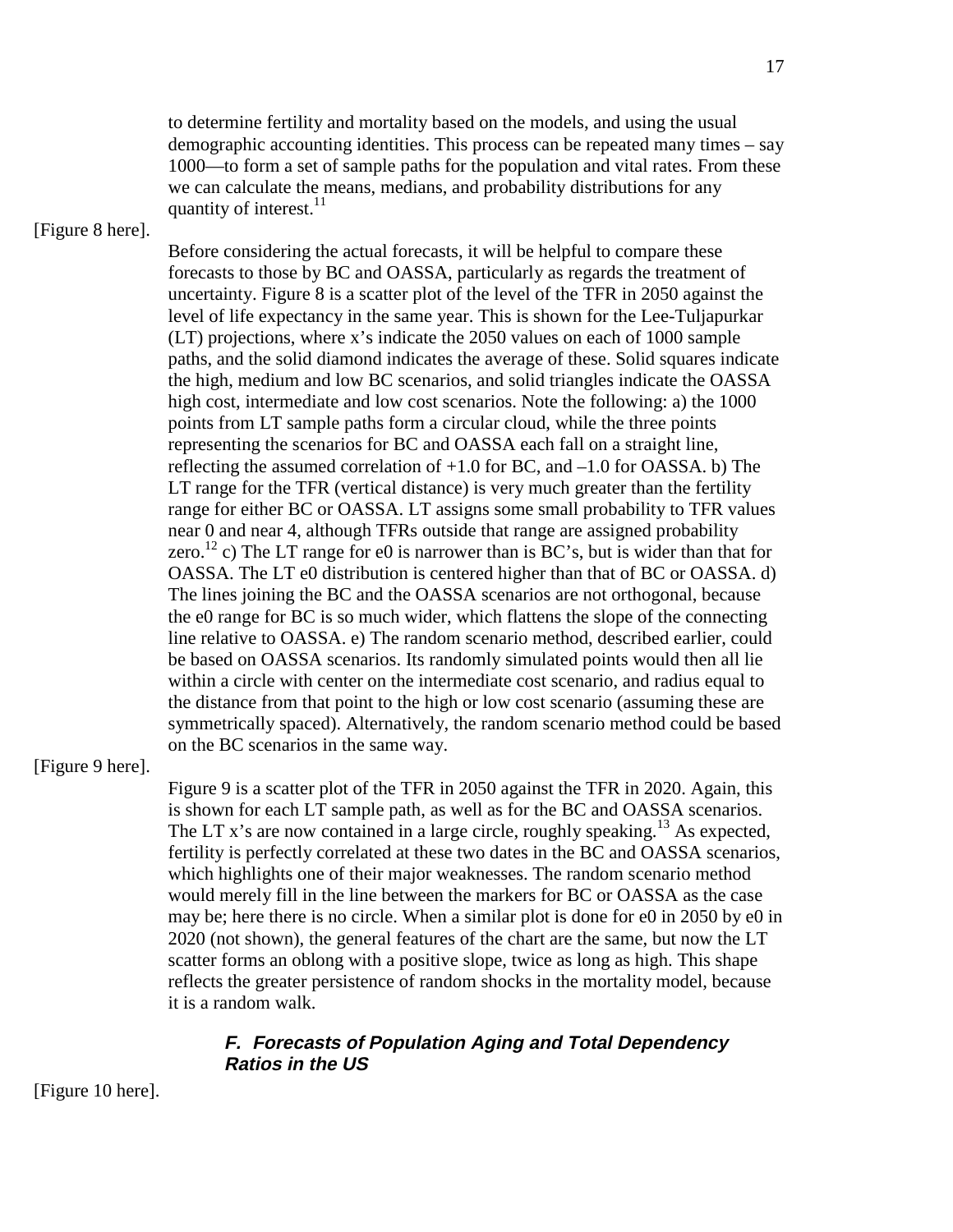Figure 10 plots the LT forecasts of the old age dependency ratio (OADR) with 95% probability intervals, together with the BC and OASSA projections for comparison. Focusing on the central forecasts, we note that all agree about the sharp upswing in the OADR from 2010 to 2030, when the baby boom generations born 1946 to 1965 are turning 65. After 2030, the lower mortality projected by LT leads to higher ratios than the other forecasts. (Note that the BC ratio is defined over a denominator of 18 to 64 year olds, compared to 20 to 64 for OASSA and LT). For OASSA and LT, the OADR continues to rise after 2040, when all the baby boom generations have already turned 65, and have begun to die out. In the BC forecast, the ratio begins to fall again after 2040, due to the higher fertility assumed by BC. It is important to realize that population aging in the US and elsewhere is not a transitory event due to the baby boom, but rather is a permanent and probably continuing change that is punctuated by the baby boom's retirement. The median LT forecast has the OADR rising to .45 in 2072, more than twice the initial level of .21. This exceeds the OASSA forecast of .41.

Now consider the range of the forecasts. Here we note that LT has the widest interval(.29 to .79 in 2072), but that it is not so much wider than that of OASSA. The shocker is the interval for BC, which is less than a third the width of the OASSA interval, and less than a quarter the width of the LT interval. The reason is that BC bundles high fertility and low mortality together, as discussed earlier, in contrast to OASSA. BC is well aware of the problem, and provides a separate scenario to give a more reasonable indication of uncertainty for the OADR, but this discrepancy reflects the deep problems with scenarios.

#### [Figure 11 here].

Figure 11 shows the total dependency ratio (TDR) in a similar way. (Note again that BC uses a different definition of working ages, which accounts for the lower level.) LT forecasts a TDR rising to .88 by 2070, higher than OASSA's .83. The differences in central forecasts are not large, but the differences in intervals are striking. First, note the much wider intervals for the LT forecast (.66 to 1.18 in 2072), due to the effect of the wide fertility range on the child dependency ratio. Second, note that the OASSA range is extremely narrow, with practically no range at all in 2050. Again, this is due to the bundling strategy. Although the OASSA projections are focused on the old age dependency ratio, they are also used for many other purposes such as general fiscal forecasting and academic analyses. Cutler et al (1990), for example, calculate Support Ratios for OASSA alternative scenarios. These are refined total dependency ratios (inverted), in which the numerator is the earnings-weighted population age distribution, and the denominator is the consumption weighted population age distribution.

It is also worth considering the correlation of variations in forecasts of the youth dependency ratio and the old age dependency ratio. Plotting the OASSA forecasts to 2070 for the YDR against the OADR reveals a nearly perfect negative correlation, resulting from their bundling assumptions. The positive correlation found when this is done to 2050 for BC is not as striking. The correlation for 2070 across the LT stochastic sample paths is -.4. Neither the positive correlation in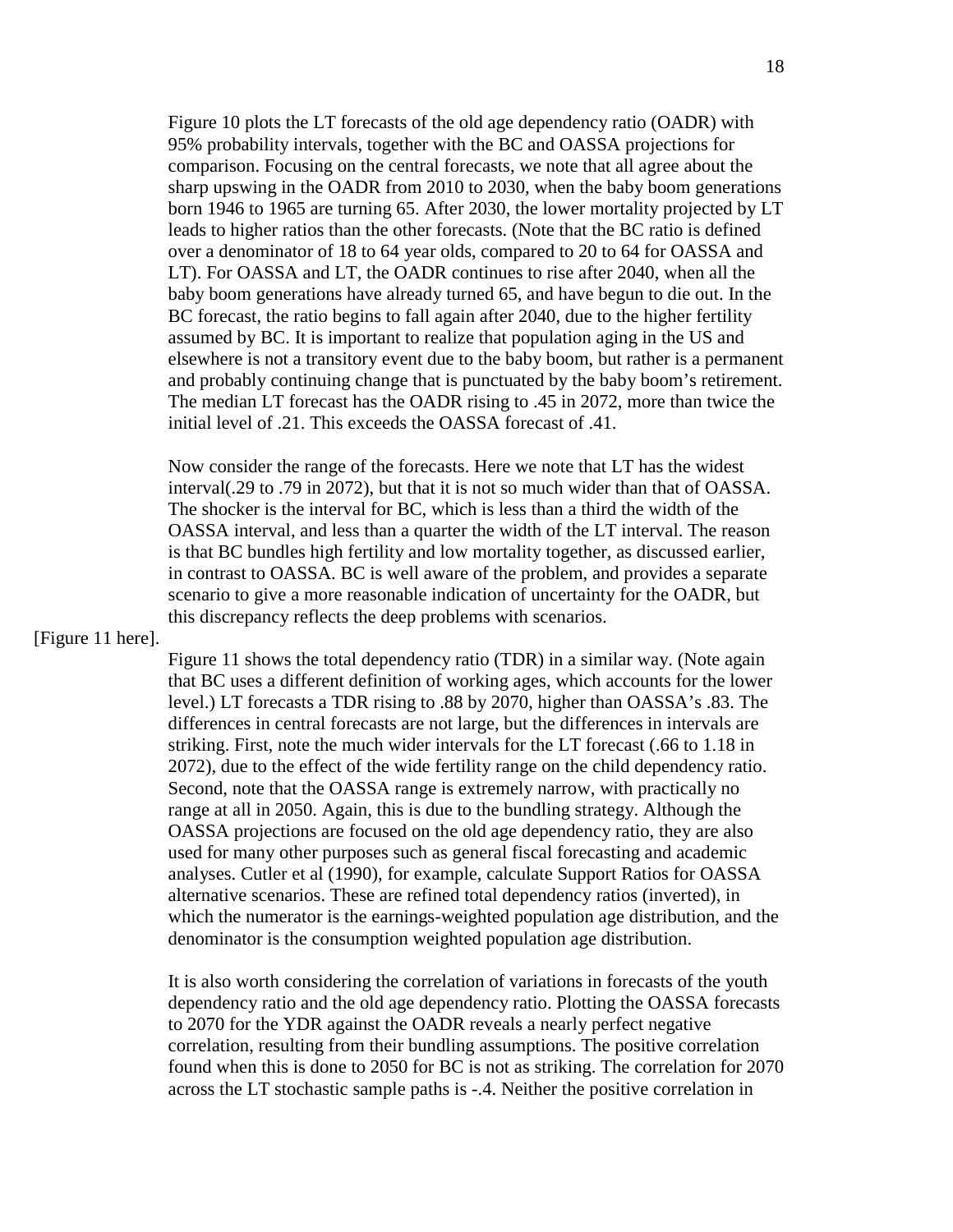BC, nor the correlation near –1 in OASSA, correctly indicates the risk of a generational squeeze in which working generations must support large numbers of both children and the elderly, nor the chances of the opposite outcome. This limits their usefulness for fiscal projections.

#### **G. Are the Probability Intervals Too Broad?**

#### [Table 3 here].

The probability intervals for the LT fertility forecasts are very broad relative to BC and OASSA. Does this make the LT probability intervals for population forecasts inappropriately wide? Let us compare LT standard errors of population growth rates to the ex post root mean squared forecast errors for Census Bureau projections.<sup>14</sup> These can be calculated from Stoto (1983), and are provided by Day (1996:30) which includes more recent projections. Table 3 shows results for horizons up to 20 years. Day's (1996:30) ex post root mean squared errors are twice as wide at each horizon as the LT ex ante standard errors. Stoto's (1983) ex post standard errors are three times as wide as the LT ex ante ones. We can also compare the width of the Lee-Tuljapurkar (1994:1185) ex ante 95% probability interval for population size in 2050 with the ex ante high-low population size forecast of Census (Day, 1993); they match almost exactly. Since the Lee-Tuljapurkar method for generating the median or mean forecast is very different than that of Census, there is no reason why the stochastic ex ante standard errors should match the ex post or ex ante uncertainty of Census forecasts. However, these comparisons do make it clear that the LT probability intervals for population size or growth rate are not wider than either the ex post or the ex ante census intervals, despite the much greater ranges for fertility that are incorporated in the stochastic forecasts. The stochastic intervals are, quite appropriately, wider for other demographic quantities such as the Total Dependency Ratio that involve less averaging and cancellation across errors than do population size or growth rate.

## **VII. Stochastic Demographic Forecasts Applied to Government Budgets**

#### **A. General Approach**

These stochastic population projections can be used as a basis for stochastic projections of government budgets. The Congressional Budget Office (CBO) has drawn on the Lee-Tuljapurkar set of stochastic simulations to construct long term probabilistic projections of the federal budget (CBO, 1996, 1997, 1998). Over the past few years, Lee and Tuljapurkar have developed their own set of stochastic budget projections, with a special emphasis on Social Security (Lee and Tuljapurkar, 1998a and b), but more recently including forecasts for government budgets in general (Lee, Tuljapurkar, and Edwards, 1998). Here we will give a few illustrations, and sketch the general approach.

In addition to the stochastic demography, which has already been described, we develop simple time series models for real productivity growth (purged of age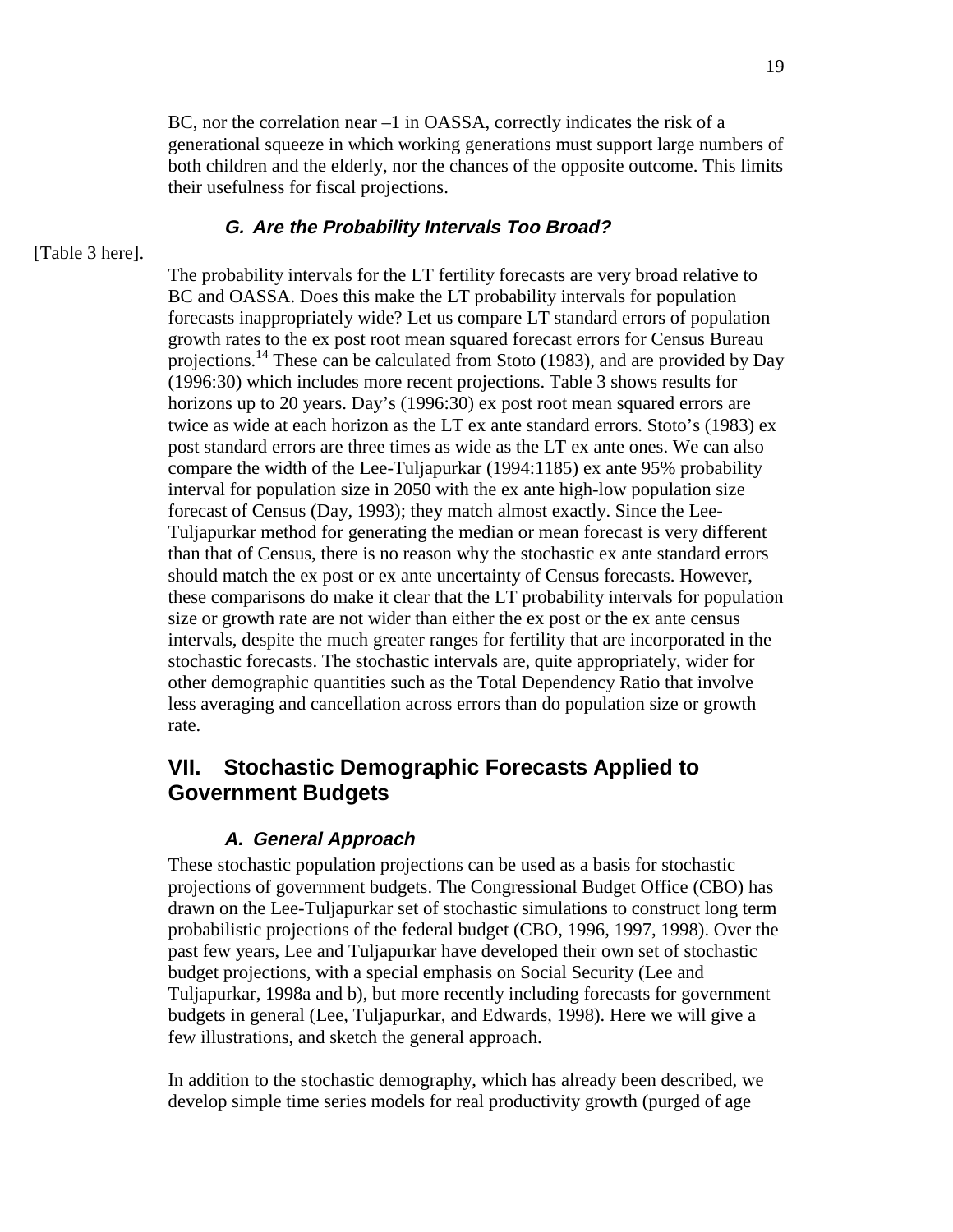composition effects), real interest rates (return on Treasury Bills held by Social Security), and, in some applications, the return on stock market equity. In all cases, we use constrained-mean models. For most of the work, productivity growth rates and interest rates are modeled as independent time series, but when the return on equity is included, a VAR is used. Future work will seek to treat inflation and unemployment in similar ways. We do not incorporate any feedbacks from the outcomes of our budget projections to these economic variables. It may seem odd to treat only four or five variables as stochastic, while treating many other important and uncertain variables, such as health care costs per enrollee, future disability rates, or defense expenditures as if their future trajectories were known with certainty. The structure of transfer programs is constantly changing, yet we take these as frozen for the next 75 years by current legislation. We do not have a good response to this objection. Perhaps these stochastic forecasts should be taken as indicating a lower bound on uncertainty about the future. Perhaps they should be viewed as forecasts conditional on some assumptions known to be unrealistic, yet capable of shedding light on the long term viability of those assumptions.

Using the Current Population Survey and published Social Security Administrative data, we have estimated average cross sectional age profiles of tax payments (for seven kinds of federal, state and local taxes) and costs of program use (for 28 kinds of federal, state and local services, including some that are quasi-public goods). In most cases, age schedules for both tax payments and costs of benefits are shifted each year with productivity growth, while debt or trust funds are projected based on government deficits or surpluses, and the interest rate (or in some experiments for Social Security, the rate of return on equities for a portion of the Trust Fund). We have generally tried to follow the approach and assumptions of the long run projections by the CBO, except in a few respects. We do forecasts under a variety of assumptions about budget balancing, for example that payroll tax rates are varied so as to keep the Social Security Trust fund equal to 100% of the following year's expenditures; and all other tax rates are varied so as to prevent the federal debt to GDP ratio from exceeding .8.

We modify our estimated age profiles for Social Security to reflect legislated changes in the Normal Retirement Age (NRA), and experiment with further variations in the NRA. We follow the health care cost assumptions of the Medicare Trustees (Board of Trustees, 1996), which imply that the rate of increase in per enrollee costs declines gradually to the rate of productivity growth over the next few decades (see also Lee and Skinner, 1999). We depart from the Medicare Trustees' procedures in explicitly distinguishing among the health costs of those dying within a year, those dying within 1 to 3 years, and all others, at each age (Lubitz, Beebe and Baker, 1995; Miller, 1998). This leads to lower cost projections, because declining mortality now has little effect on total health care costs: increases in the elderly population at each age are then offset by decreases in the proportion of elderly who are within three years of death at each age. As a consequence, uncertainty about the future course of mortality is largely filtered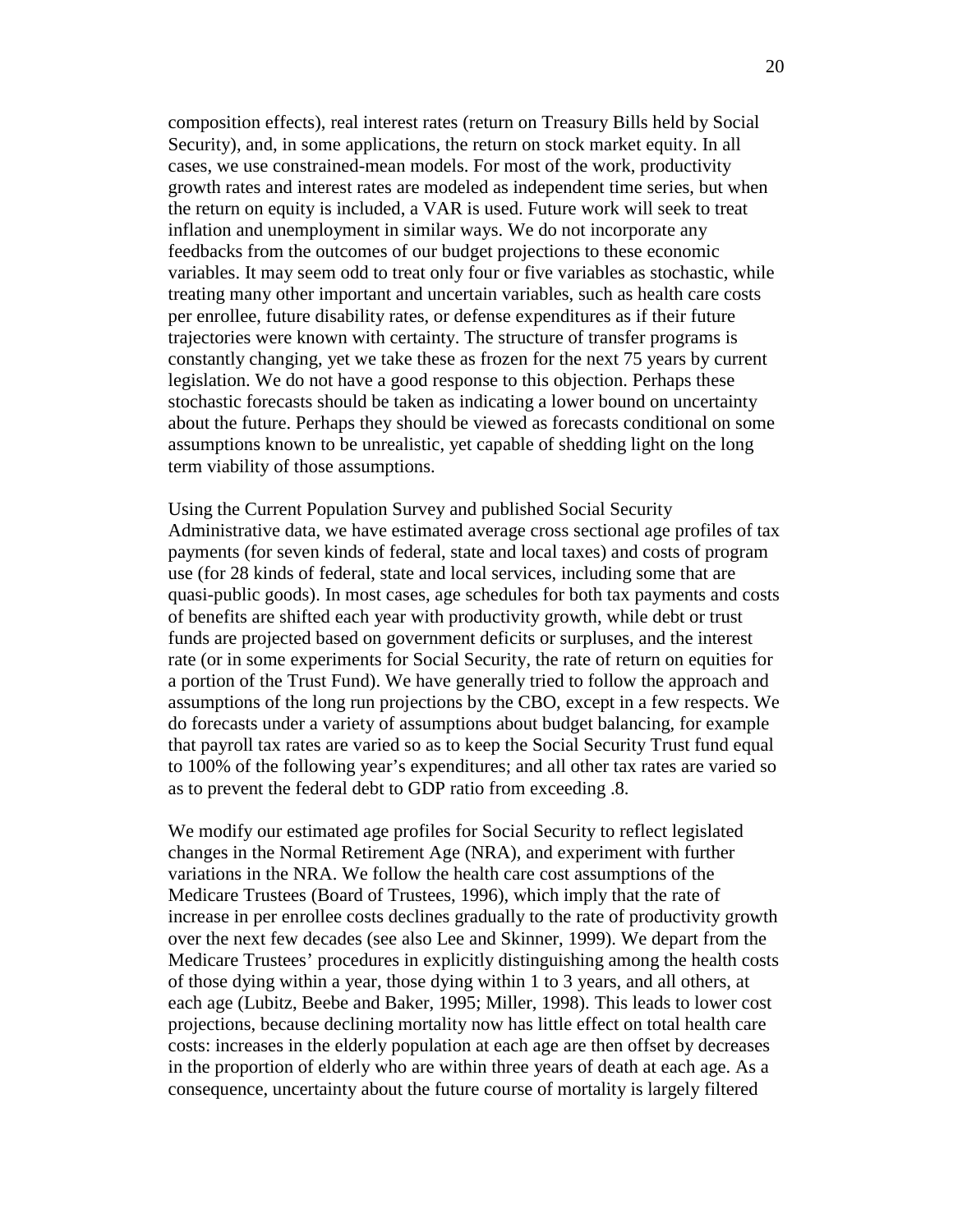out, and the health cost projections therefore are have narrower intervals than otherwise.

#### **B. Fiscal Implications of Demographic Change**

#### [Figure 12 here].

Figure 12, drawn from Lee, Tuljapurkar and Edwards (1998), shows the forecasts and probability intervals for government expenditures (under currently legislated benefit structures) separately for programs that are primarily directed toward the elderly, primarily toward children, or are primarily age neutral.<sup>15</sup> A fourth panel shows overall expenditures, the aggregate of these other three. Focusing on central values, we see that old age expenditures will rise dramatically from 8.5% of GDP to 22.5%, reflecting both population aging and rising health costs per enrollee. Expenditures on children remain flat, as do age-neutral expenditures. Total government expenditures rise in line with the expenditures for the elderly.

The shapes of the probability fans are very different. The fan for children is very narrow for the first five years before the uncertain births reach school age, but after this the fan opens up very rapidly due to uncertain fertility, then levels off. For the elderly, the fan begins quite narrow, since only uncertain mortality is affecting the numbers of elderly. The aging of the baby boom is predictable with only moderate uncertainty, but the number of workers who will generate GDP becomes increasingly uncertain, widening the fan on expenditures as a share of GDP. Finally, once the uncertain births begin to retire, 60 or so years into the forecast, the fan widens rapidly. The age neutral forecasts are highly certain, since many are a constant share of GDP by assumption, and only the Earned Income Tax Credit is age dependent. The shape of the overall fan reflects these three components, and the covariations among them.

Analysis in Lee, Tuljapurkar, and Edwards (1998) indicates that the OASDI program accounts for less than 30% of the increase in expenditures on the elderly, with combined health care programs accounting for 57% of the increase. Fixing Social Security will not by itself solve the long run budgetary problems, although it obviously must be an important part of any solution.

#### **C. Social Security**

According to the most recent Trustees' Report (1998:23), long run actuarial balance could be restored through 2072 if the pay roll tax rate were raised by 2.19 percent. We have examined this policy option using our stochastic simulations, and found that with a 2% increase, there would still be a 75% probability of exhaustion before 2070. Policies that appear to work well in the mean often turn out to fail in the majority of cases in our simulations.

[Figure 13 here].

Here we will show results of three different kinds of stochastic forecasts, each conditional on a different assumption about policy. First consider the tax rate necessary each year to provide a reserve fund equal to 100% of the next year's expenditures on benefits, where the tax rate is left fixed at the current 12.4% until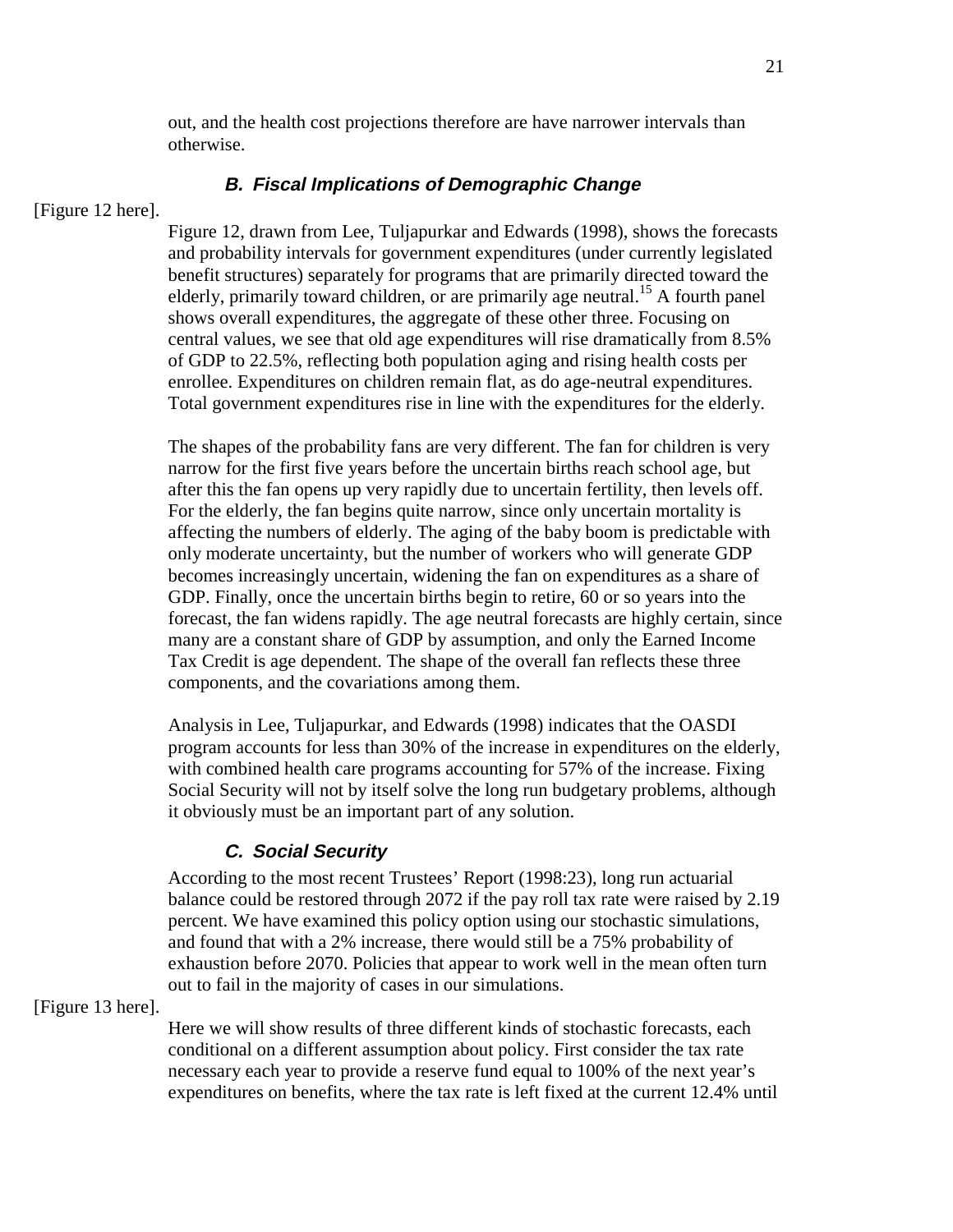it needs to be raised to meet this condition. The resulting probability distributions for the payroll tax rate are shown in Figure 13. The median tax would remain at 12.4% until 2022, rise rapidly as the baby boom retires, and then rise more slowly to 21% in 2070, doubling from its initial value. The lower .025 probability bound remains at 12.4% until 2043, and then rises modestly to 15% in 2070. The upper 97.5% bound rises roughly linearly from 2003 to 34% in 2070. These projected payroll tax rates are conceptually similar to the SSA cost rate projections, for expenditures as a percent of payroll. Their High-Medium-Low cost rates for 2070 are 29%, 20%, and 14% (Board of Trustees, 1998:109), which may be compared to our 34%, 21% and 15%.

#### [Figure 14 here]

We next consider the effects of investing part of the trust fund in equities, with a stochastic return constrained to have a long run mean of 7% (real). Figure 14 plots histograms for date of Trust Fund exhaustion. Panel A shows that under current policy of investing 100% in Treasury Bills there is only a 2.5% chance of nonexhaustion before 2071, with a median date of exhaustion around 2031, consistent with SSA projections. Panel B shows that if 50% of the Fund were invested in equities by 2010, the median date of exhaustion moves back slightly to 2037, and the chance of non-exhaustion by 2071 rises to 16.7%. Panel C considers what would happen if 90% of the Fund were invested in equities in 2000. In a deterministic simulation of this policy, the Fund would still be positive after a century, in 2097, so this approach appears very promising. However, the stochastic simulation shows that the median date of exhaustion would be pushed back only to 2045, and there would still be a two thirds chance of Fund exhaustion by  $2072.<sup>16</sup>$ 

#### [Figure 15 here].

Our last example considers the effects of increasing the NRA. Panel A of Figure 15 shows a histogram for the long run actuarial balance (1998-2072) under current legislation (which raises the NRA to 67 by 2022). The median actuarial balance is -2.4%, not much different than the intermediate Trustees (1998:23) value of -2.19%. The 95% interval is -6.26% to -0.01%, which is quite similar to the Trustees' range of -5.4% to +.25%. Panel B shows the distribution if the NRA is increased to age 70 by 2033. The median has now moved up to -1.37%, and the 95% interval has moved up to -4.4% to +0.63%. Panel C shows the distribution if the NRA is increased to 71 years by 2022. The median actuarial balance is now  $+0.24\%$ , and the 95% range is -1.79% to  $+1.61\%$ . There is still a 34% probability of fund exhaustion before 2070 under this scenario, but there is also a 15% chance that the trust fund in 2072 would exceed 20 trillion dollars (of course, with this large a trust fund, the assumption of no economic feedback is unacceptable).

## **D. The Past Record of Projections of Social Security Finances by the Trustees**

The OASSA has occasionally published evaluations of the performance of their projections, but these have been of limited scope. The most comprehensive we could find was Bayo (1990), which examines projections made from 1980 to 1989. Bayo (1990:1) argues convincingly that the cost rate (that is, program costs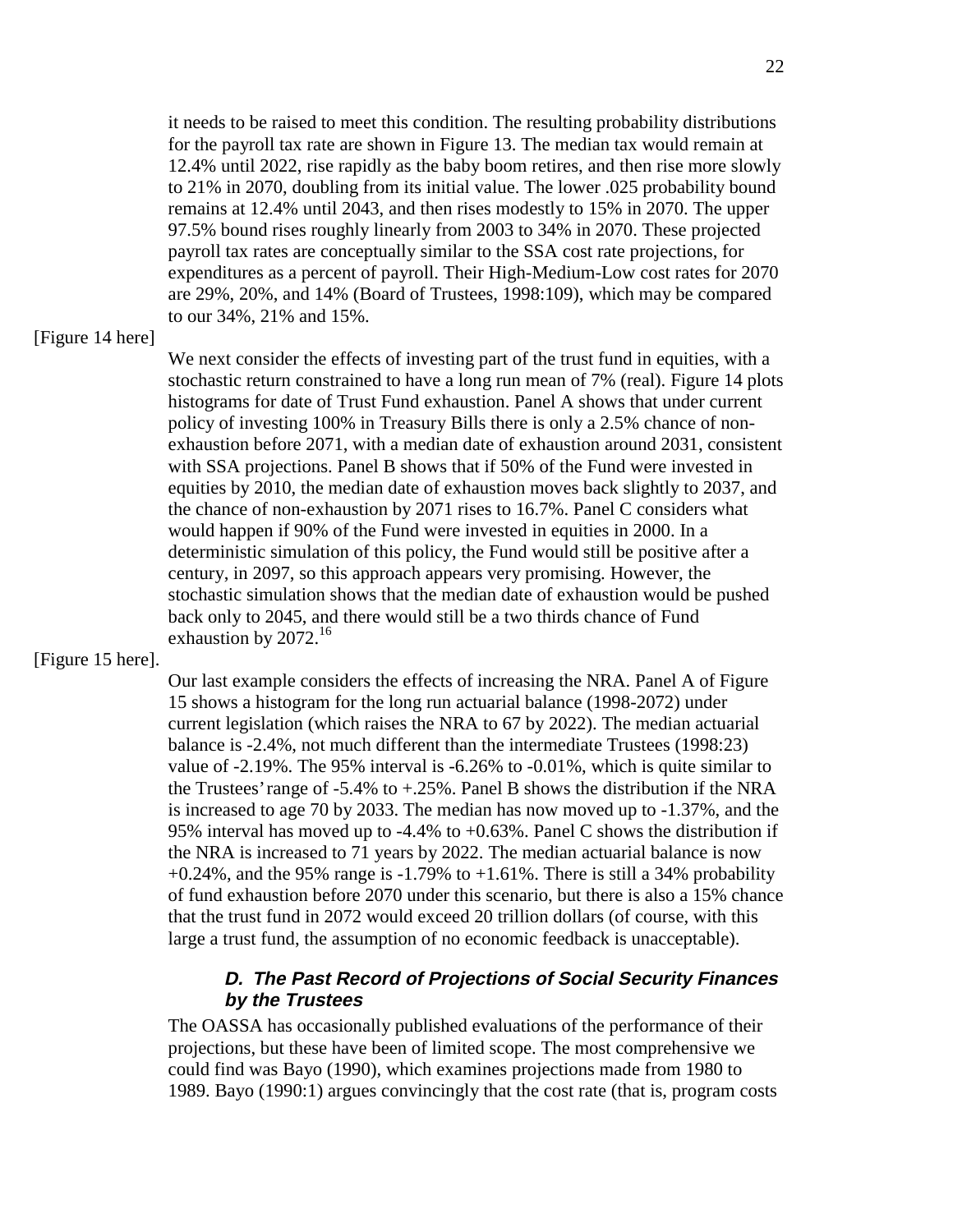as a proportion of taxable payroll) is the most suitable item for ex post analysis, because it is less subject to policy changes than the others. Bayo (1990:12) concluded that projections of cost rates done in 1983 to 1990 were generally pessimistic relative to subsequent reality, which he attributes to the economic recovery during this period. We present a more comprehensive analysis of the performance of projections done between 1950 and 1989. Before 1972, the projections used a "level earnings, level benefits" method which made no attempt to take into account the effect on benefits of future productivity growth. The projections properly made no attempt to project the sporadic changes in legislated benefit. We have adjusted these projections ex post to reflect the actual benefit changes that subsequently occurred, providing a more comparable series (Lee and Miller, 1998).

#### [Table 4 here].

The first column of Table 4 gives average forecast errors by forecast horizon, where errors are measured as  $(Actual - Projected)/Actual$ .<sup>17</sup> The average errors in the first column reveal an excellent adjusted forecast performance, with no evident bias. Average percent errors are small at all horizons, and are sometimes positive and sometimes negative. More detailed analysis shows that this is generally true when forecasts done before and after 1972 are examined separately (not shown here), with the important exception that after 1972, longer term forecasts with a 15 to 24 year horizon averaged a negative error of 12.0 percent.

The second column shows root mean squared percent error of the forecasts, which generally increase with forecast horizon as one would expect, but dropping down a bit at the longest horizon. These are generally narrower than the high-low range of the OASSA projections, but of a similar magnitude. They are slightly broader than the ex ante forecast standard errors calculated from the LT stochastic simulations, as shown in the last column. This is what we would expect, because the LT forecasts by construction have the "right" long run mean values. The LT standard errors are half the width of the Trustees' High-Low range.

## **VIII. Conclusion**

We begin by summarizing our main points, and then conclude with thoughts about the uses to which stochastic forecasts might be put.

## **A. Summary**

#### **1. Assessing Recent Official US Vital Rate Forecasts**

- In retrospect, it appears that over the last fifty years, the Census and Social Security forecasters attached too much importance to the most recently observed levels of fertility and mortality.
- Recent Census Bureau projections of US fertility, based on race/ethnic disaggregation, appear to be too high. Recent Social Security fertility projections appear reasonable, although the range may be too narrow in light of international experience.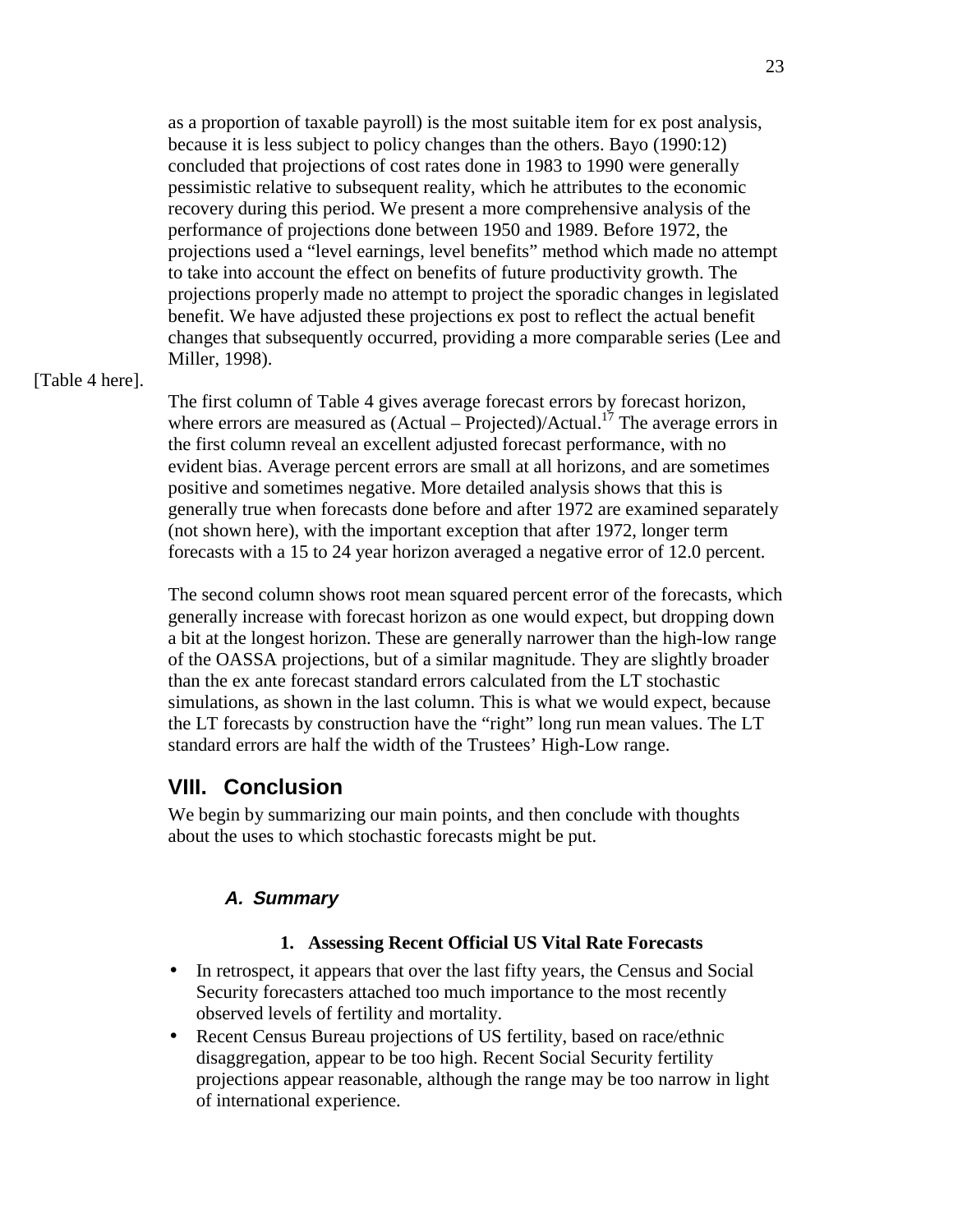• Recent projections of life expectancy gains by both Census and Social Security appear to be substantially too low, in light of past US experience and international levels and trends in low mortality countries.

## **2. Uncertainty in Population Forecasts**

- The standard method for dealing with uncertainty in demographic (and many other) forecasts is the use of high, medium and low scenarios. This approach is deeply flawed, because it is based on very strong and implausible assumptions about the correlation of forecast errors over time, and between fertility and mortality. The random scenario method is an improvement, but it retains some of the same flaws.
- Stochastic population forecasts based on time series models of vital rates (Lee-Tuljapurkar) appear to offer some important advantages, although long forecast horizons in demography far exceed the intended use of these models, and it is necessary to impose external constraints on the models in some cases to obtain plausible forecast behavior. One should not rely on mechanical time series forecasts in any case; they should be assessed in relation to external information.
- A parsimonious time series model for mortality appears to perform well within sample in applications in various countries, and suggests future life expectancy gains in the US at roughly twice the rate projected by Census and Social Security.

## **3. Results of Population Forecasts**

- Middle forecasts by Census, Social Security, and Lee-Tuljapurkar (LT) agree closely on the timing and extent of increase in old age dependency ratios as the baby boom ages (although LT are somewhat higher due to lower mortality), but Census shows some amelioration after 2040, due to higher fertility. After 2040, LT forecasts continue to increase, doubling by 2070 to .45, while Social Security forecasts increase to .41. The Social Security range is three times as wide as that of Census, reflecting inherent flaws in the scenario method.
- Middle forecasts of the Total Dependency Ratio by Census and LT agree fairly closely , but are somewhat higher than Social Security (LT is .88 in 2070; Social Security is .83). The Social Security range is extremely narrow, reflecting inherent flaws in the scenario method, but the Census range is far too narrow as well.
- In Social Security forecasts, the correlation between errors in forecasting Youth Dependency Ratios and Old Age Dependency Ratios is close to –1.0. In Census forecasts, it is moderately positive. These correlations result from the bundling of assumptions in scenarios. LT forecasts show a correlation of - .6 to -.4, indicating partially offsetting variations in the proportions of children and elderly, as one would expect.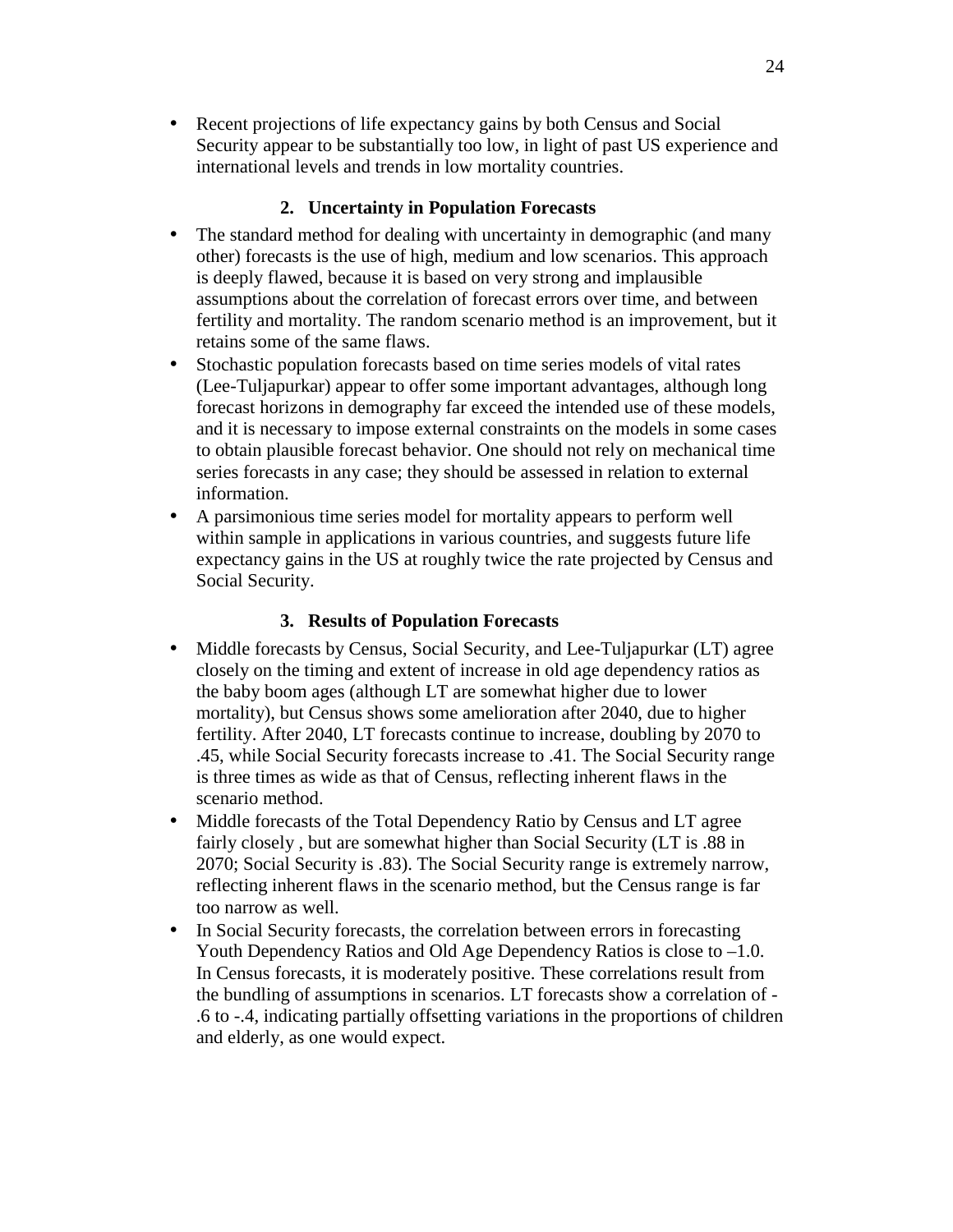### **4. Stochastic fiscal projections:**

- We did an analysis of the performance of Social Security projections of cost rates since 1950, for forecast horizons of up to 35 years. Performance was generally very good, with no systematic bias, small average errors, and root mean squared errors smaller than the published high-low ranges. Projections done from the mid-70s to the mid '80s have under-projected costs by 12%, however.
- Middle LT forecasts suggest that government expenditures on the elderly will increase by over 150% in relation to GDP by 2070, while expenditures on children and age neutral expenditures will remain flat. Taxes rise from 24% now to 38% of GDP in the median forecast to 2070 (if debt/GDP is constrained), while the 95% probability range for taxes in 2070 goes from 25% to 53% of GDP.
- Increased costs of OASDI account for nearly 30% of the increase in expenditures on the elderly, but a larger share, 57%, is due to health costs in the median forecast. Fixing Social Security will not take care of the long term budget problem.
- Investing 90% of the Social Security reserve fund in equities yielding 7% (real) would fix the system according to a deterministic simulation, but in a stochastic forecast there is still a two thirds chance of exhaustion, with a median exhaustion date of 2044, and a negative median (but strongly positive mean) Fund balance in 2050.
- Raising the payroll tax rate by 2% immediately should nearly put the system in long term actuarial balance according to Social Security projections, but still leaves a 75% chance of fund exhaustion before 2070 in LT stochastic forecasts.
- Raising the normal retirement age to 71 by 2023 raises the median long term actuarial balance above 0 in LT stochastic forecasts, but still leaves a 43% chance of fund exhaustion before 2070.

## **B. Some possible uses for stochastic population forecasts and demographically based stochastic fiscal forecasts**

Once our research project had progressed to the point of producing stochastic population projections, we found that people were not sure how they differed from conventional scenario based forecasts, nor was it clear how and why they might be used. We decided that we should develop some applications ourselves, or otherwise the projections would most likely languish in academic journals. This decision led to the stochastic projections of government budgets which we have described and illustrated in this paper. Now the question arises, what use are these stochastic fiscal forecasts? How might they be put to use?

We suggest that policies be viewed as filters which attenuate or amplify the consequences of variance and uncertainty. Any calculation that can be done recursively along a deterministic economic-demographic trajectory can also be done along each of the 1000 sample paths in a stochastic simulation set. Proceeding in this way, it should be straight forward to evaluate the success of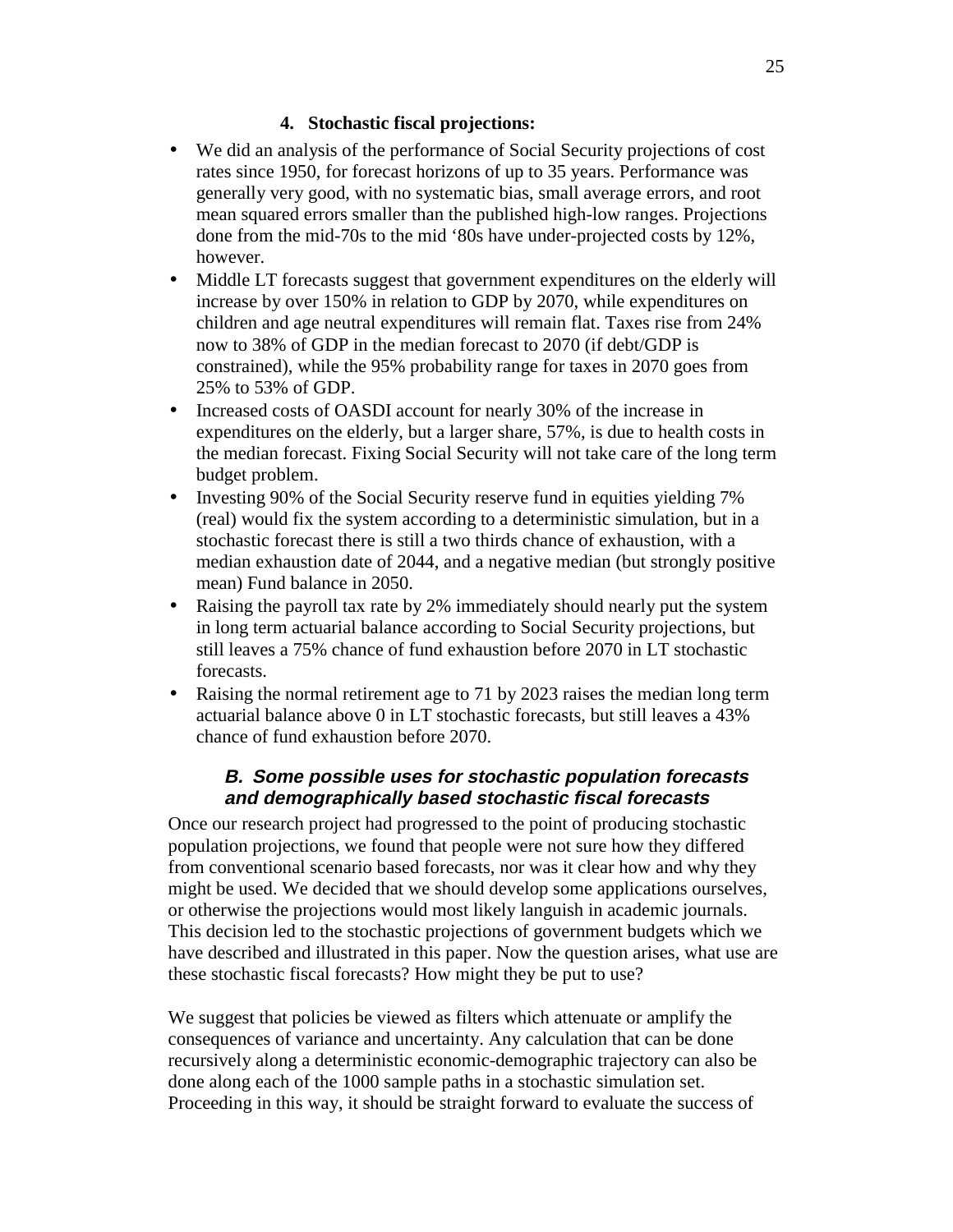different policies in dealing with uncertainty. One of the most basic questions is the following: In the face of uncertainty about the future finances of the Social Security system, should we accumulate a large reserve fund to buffer the system against likely future adversity, or should we tailor our policy to future realities as they unfold? Of course we would like to achieve a high expected rate of return, by keeping taxes low and benefits high. But there are also specific concerns with variability. Given the nonlinearity of the deadweight loss function for taxes, there is an advantage to avoiding unnecessary changes in tax rates. Considerations of intergenerational equity argue for equalizing cohort rates of return, in the context of changing tax and benefit regimes and increasing survival in old age. Given an appropriate loss function, the success of alternative policies in handling uncertainty could be assessed. Alternatively, more formal methods might be used to calculate the optimal tax rate trajectory. Issues of this sort are considered in Auerbach and Hassett (in press).

The stochastic simulations could also be used as a testing ground for theoretical ideas developed using simpler but unrealistic models. Smetters (1998) finds that in a stochastic overlapping generations economy with two population age groups, prefunding a public defined benefit pension system like our Social Security would reduce ex ante unfunded liabilities much more than would replacing it with a system of private accounts, when in both cases funds are invested in equities. An older literature debated whether in an unfunded system, intergenerational inequities would be better smoothed by a defined contribution or a defined benefit system. Stochastic fiscal and demographic forecasts could readily be used to examine issues of this sort.

We hope that the availability of the stochastic simulations/forecasts will stimulate others to think about potential uses, and to put them to use in new ways.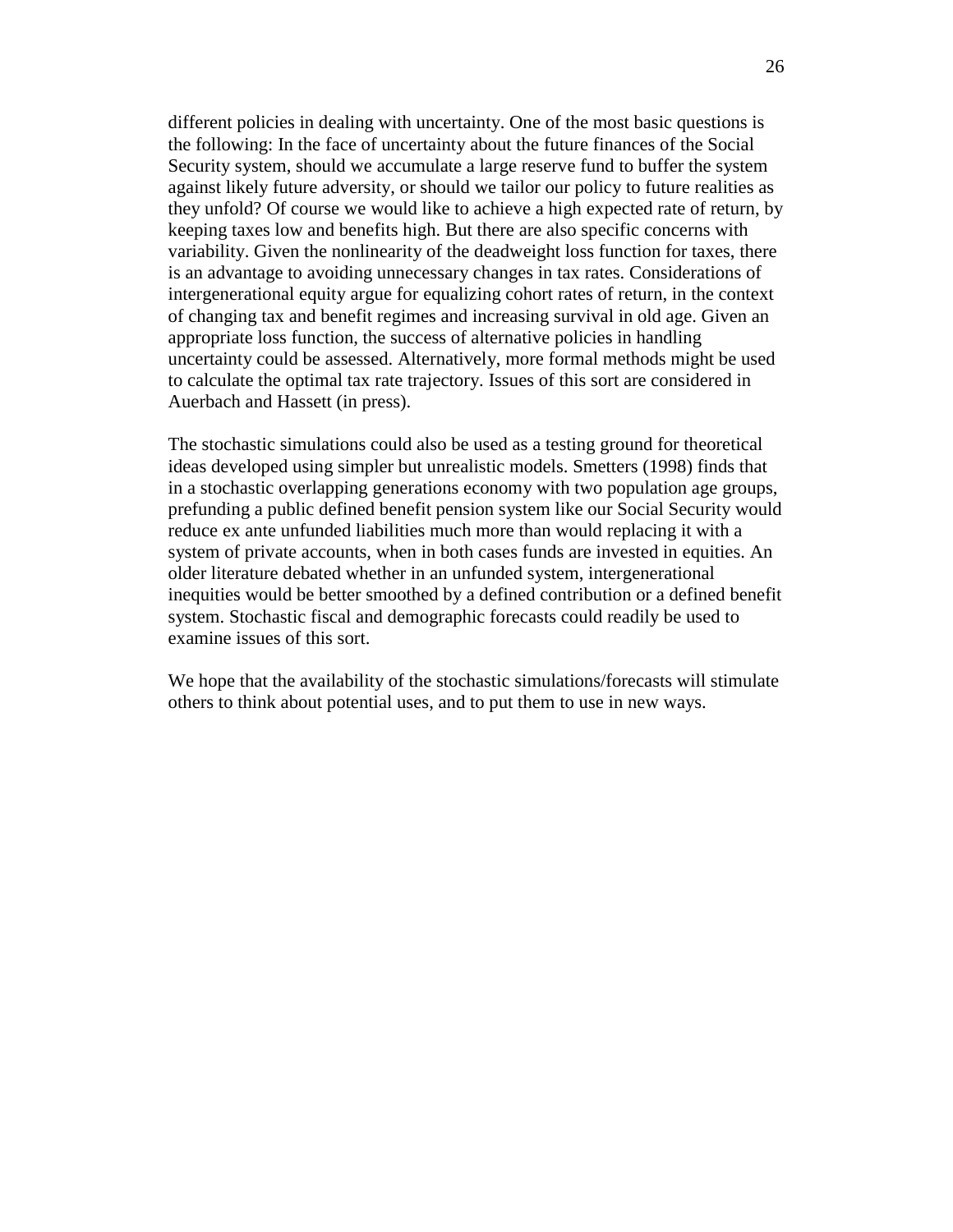## **NOTES**

 $<sup>1</sup>$  If every woman in the population postponed any planned birth for a year during</sup> some calendar year, then in that year, the Total Fertility Rate (TFR) would be zero (except for accidental births). From this we can see that if 10% of women postpone their births in a year, the TFR would drop by 10%. We might suspect, then, that if the cross-sectional mean age at childbearing rises .1 years in a year, that the TFR might be artificially reduced by 10%. If each generation is actually planning on having two children, then such a change in timing could depress the TFR by .2 births, making it appear that fertility was far lower than its true underlying trend. Timing changes of this sort can continue for many years, so that the distortions in observed fertility can be persistent. In France, the TFR has been below replacement since the mid-1970s, although women have been having 2.1 children on average by the end of their reproductive years (Bongaarts, 1998).

 $2$  This kind of question has been asked in many different ways: expected, ideal, wanted, desired, desired if life could be lived over, desired given your actual economic circumstances, and so on. Originally only married women were sampled, but more recently the surveys have been broadened to include all women.

<sup>3</sup> Lee and Carter then used a second stage, in which the SVD estimates of  $a(x)$  and  $b(x)$  were taken as given from the first stage, but  $k(t)$  was re-estimated so as to yield the observed total number of deaths in conjunction with the observed population age distribution. This second step also made it possible to extend the time series estimate of  $k(t)$  to years in which only the total number of deaths, but not its breakdown by age, was available. This is useful for countries like the US, where there is a substantial lag before age specific mortality data are published. The estimation can be achieved in a single step by using weighted SVD, where the weights are the numbers of deaths at each age; this method has been developed and applied by Wilmoth, 1993), but in this case the range of k(t) cannot be extended. The second step is necessary to achieve a good fit to the number of deaths or to life expectancy, since fitting the log of the death rates gives extremely low death rates in youth the same weight as extremely high death rates in old age. Lee and Carter took  $a(x)$  to be the sample mean of  $ln(m(x,t))$  for each x, arguing that this would best capture the underlying age-shape of mortality. However, in this case the model will not give the best possible fit to  $ln(m(x,t))$  for the jump-off period of the forecast. One can alternatively take  $a(x)$  to equal the log of the death rates for the last period observed, which guarantees a perfect fit to the age structure of mortality at that point. Bell (1997) has shown that this gives better forecast performance, at least over the short run.

<sup>4</sup> That is, it accounts for 97.5% of the variance that remains after subtracting the age specific means  $a(x)$ . The  $a(x)$  factors by themselves would account for a very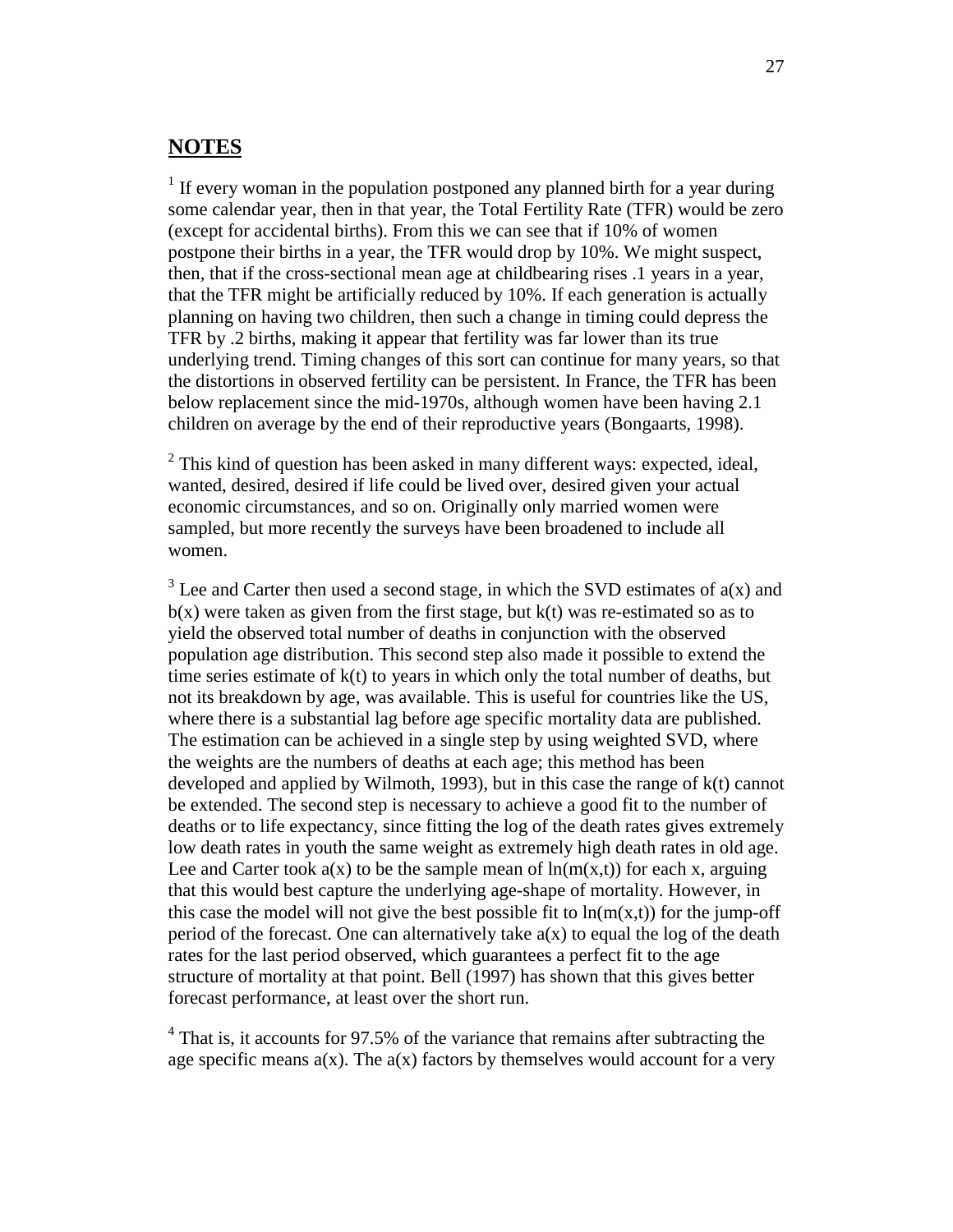high fraction of the variance in the  $ln(m(x,t))$  matrix, because average death rates vary by a factor of 500 or 1000 across age groups in a given year.

 $<sup>5</sup>$  Indirect methods were used to fit the mortality model for years 1900 to 1932,</sup> before all states belonged to the death registration area. Because of uncertainty about the quality of the age specific data that has been produced for these years, the use of the indirect method, choosing k to match the number of deaths observed in each year, given the population age distribution, seems preferable.

 $6$  In 1918, the epidemic reduced life expectancy by 7 years, but the same increase in k in 1996 would reduce e0 by only 2.4 years.

 $<sup>7</sup>$  The 1997 value is not yet available. The value used here for 1997 was estimated</sup> by a regression of e0 on the age adjusted death rate in recent years, together with the observed age adjusted death rate for 1997 which is available.

<sup>8</sup> Accurate forecasts would have been generated had  $a(x)$  been estimated at the most recently observed values of  $ln(m(x,t))$ , instead of at the sample means (see Bell, 1997). Lee-Carter preferred to use sample means for  $a(x)$  on the grounds that they might better reflect long run age patterns in the future.

 $9$  Another special feature is that the TFR cannot be negative, nor can it exceed 16 or so children per woman, for biological reasons. In practice, it appears highly unlikely that the TFR could again rise above a level of, say, 4 births per woman in the US. Lee (1993) imposed limits like these on the model through logistic transformations of the data series, and re-transformations of the forecast. This approach appeared successful, but subsequent analysis by Tuljapurkar found that the probability distribution of the fertility forecasts was rectangularized, raising its variance. In subsequent work, the constrained mean alone was used. In the forecasts reported in this paper, the occasional simulated age specific fertility values below 0 was set to 0, and runs with any TFR >4 or <0 were discarded. Only about 1.5% of runs were affected.

<sup>10</sup> Some analysts speak of a "Second Demographic Transition" to the current very low levels of fertility observed in parts of Europe. This idea further complicates the question of whether stationary time series models are appropriate.

 $11$  Note that the forecasts (expected values and probability bounds) of fertility and mortality from the time series models are not themselves used in the simulations. Instead, many random sample paths are generated, describing a large number of possible trajectories.

<sup>12</sup> When the TFR falls below .7, negative fertility rates occur at some older ages. These are set equal to zero.

 $13$  Evidently, the strong autocorrelation in the fertility series is quite attenuated after 30 years.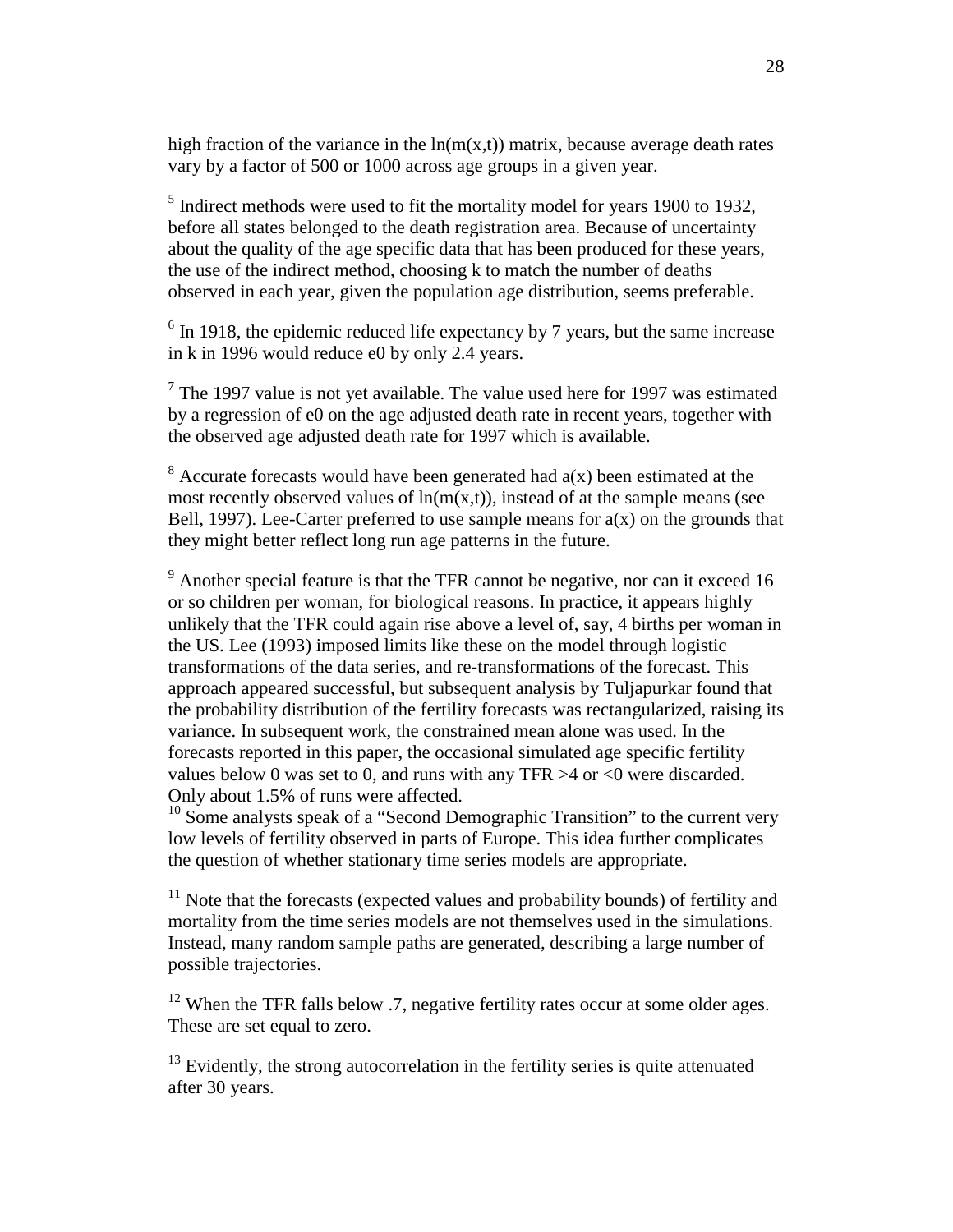$14$  By construction, the LT forecasts have the correct long term mean, whereas this is not true of the BC or OASSA forecasts. For this and other reasons, we should expect narrower intervals for the LT forecasts than would be estimated from ex post analysis of BC or OASSA forecast performance.

<sup>15</sup> The programs have been grouped by age according to the average dollar weighted age of program beneficiaries. Lee, Tuljapurkar and Edwards (1998) also carries out a similar analysis, but strictly separating out expenditures at each age rather than treating whole programs as the unit. The results are very similar.

 $16$  The fund balance implied by the deterministic scenario with 90% of the trust fund invested in equities rises to 40% of GDP by 2050. The distributions of fund balances are highly skewed in stochastic simulations, with means far exceeding medians. For example, in 2050 the mean fund to GDP ratio is 85%, while the median is –8%.

 $17$  Bayo (1990) estimates errors as (Actual – Projected)/(Taxable Earnings) and concludes the projections have been successful because the errors were generally less than .8%. However, since Costs were around 11% over this period, an error of .8% is better viewed as a 7% error (.07 = .8/11), which is less satisfactory.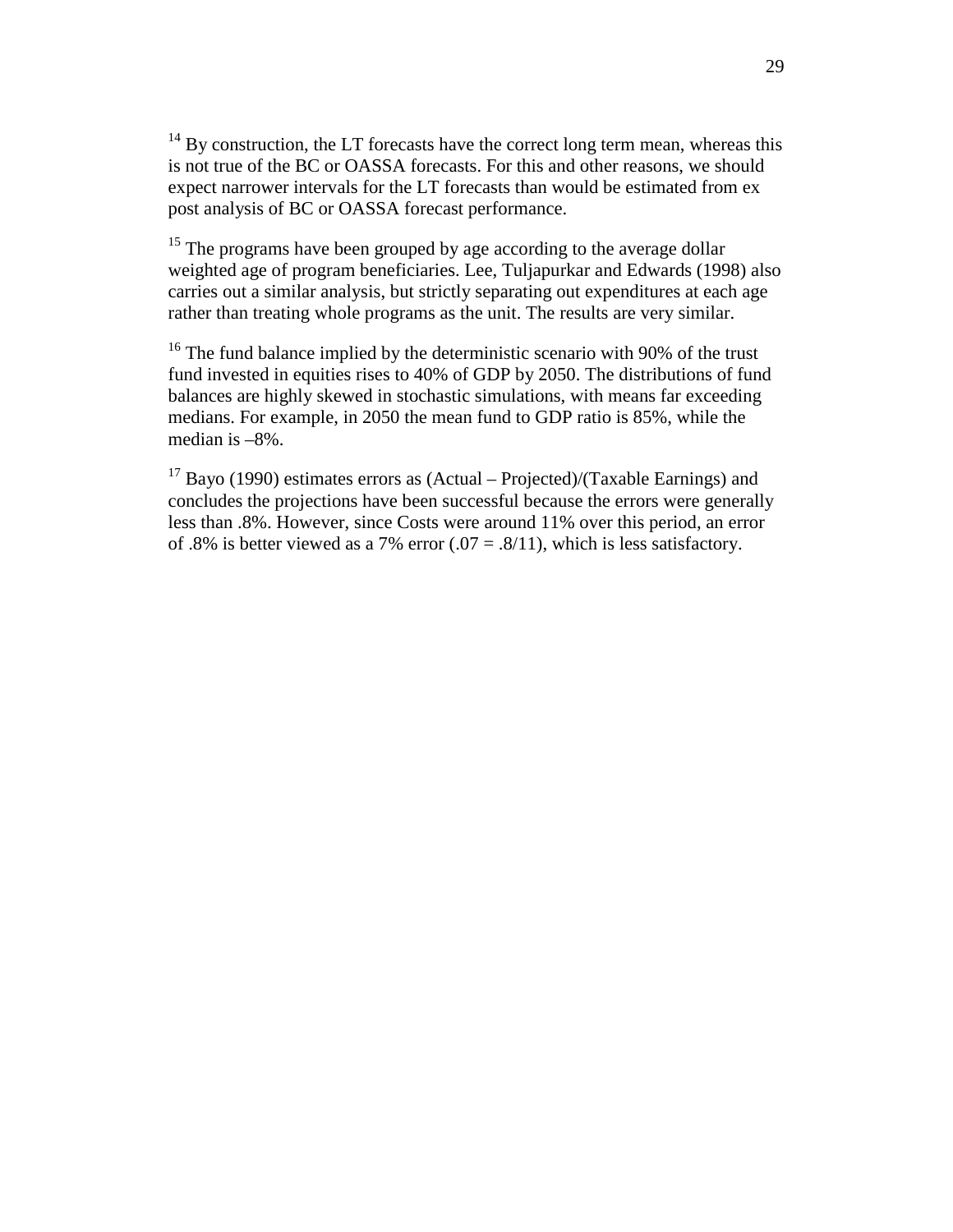#### **References**

- Alho, Juha M. 1990. Stochastic Methods in Population Forecasting. *International Journal of Forecasting* 6:521-530.
- Alho, Juha M., and Bruce D. Spencer. 1985. Uncertain Population Forecasting. *Journal of the American Statistical Association* 80:306-314.
- Alho, Juha M., and Bruce D. Spencer. 1990. Error Models for Official Mortality Forecasts. *Journal of the American Statistical Association* 85:609-616.
- Auerbach, Alan and Kevin Hassett. In this volume. Uncertainty and the Design of Long-Run Fiscal Policy.
- Bayo, Francisco R. 1990*. A Simple Evaluation of Projections in OASDI Trustees Reports*. Actuarial Note 132 of the Social Security Administration, US Department of Health and Human Services.
- Bell, William. 1997. Comparing and Assessing Time Series Methods for Forecasting Age-Specific Demographic Rates. *Journal of Official Statistics* 13:279-303.
- Board of Trustees, The Federal Hospital Insurance Trust Fund. 1996. *The 1996 Annual Report of the Board of Trustees of the Federal Hospital Insurance Trust Fund*. 104th Congress, 2nd Session, Report No. 104-227. Washington, DC: U.S. Government Printing Office.
- Board of Trustees, Federal Old-Age and Survivors Insurance and Disability Insurance Trust Funds. 1998. *The 1998 Annual Report*. Washington DC: U.S. Government Printing Office.
- Bongaarts, John. 1998. Global Population Growth: Demographic Consequences of Declining Fertility. *Science* 282: 419-420.
- Bongaarts, John and Griffith Feeney. 1998. On the Quantum and Tempo of Fertility. *Population and Development Review* 24: 271-292.
- Cohen, Joel. 1986. Population Forecasts and Confidence Intervals for Sweden: A Comparison of Model-Based and Empirical Approaches. *Demography* 23:105-126.
- Congressional Budget Office of the United States. 1996. *The Economic and Budget Outlook: Fiscal Years 1997-2006*. Washington, DC: U.S. Government Printing Office.
- Congressional Budget Office. 1997*. Long-Term Budgetary Pressures and Policy Options*. . Washington, DC: U.S. Government Printing Office.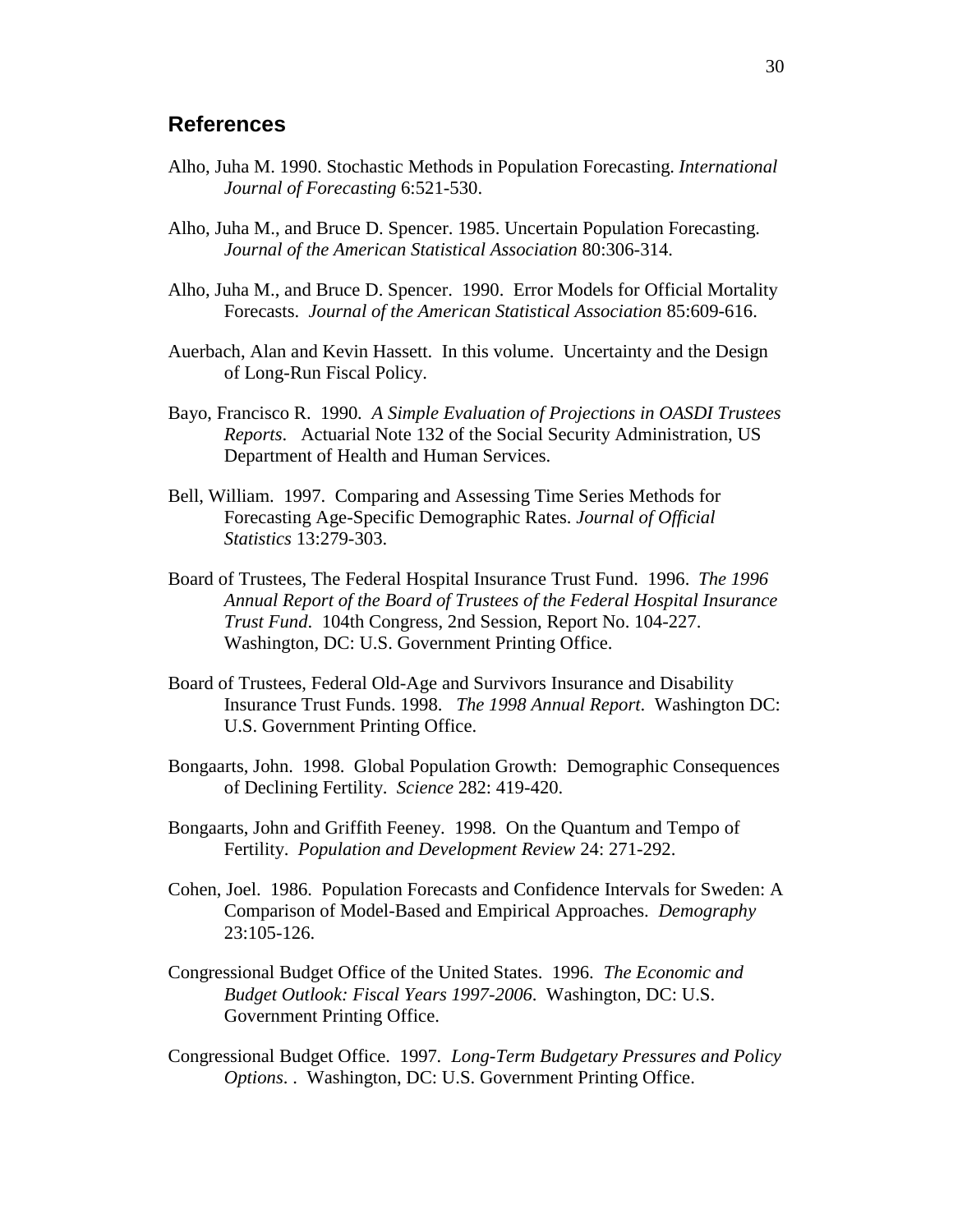- Congressional Budget Office. 1998*. Long-Term Budgetary Pressures and Policy Options*. . Washington, DC: U.S. Government Printing Office.
- Cutler, David, James Poterba, Louise Sheiner, and Lawrence Summers. 1990. An Aging Society: Opportunity or Challenge? *Brookings Papers on Economic Activity*. 1:1-56,71-73.
- Day, Jennifer Cheeseman. 1993. *Population Projections of the United States, by Age, Sex, Race, and Hispanic Origin: 1992 to 2050*. U.S. Bureau of the Census, Current Population Reports, P25-1092. Washington, DC: U.S. Government Printing Office.
- Day, Jennifer Cheeseman. 1996. *Population Projections of the United States, by Age, Sex, Race, and Hispanic Origin: 1995 to 2050*. U.S. Bureau of the Census, Current Population Reports, P25-1130. Washington, DC: U.S. Government Printing Office.
- Easterlin, Richard A. 1968. *Population, Labor Force, and Long Swings in Economic Growth: The American Experience*. New York: National Bureau of Economic Research.
- Easterlin, Richard. 1978. What Will 1984 Be Like? Socioeconomic Implications of Recent Twists in Age Structure. *Demography* 15:397-432.
- Foster, R. 1997. *Evaluation of mortality assumptions in the Trustees' report.* HCFA Memorandum. Office of the Chief Actuary, Health Care Financing Administration, Baltimore, MD.
- Goldstein, Joshua. 1997. *Forecasting the future of U.S. divorce rates*. Paper presented at the 1997 Annual Meetings of the Population Association of America, Washington DC.
- Gomez de Leon, Jose. 1990. *Empirical DEA Models to Fit and Project Time Series of Age-Specific Mortality Rates*. Unpublished manuscript of the Central Bureau of Statistics, Norway.
- Horiuchi, Shiro and John Wilmoth. 1995. *Aging of Mortality Decline*. Paper presented at the 1995 Annual Meetings of the Population Association of America, in San Francisco.
- Kannisto, Vaino, Jens Lauritsen, A. Roger Thatcher and James Vaupel. 1994. Reductions in Mortality at Advanced Ages: Several Decades of Evidence from 27 Countries *Population and Development Review* 20:793-810.
- Keyfitz, Nathan. 1981. The Limits of Population Forecasting. *Population and Development Review* 7:579-593.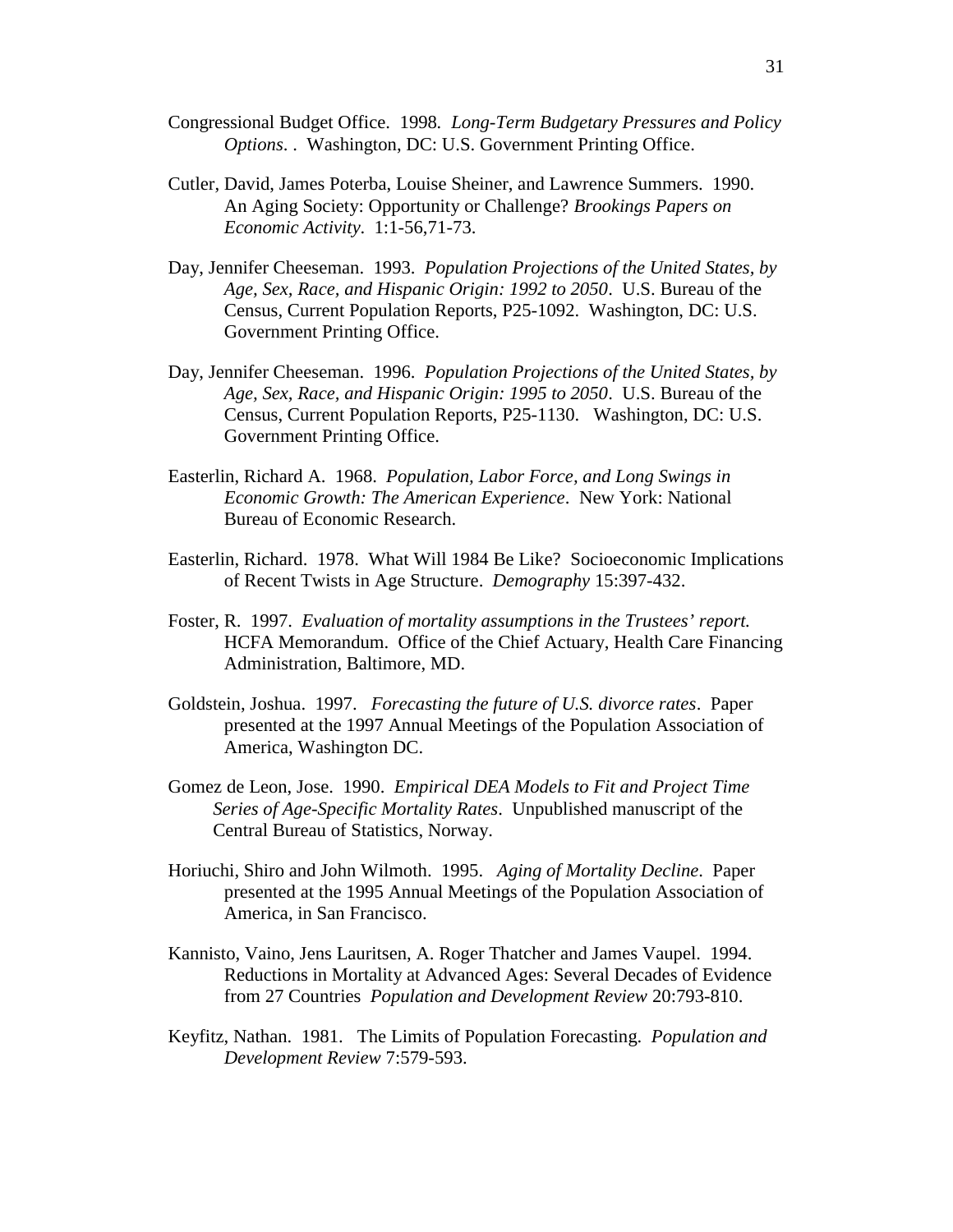- Lee, Ronald. 1974. Forecasting Births in Post-Transitional Populations: Stochastic Renewal with Serially Correlated Fertility. *Journal of the American Statistical Association* 69:607-617.
- Lee, Ronald. 1976. Demographic Forecasting and the Easterlin Hypothesis. *Population and Development Review* 2:459-468.
- Lee, Ronald D. 1993. Modeling and Forecasting the Time Series of US Fertility: Age Patterns, Range, and Ultimate Level. *International Journal of Forecasting* 9:187-202.
- Lee, Ronald. Forthcoming. Probabilistic Approaches to Population Forecasting. in Wolfgang Lutz, James Vaupel and Dennis Ahlburg, eds, Supplement to vol. 25 of *Population and Development Review*, 1999 *Rethinking Population Projections*.
- Lee, Ronald D. and Lawrence Carter. 1992. Modeling and Forecasting the Time Series of U.S. Mortality. *Journal of the American Statistical Association* 87:659-671.
- Lee, Ronald, and Timothy Miller. 1998. *A Research Note on the Performance of Actuarial Projections of the Cost Rate: An Ex-post Analysis*. Working Paper of the Project on the Economic Demography of Interage Transfers, Department of Demography, University of California at Berkeley.
- Lee, Ronald, and Jonathan Skinner. 1996. Assessing Forecasts of Mortality, Health Status, and Health Costs During Baby-Boomers' Retirement. in C. Citro. (ed.). *Modeling the Impact of Public and Private Policies on Retirement Behavior and Income*. Washington DC: National Academy of Sciences.
- Lee, Ronald and Jonathan Skinner. 1999. Will Aging Baby Boomers Bust the Federal Budget? Longevity, Health Status, and Medical Costs in the Next Century. *Journal of Economic Perspectives*
- Lee, Ronald and Shripad Tuljapurkar. 1994. Stochastic Population Projections for the United States: Beyond High, Medium and Low. *Journal of the American Statistical Association* 89:1175-1189.
- Lee, Ronald and Shripad Tuljapurkar. 1998a. Uncertain Demographic Futures and Social Security Finances. *American Economic Review* 88:237-241.
- Lee, Ronald and Shripad Tuljapurkar. 1998b. Stochastic Forecasts for Social Security. in David Wise, ed. *Frontiers in the Economics of Aging*. Chicago: University of Chicago Press.
- Lee, Ronald, Shripad Tuljapurkar, and Ryan Edwards. 1998. *Uncertain Demographic Futures and Government Budgets in the US*. Unpublished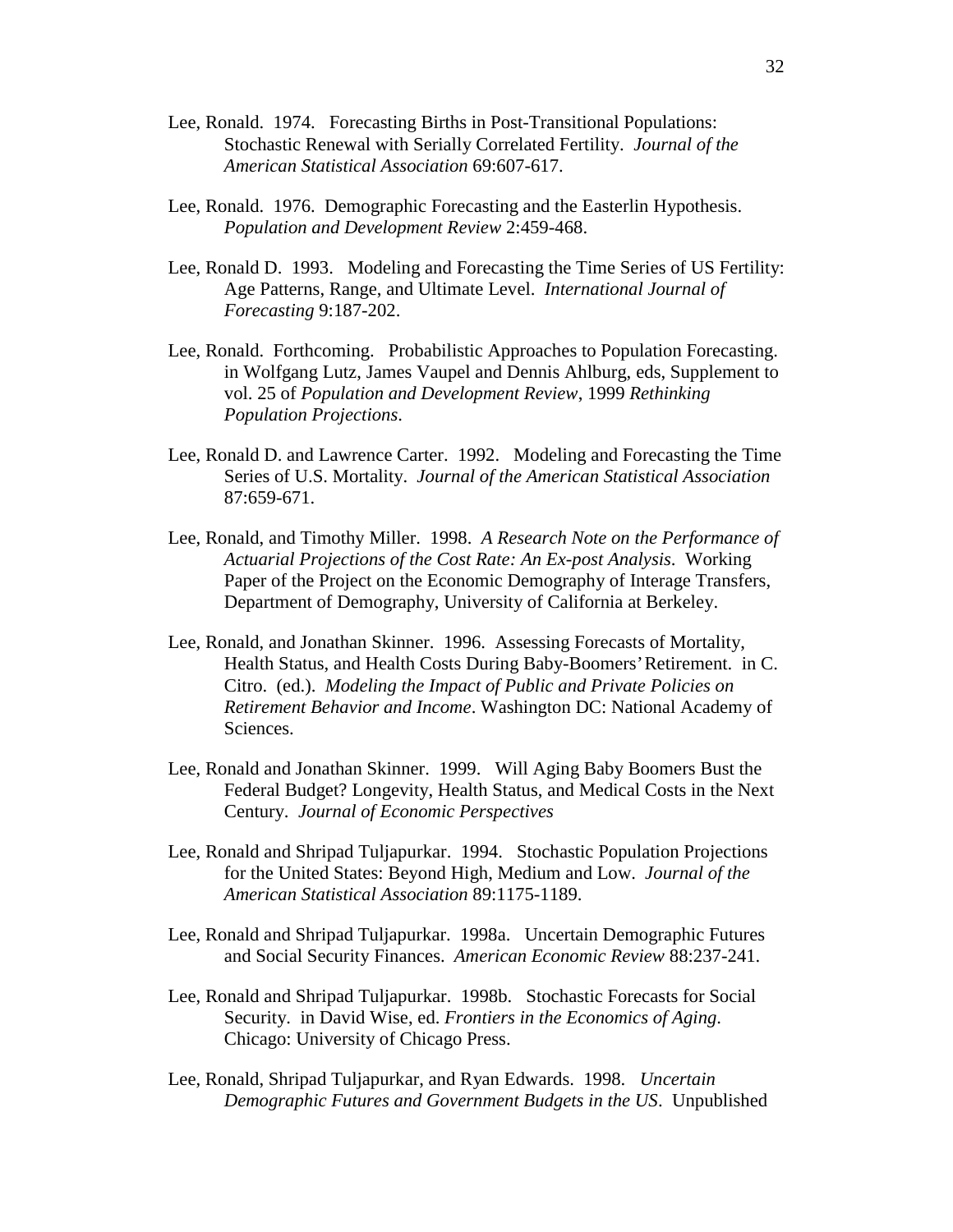manuscript of the Department of Demography, University of California at Berkeley; presented at the 1998 Annual Meetings of the Population Association of America, Chicago.

- Lubitz, James, James Beebe, and Colin Baker.. 1995. Longevity and Medicare Expenditures. *The New England Journal of Medicine* 332:999-1003.
- Lutz, Wolfgang, Warren Sanderson, and Sergei Scherbov. 1996. Probabilistic Population Projections Based on Expert Opinion Chapter 16 in Wolfgang Lutz, ed.. 1996. *The Future Population of the World: What Can We Assume Today*? , revised 1996 edition. London: Earthscan Publications Ltd.
- Lutz, Wolfgang and Sergei Scherbov. 1998. An Expert-Based Framework for Probabilistic National Population Projections: The Example of Austria *European Journal of Population* 14:1-17.
- Lutz, Wolfgang, Warren Sanderson and Sergei Scherbov. 1997. Doubling of World Population Unlikely *Nature* 387:803-805.
- Manton, Kenneth G., Larry S. Corder, and Eric Stallard. 1997. Chronic Disability Trends in Elderly United States Populations: 1982-94. *Proceedings of the National Academy of Science* 94: 2593-2598.
- Manton, Kenneth, Eric Stallard and H. Dennis Tolley. 1991. Limits to Human Life Expectancy: Evidence, Prospects, and Implications. *Population and Development Review*17:603-638.
- Mason, Andrew. 1996. Population and Housing *Population Research and Policy Review* 15:419-435.
- McNown, Robert and Andrei Rogers. 1989. Forecasting Mortality: A Parameterized Time Series Approach. *Demography* 26:645-660.
- McNown, Robert and Andrei Rogers. 1992. Forecasting Cause-Specific Mortality Using Time Series Methods. *International Journal of Forecasting* 8:413-432.
- Miller, Timothy. 1998. *Longevity and Medicare*. Working Paper of the Project on the Economic Demography of Interage Transfers, Department of Demography, University of California at Berkeley.
- Office of the Actuary, Social Security Administration (OASSA). 1992. *Life Tables for the United States Social Security Area, 1990-2080*. Actuarial Study No. 107, SSA Pub. No. 11-11536. Baltimore: Social Security Administration.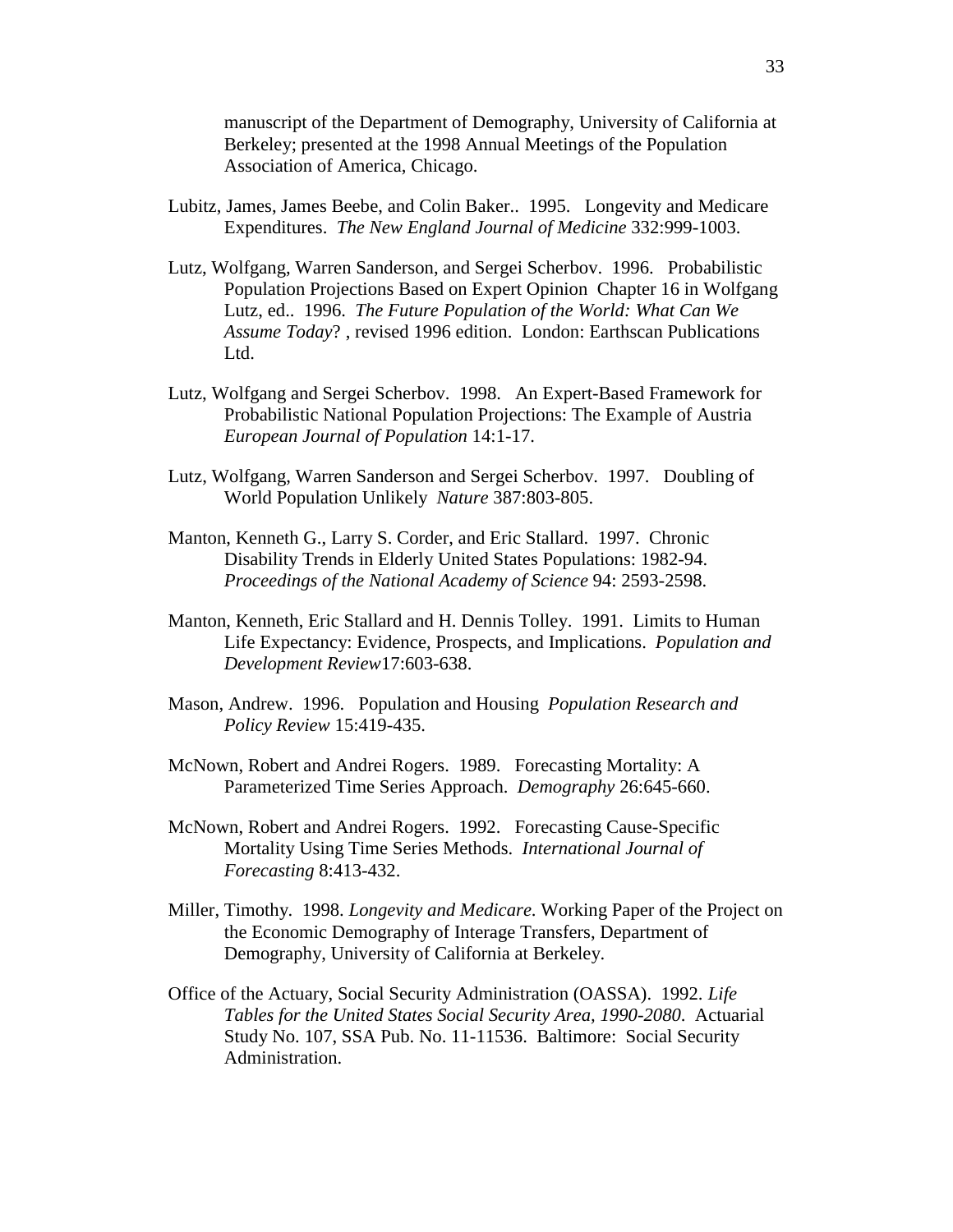- Office of the Actuary, Social Security Administration (OASSA). 1997. *Social Security Area Population Projections: 1997*. SSA Pub. No. 12-11553. Baltimore: Social Security Administration.
- Pflaumer, Peter. 1988. Confidence Intervals for Population Projections Based on Monte Carlo Methods. *International Journal of Forecasting* 4:135- 142.
- Sanderson, Warren. 1995. Predictability, Complexity, and Catastrophe in a Collapsible Model of Population, Development, and Environmental Interactions in Andre Rogers, ed., special issue of *Mathematical Population Studies* 5: 259-280*.*
- Smetters, Kent. 1998. *Privatizing Versus Prefunding Social Security in a Stochastic Economy*. Unpublished manuscript of the University of Pennsylvania, Department of Economics.
- Smith, James and Barry Edmonston. 1997. *The Face of the U.S. Population in 2050*. Working paper.
- Stoto, Michael. 1983. The Accuracy of Population Projections. *Journal of the American Statistical Association* 78:13-20.
- Tuljapurkar, Shripad and Carl Boe. 1997. *Validation, Probability-Weighted Priors, and Information in Stochastic Forecasts*. Unpublished manuscript of Mountain View Research, Mountain View, CA.
- Tuljapurkar, Shripad and Carl Boe. 1998. Mortality Change and Forecasting: How Much and How Little Do We Know? *North American Actuarial Journal* 2:3-47.
- Wachter, Kenneth W. 1991. Elusive Cycles: Are There Dynamically Possible Lee-Easterlin Models for U.S. Births? *Population Studies* 45: 109-135.
- Wachter, Kenneth W.. 1997. Kinship Resources for the Elderly. *Philosophical Transactions of the Royal Society B*. 352:1811-1817.
- Wachter, Kenneth W. and Caleb E. Finch, eds. 1997. *Between Zeus and the Salmon: The Biodemography of Longevity*. Washington, DC: National Academy of Sciences Press.
- Wilmoth, John R.. 1993. *Computational Methods for Fitting and Extrapolating the Lee-Carter Model of Mortality Change*. Technical Report, Department of Demography, University of California, Berkeley.
- Wilmoth, John R.. 1995. Are mortality projections always more pessimistic when disaggregated by cause of death? *Mathematical Population Studies* 5:293-319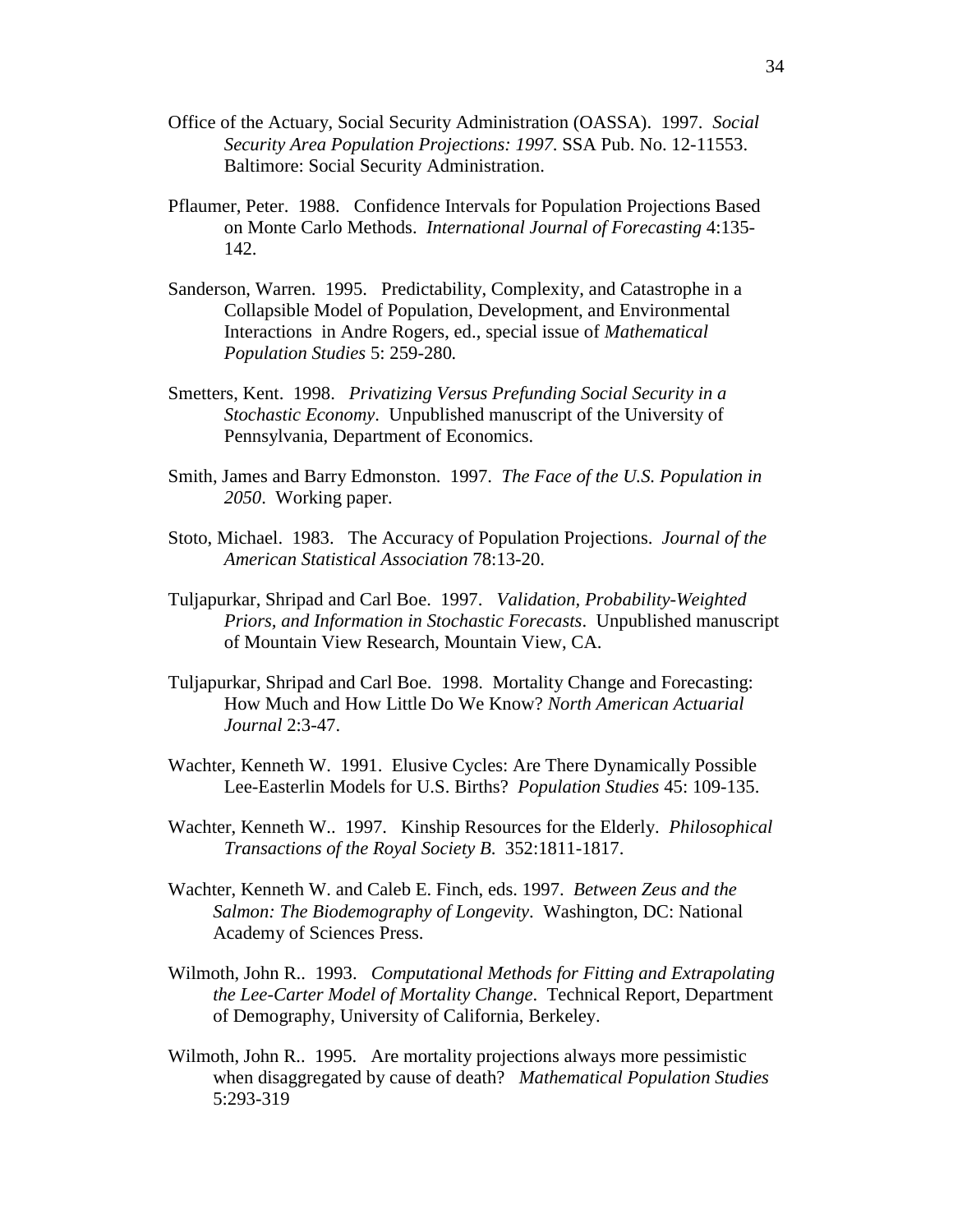- Wilmoth, John R.. 1996. Mortality projections for Japan: A comparison of four methods. In: Graziella Caselli and Alan Lopez (eds.), *Health and Mortality among Elderly Populations*, Oxford University Press.
- Wilmoth, John R. 1998. The future of human longevity: A demographer's perspective. *Science* 280: 395-397.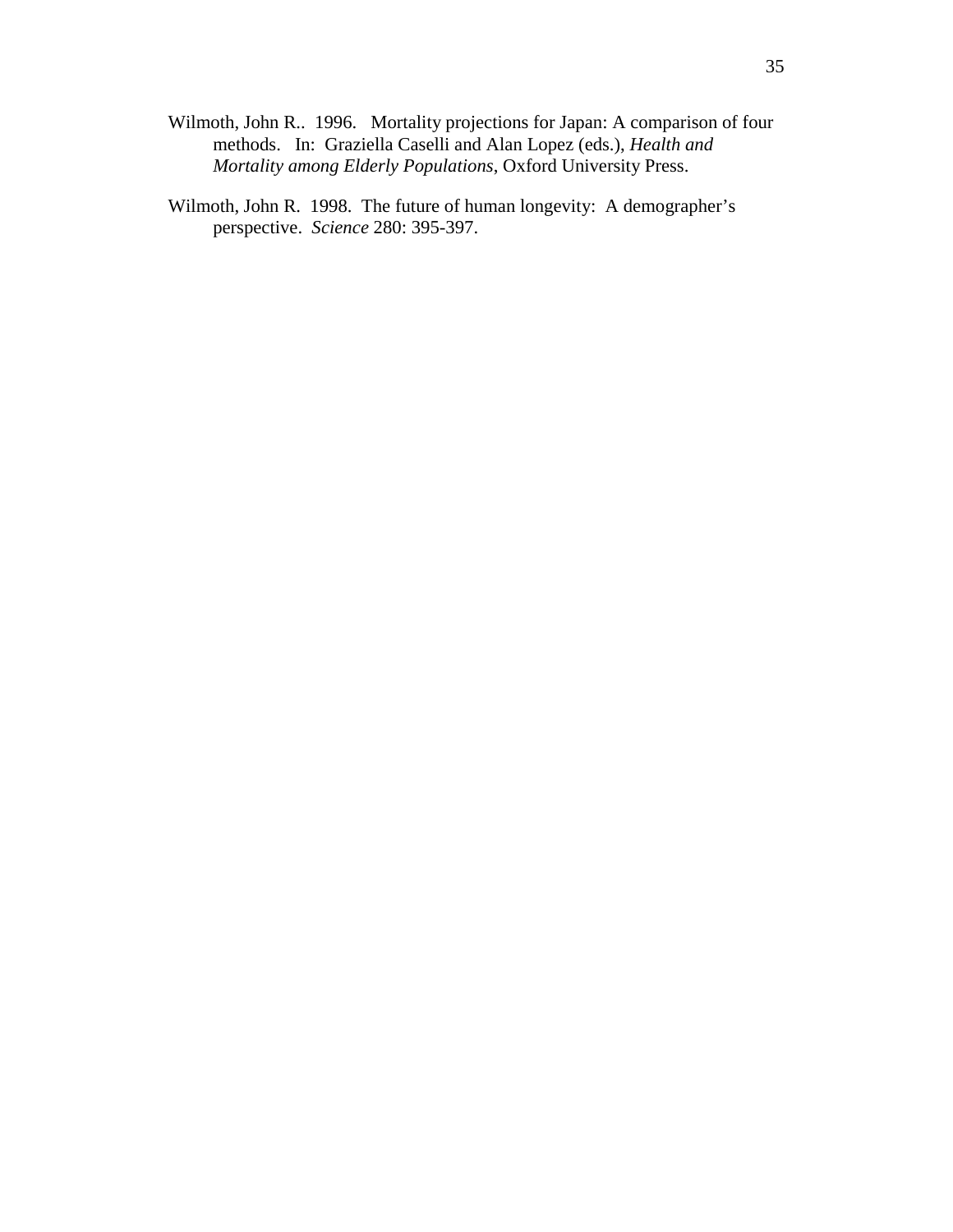| Age Group | 1900-1991<br>(base<br><i>period</i> ) | 1995-2080<br><i>(forecast)</i><br><i>period</i> ) | Base rate<br>- Forecast<br>rate | Ratio of forecast to trend<br>extrapolation in 2080 |
|-----------|---------------------------------------|---------------------------------------------------|---------------------------------|-----------------------------------------------------|
| $0-14$    | 3.27                                  | 1.52                                              | 1.75                            | 4.4                                                 |
| $15 - 64$ | 1.39                                  | 0.68                                              | .71                             | 1.8                                                 |
| 65-84     | .86                                   | 0.50                                              | .36                             | 1.4                                                 |
| $85+$     | 0.54                                  | 0.49                                              | .05                             | 1.0                                                 |
| Total     | 1.18                                  | 0.57                                              | $-0.61$                         | 1.67                                                |

Table 1. Average Annual Rate of Decline in Mortality for Base Period versus Forecast, by Age and Sex, % per Year

Note: Calculated from data in Office of the Actuary (1996:8-14). Rates are unweighted averages across age and sex. The last column indicates the ratio of the trend extrapolated rates to the SSA projected rates at each age and overall. It is calculated by exponentiating 85 years times .01 times the previous column.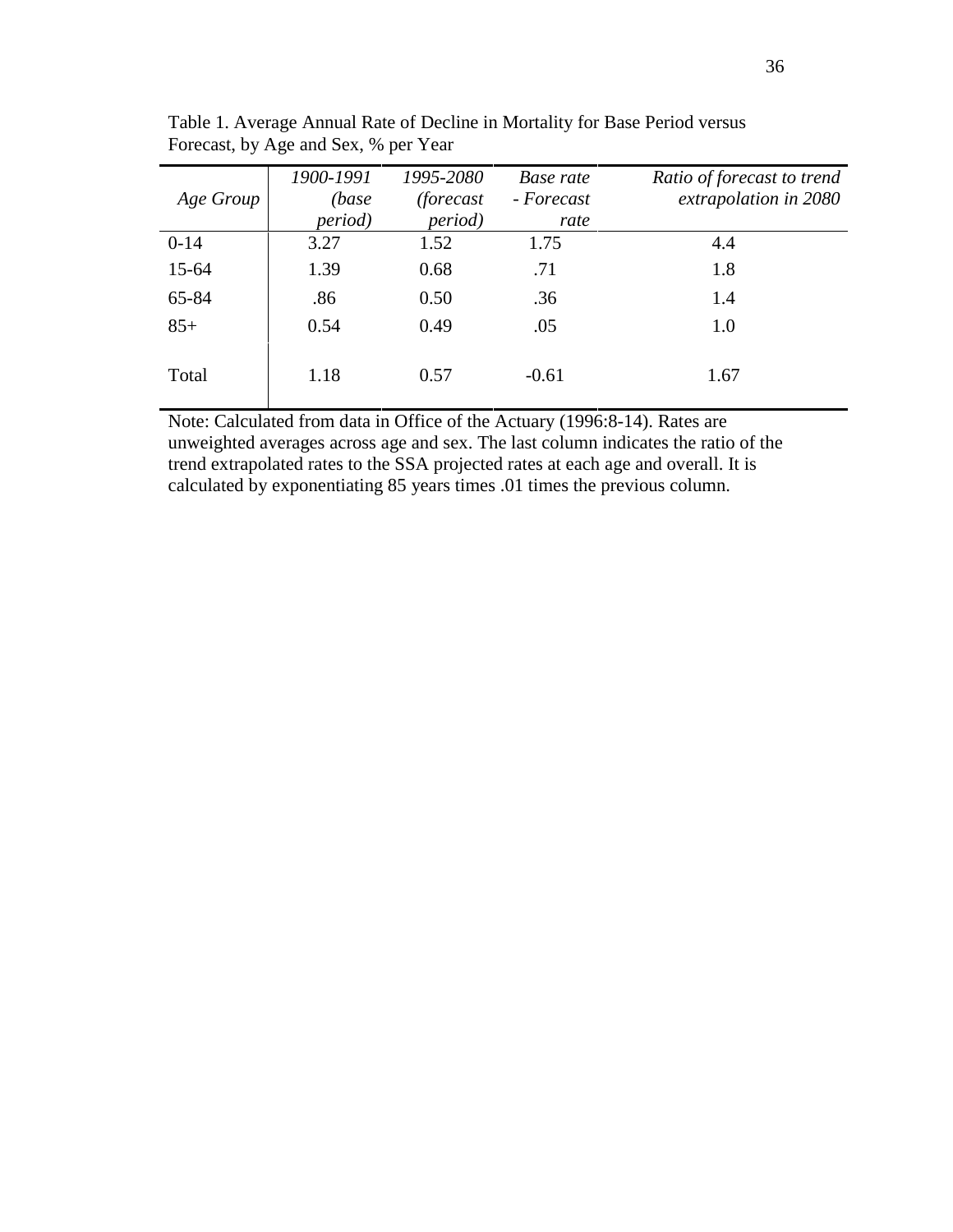|                          | $BC$ ('92 forc, to<br>2050) | OASSA ('92 forc,<br>to $2050$ | Lee-Tulja ('94<br>forc, to 2050) |
|--------------------------|-----------------------------|-------------------------------|----------------------------------|
| <b>Children</b>          | ±44                         | $\pm 31$                      | ±49                              |
| <b>Working Age</b>       | ±26                         | ±13                           | n.a.                             |
| <b>Elderly</b>           | ±27                         | ±9                            | $\pm 10$                         |
| <b>Old Age Dep Ratio</b> | $\pm 3$                     | ±21                           | ±35                              |
| $65+120-64$              |                             |                               |                                  |
| <b>Tot Dep Rat</b>       | ±10                         | $\pm 0$                       | ±24                              |
| $(<20+65+)$ / 20-64      |                             |                               |                                  |

Table 2. High-Low Ranges for Forecasts of Selected Items to 2050, as Percent of Middle Forecast (Calculated as 100(H-L)/(2\*M))

Calculated as the  $(high - low)/(2*middle)$ . For Census, High minus Low; for Actuary, High Cost minus Low Cost; for Lee-Tulja, upper 95% bound minus lower 95% bound. The date of publication of the forecast is indicated; all are for the year 2050, which is the latest published by the Census Bureau. For Census, Children are <18; for others, <20. Elderly are always 65+. Lee and Tuljapurkar (1994) did not publish a probability bound for the working age population, so none is shown.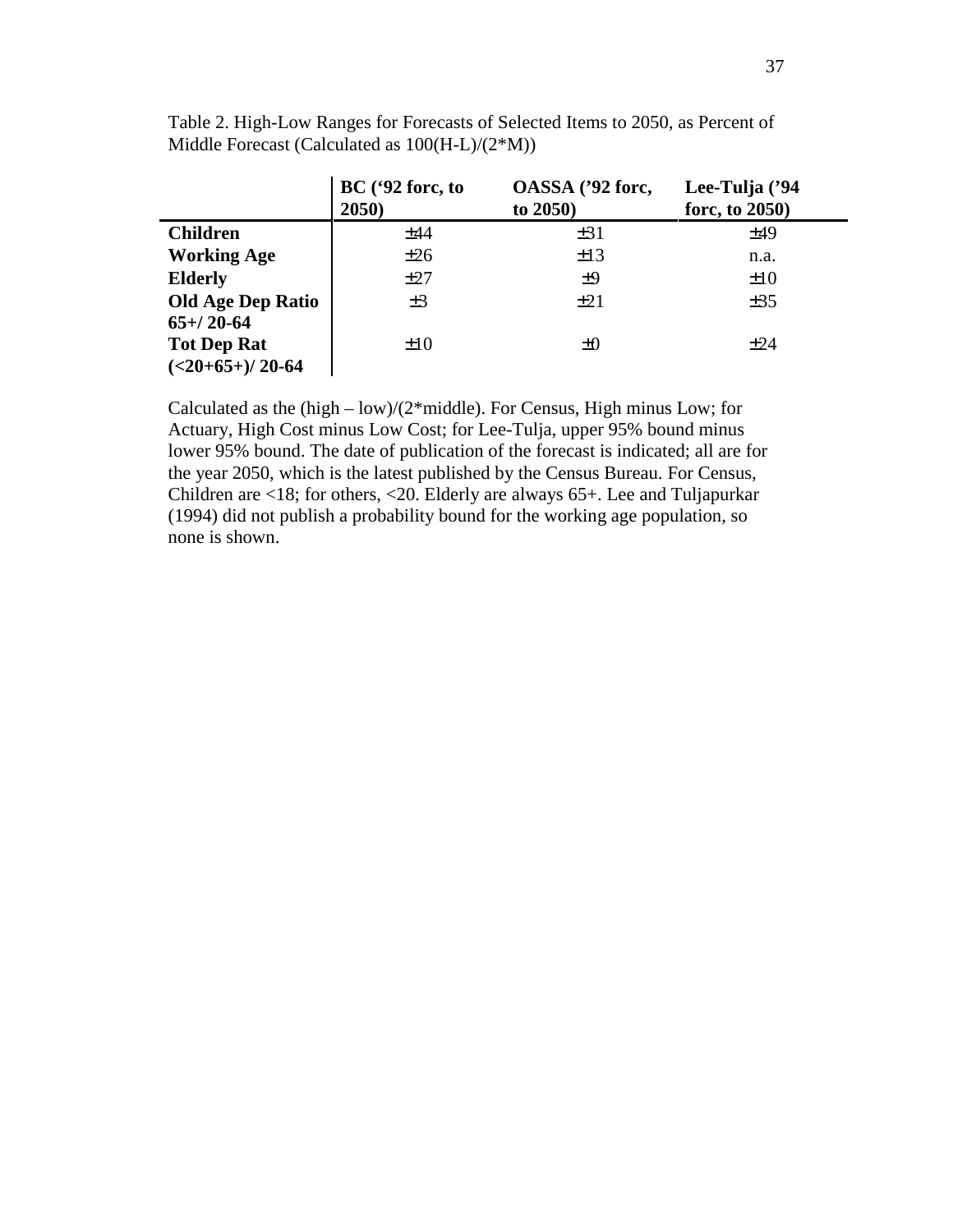| Forecast Horizon (years) Census by Day Census by Stoto | (1996) | (1983) | Lee-Tulja<br>(stoch sim) |
|--------------------------------------------------------|--------|--------|--------------------------|
| 5                                                      | 0.17   | 0.38   | 0.13                     |
| 10                                                     | 0.31   | 0.48   | 0.17                     |
| 15                                                     | 0.40   | 0.61   | 0.18                     |
| 20                                                     | 0.45   | 0.65   | 0.19                     |

Table 3. Standard Errors for Forecasts of the Population Growth Rate by Horizon (percent per year)

Note: Calculations by Day (1996:30) and Stoto (1983) are ex post analyses of the difference between the projected and actual average population growth rate for each horizon, based on forecasts from 1945 to 1970 (Stoto) or 1950 to 1992 (Day). The Lee-Tuljapurkar figures are based on the standard error of projected growth rates on individual sample paths, about the mean forecast.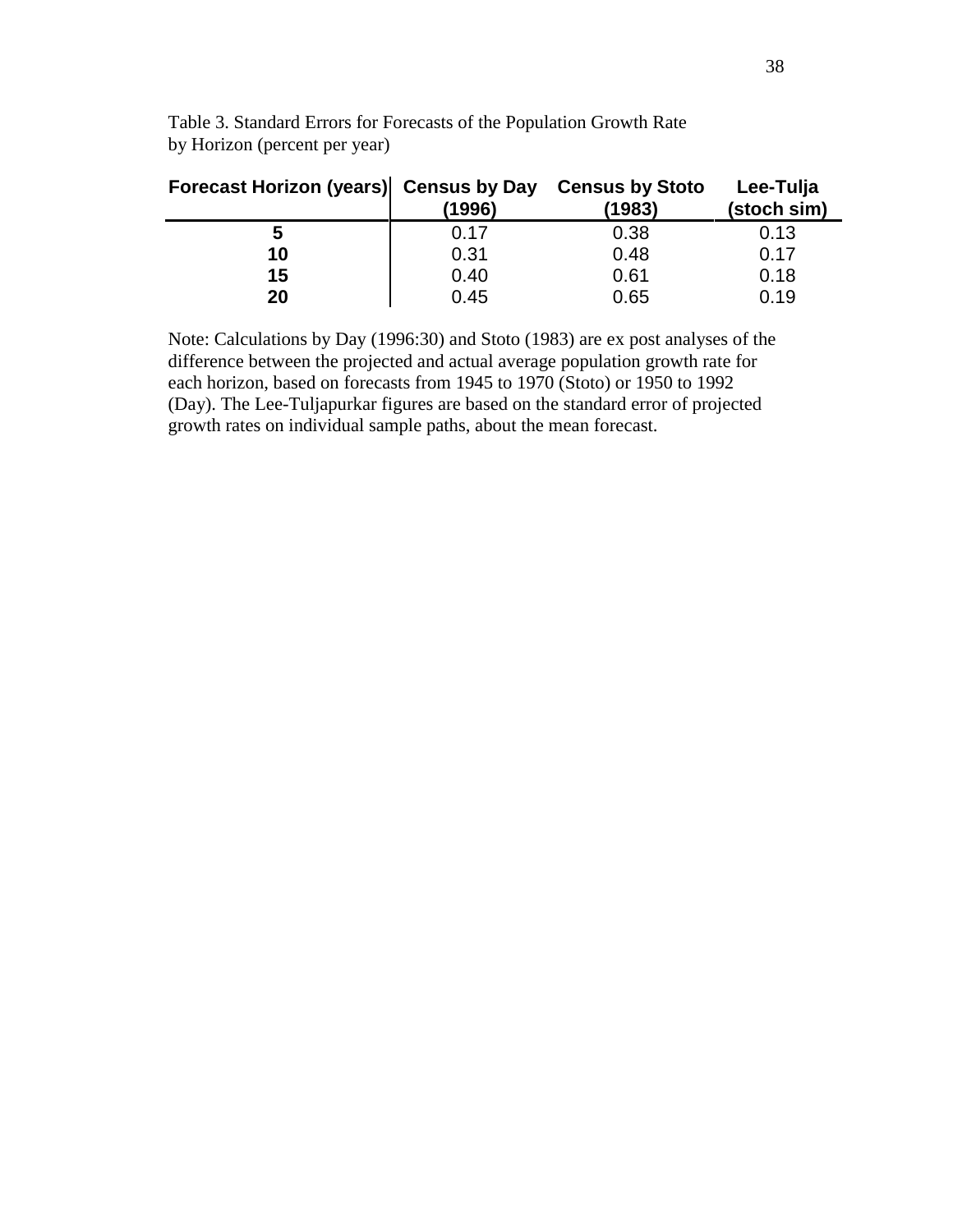| <b>Years since</b><br><b>Forecast</b> | Average $\%$<br><b>Error</b> | <b>Root Mean</b><br>Sqd % Error | <b>SSA Forecast</b><br>Range $(\% )$ | <b>Stand Error</b><br>$(\%)$ of Lee- |
|---------------------------------------|------------------------------|---------------------------------|--------------------------------------|--------------------------------------|
|                                       | $(SSA:1950-89)$              | $(SSA:1950-89)$                 | $(H-L)/(2M)$                         | <b>Tulja Forecast</b>                |
| $1 - 4$                               | $-2.6(7)$                    | 3.0                             | 2.9                                  | 2.4                                  |
| $5-14$                                | $+0.2(25)$                   | 7.0                             | 11.2                                 | 5.5                                  |
| $15 - 24$                             | $-1.2(26)$                   | 11.1                            | 13.3                                 | 6.8                                  |
| $25 - 34$                             | $+3.6(16)$                   | 9.1                             | 16.9                                 | 7 9                                  |

Table 4. Errors of Cost Rate Forecasts from Ex Post Analysis of OASSA Projections, 1950-1989, and Lee-Tuljapurkar Stochastic Forecasts (ex ante), by Horizon (Adjusted for unanticipated changes in legislated benefits)

Note: The first column is calculated from all available Reports of the Trustees, from 1950 to the present. Numbers in parentheses represent the number of observations on which the average is based; this number is the same for the next column as well. The OASSA forecasts have been adjusted to reflect subsequent unanticipated changes in legislated benefit levels, modifying the pre-1972 "level earnings, level benefit" forecasts. The SSA Forecast Range is calculated from Trustees of SSA (1998:169-170) as the 100\*(High – Low)/(2\*Intermediate). The Lee-Tuljapurkar standard errors are calculated from the stochastic simulations. Throughout, errors are calculated as (Actual – Forecast)/Actual.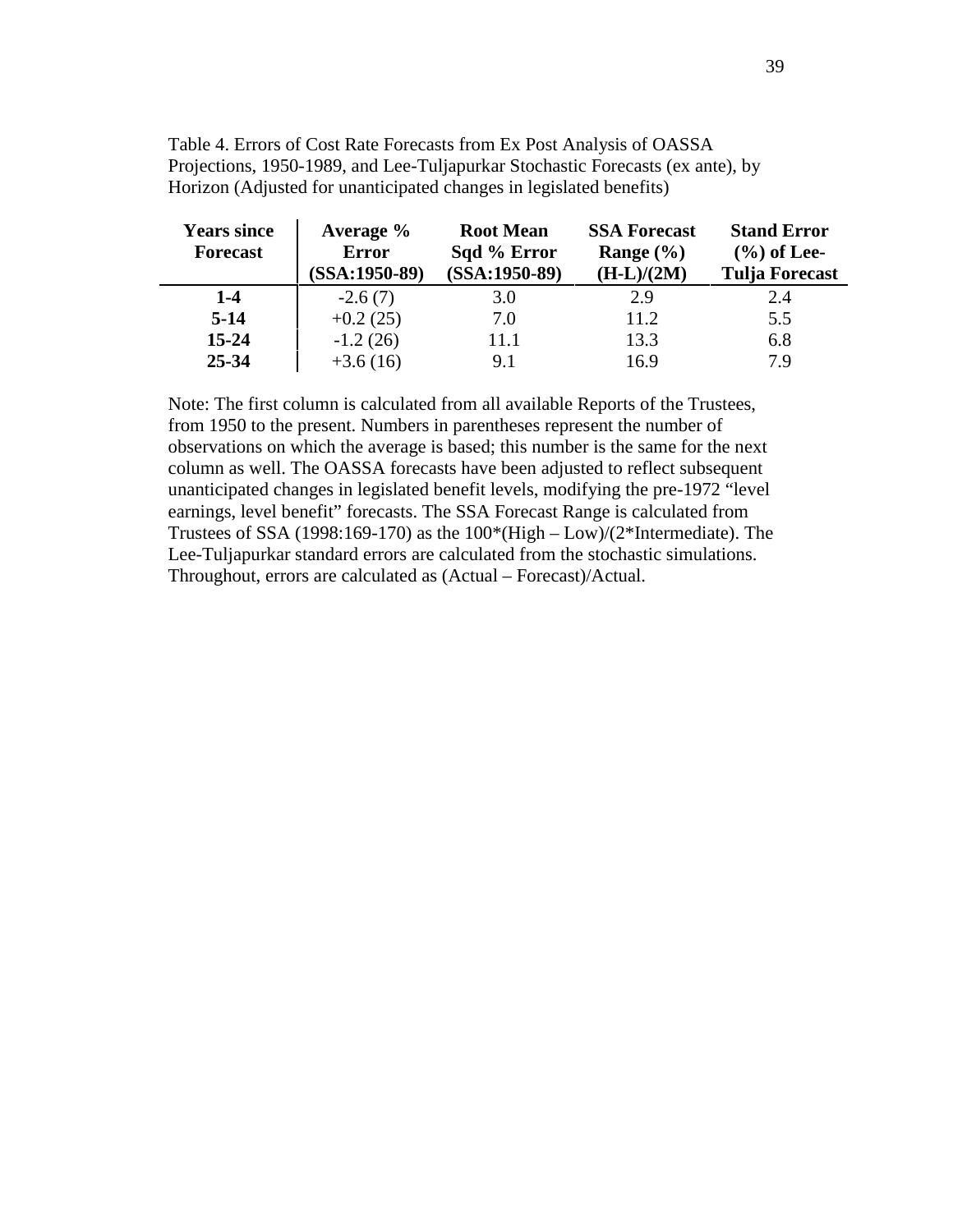# Figure 1. TFR: Actual and Middle Series Projections 1940-2005



(Source: U.S. Census Bureau, Current Population Reports, Series P-25)

Year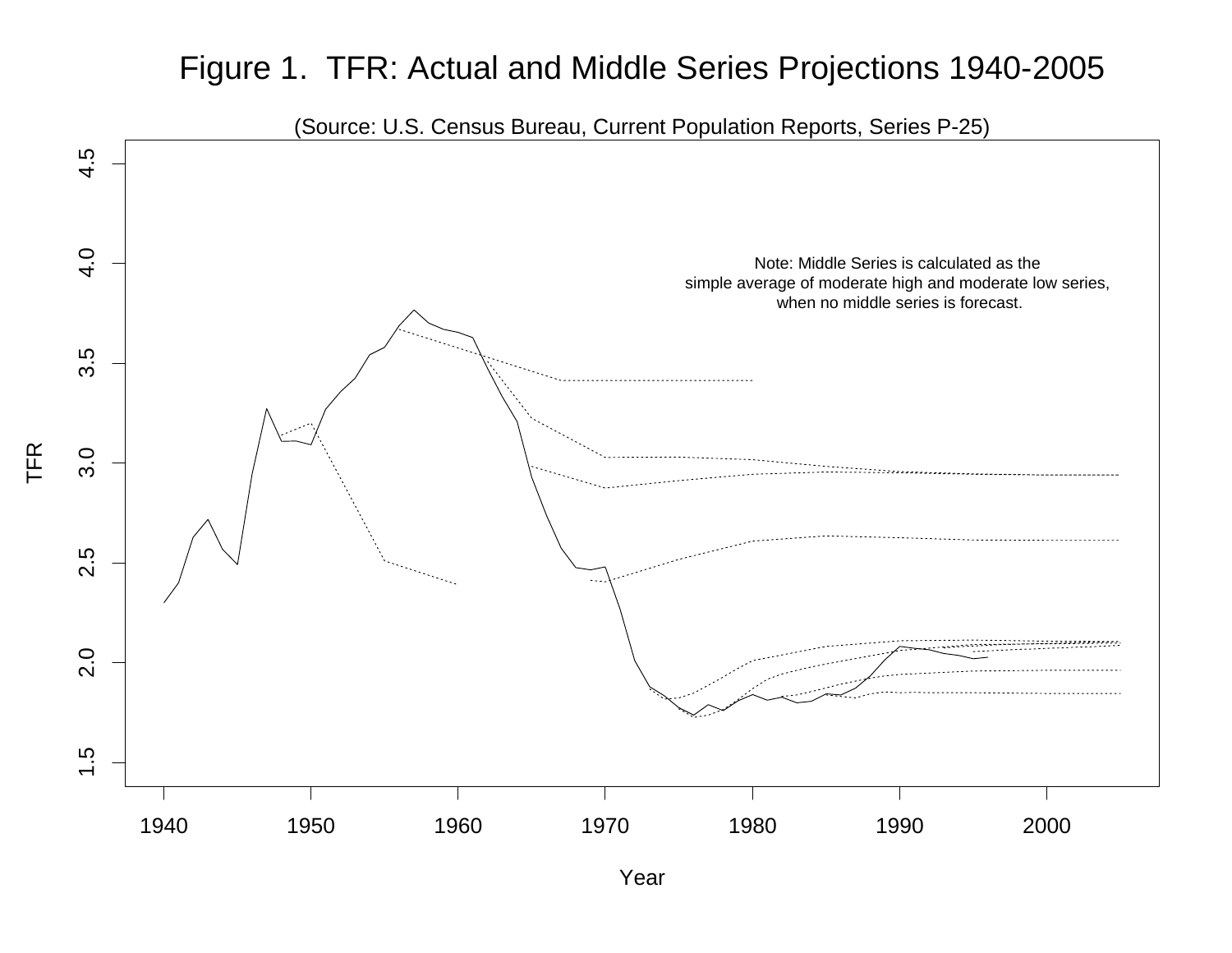# Figure 2. TFR: Actual and High/Low Series Projections 1940-2005



Year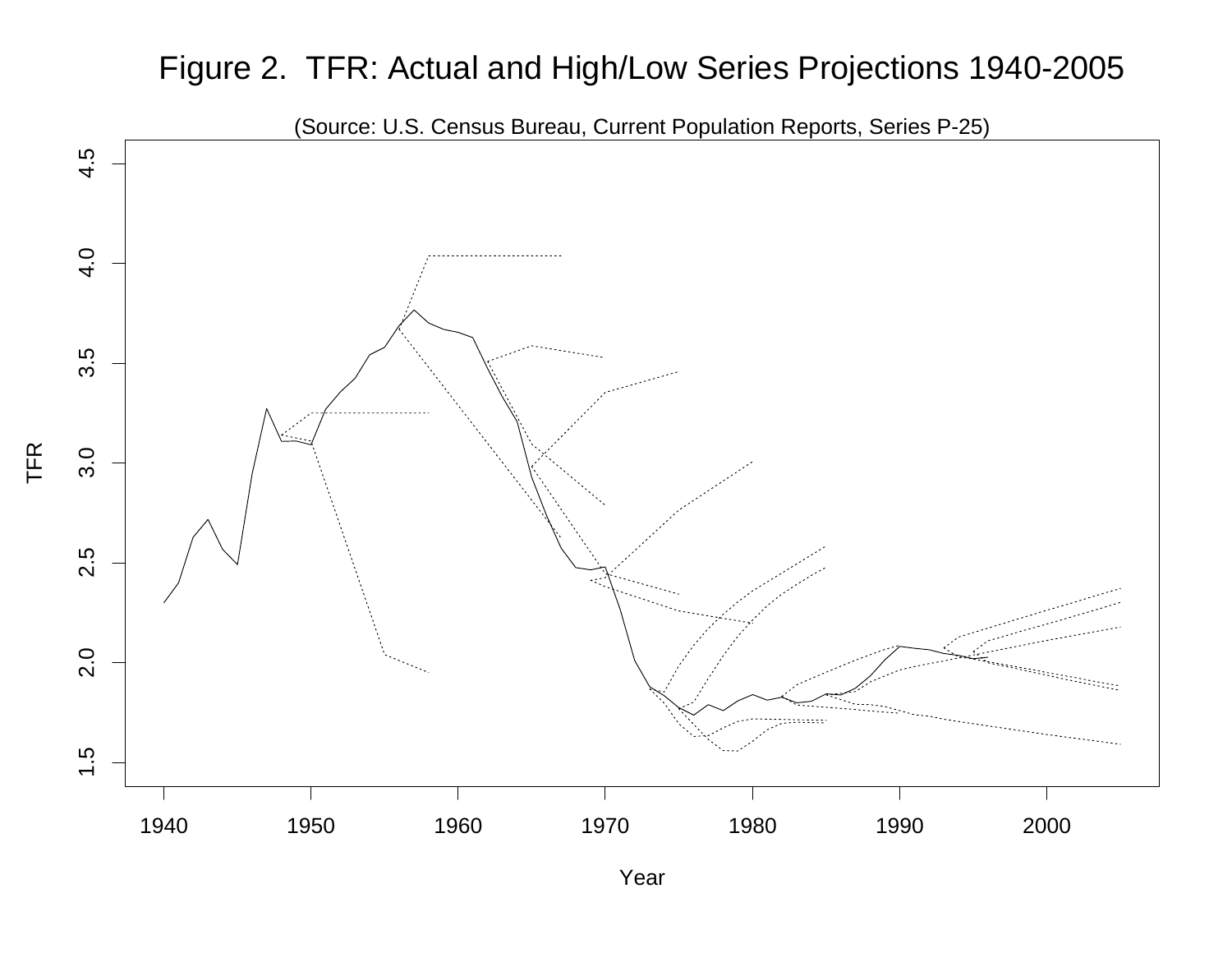**Figure 3 Actual and Middle Series Projections of Life Expectancies for the United States [Source: Social Security Administration, Actuarial Studies]**

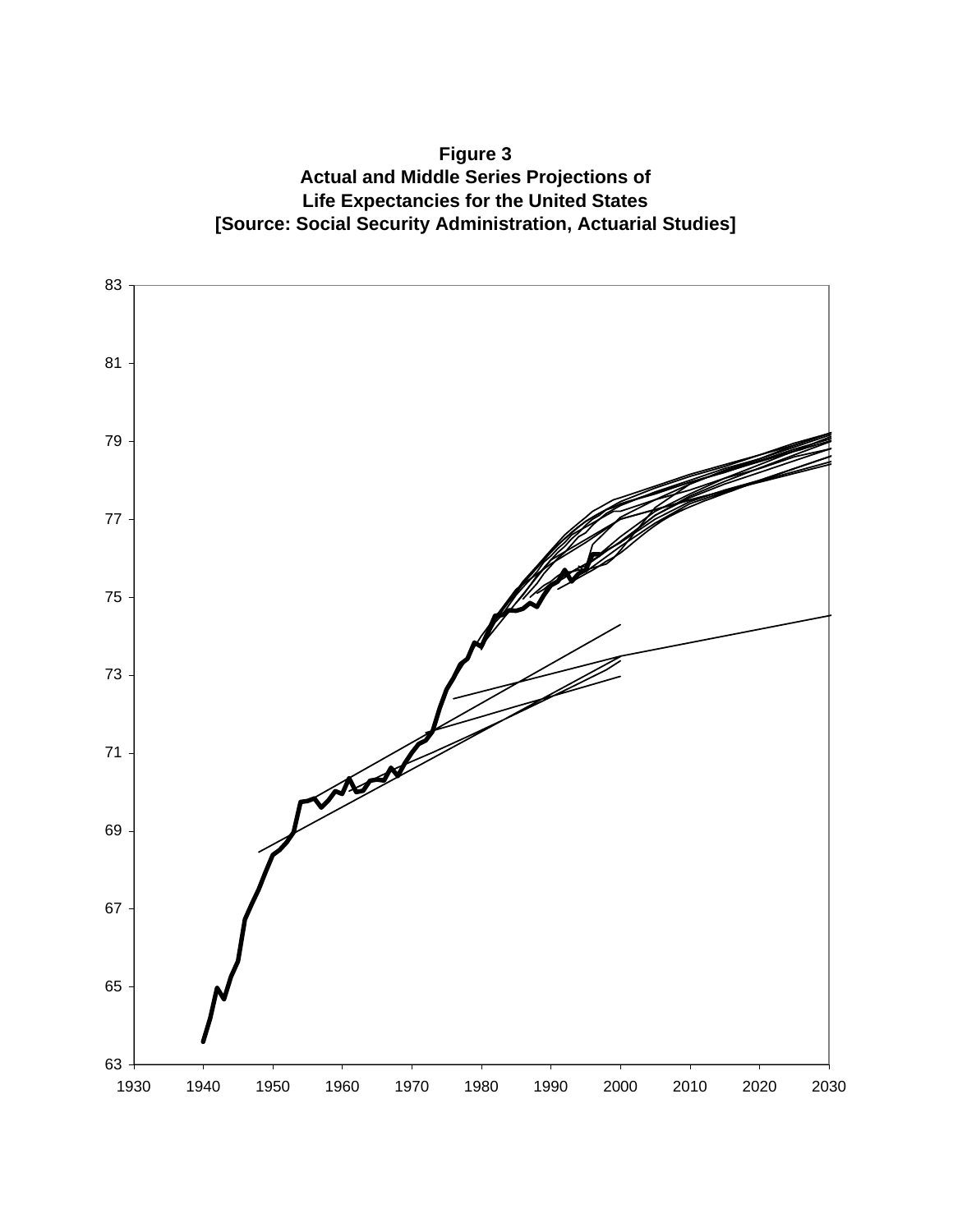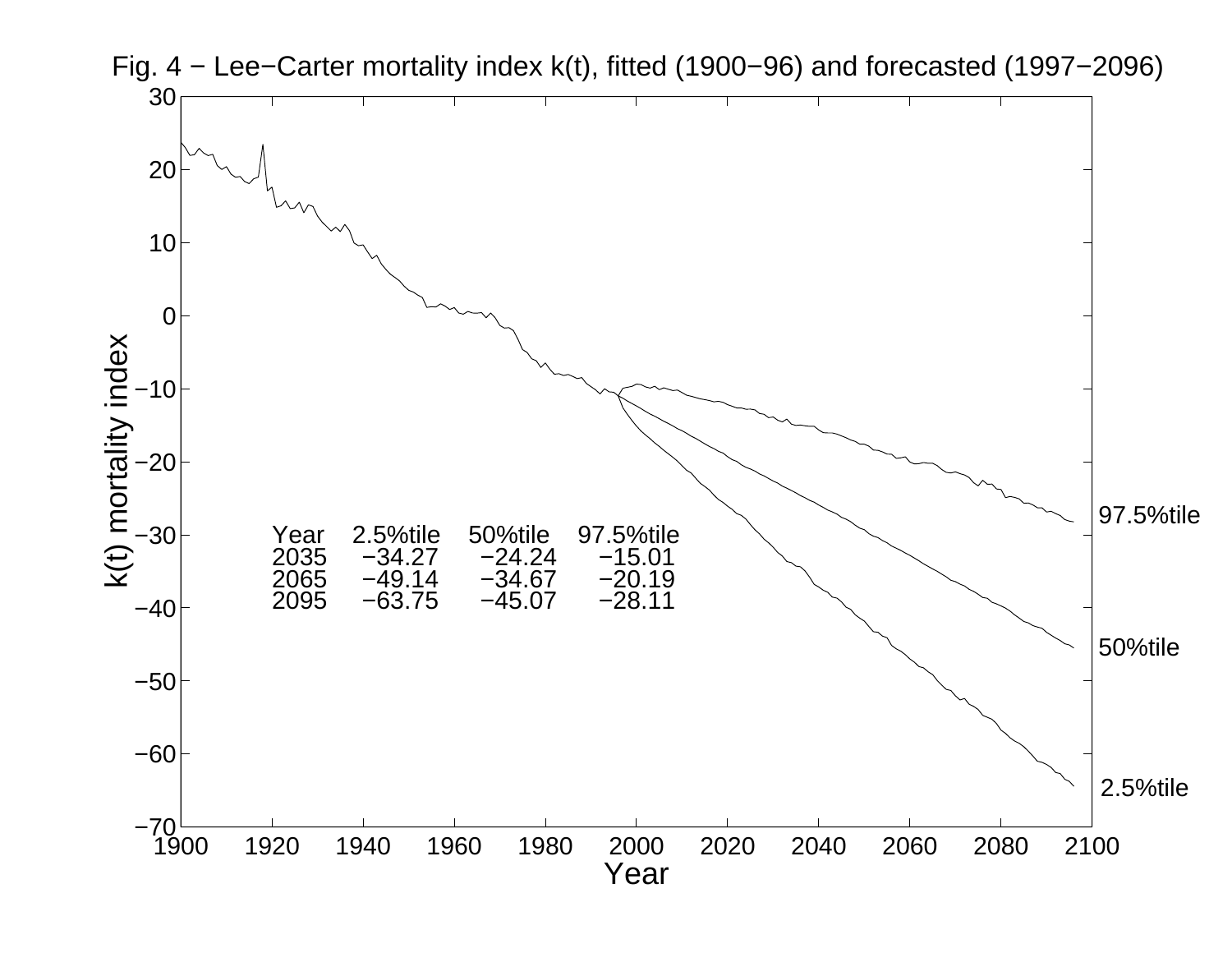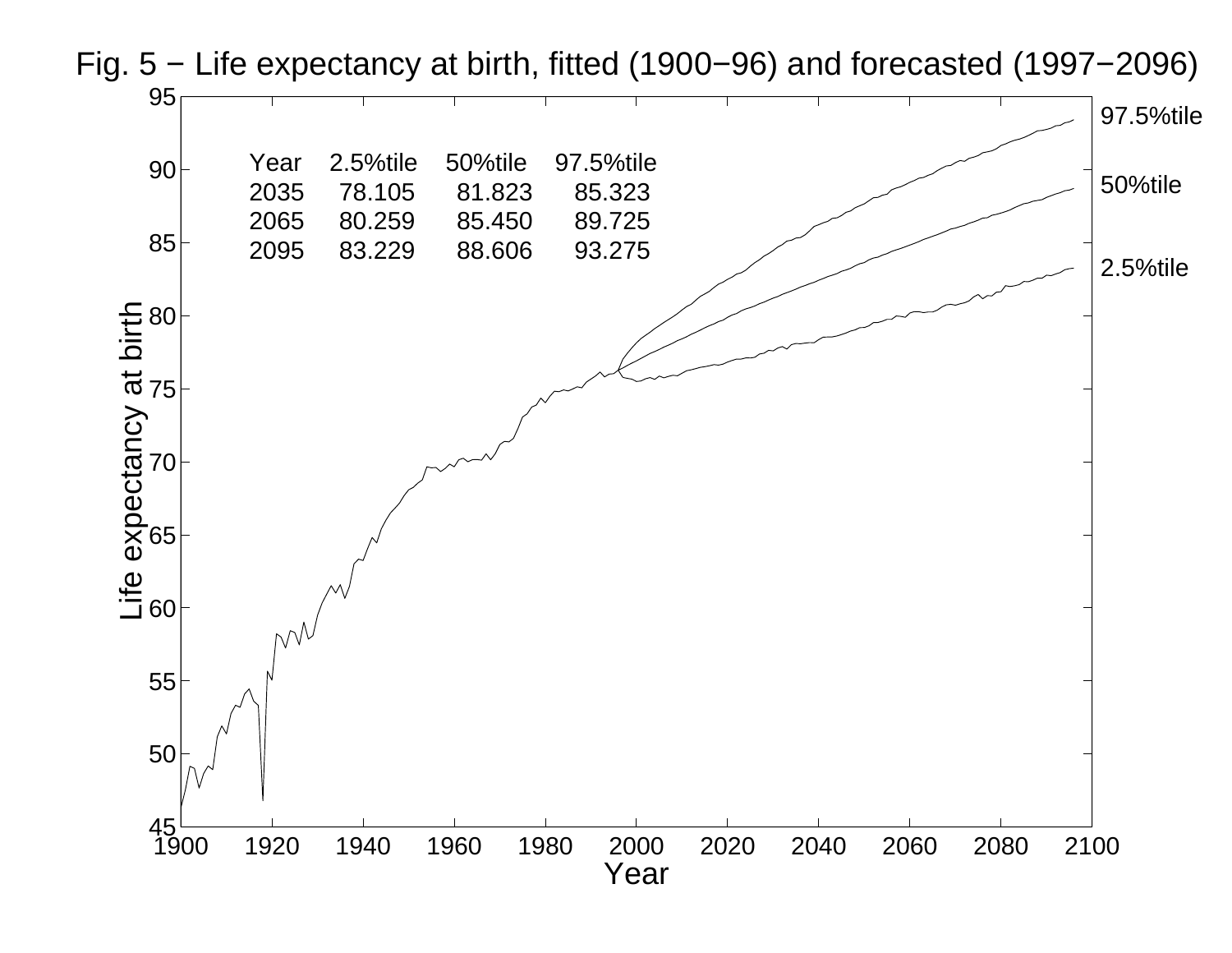# Figure 6. Projections of Life Expectancy at Birth, 1990-2000



Years

Date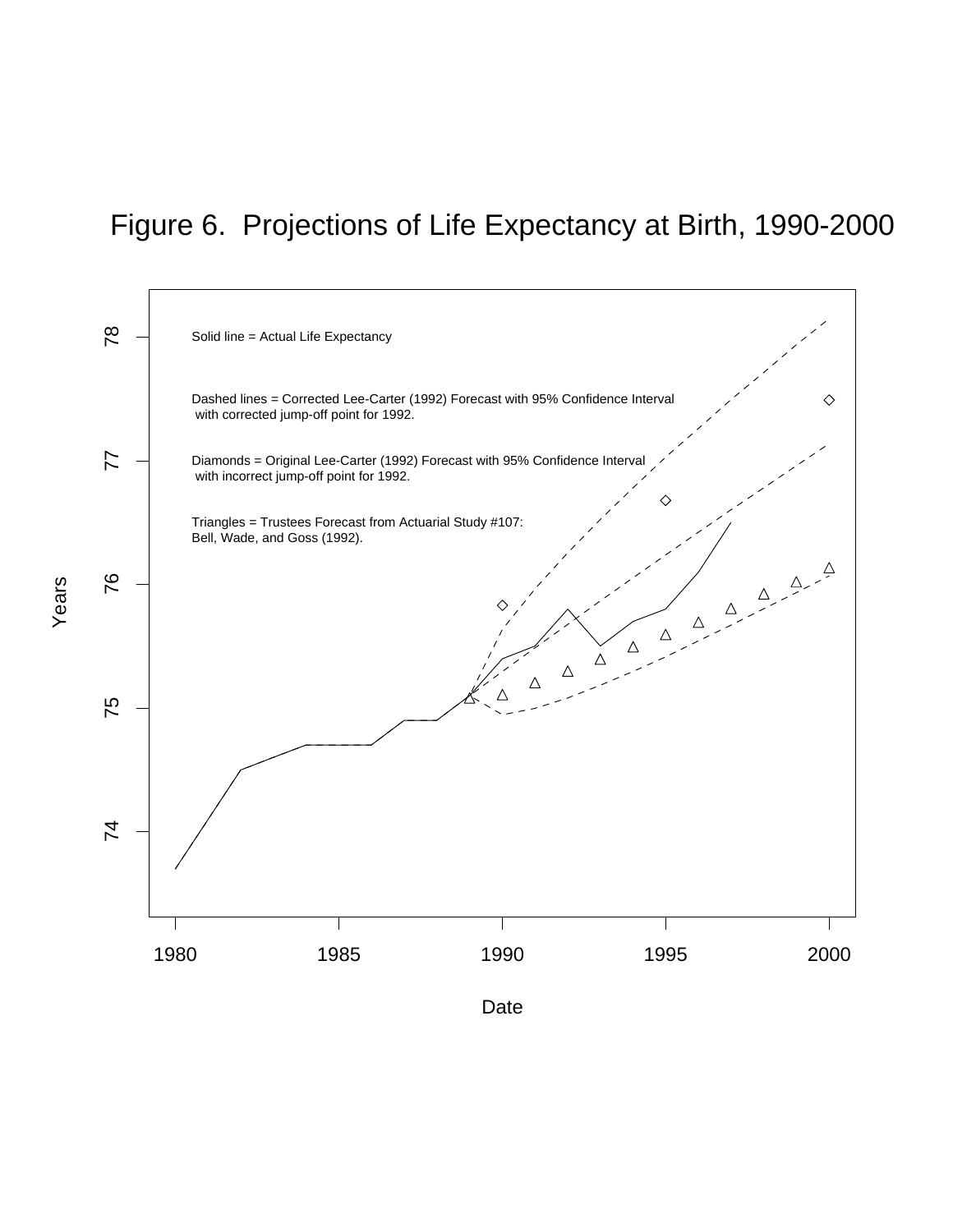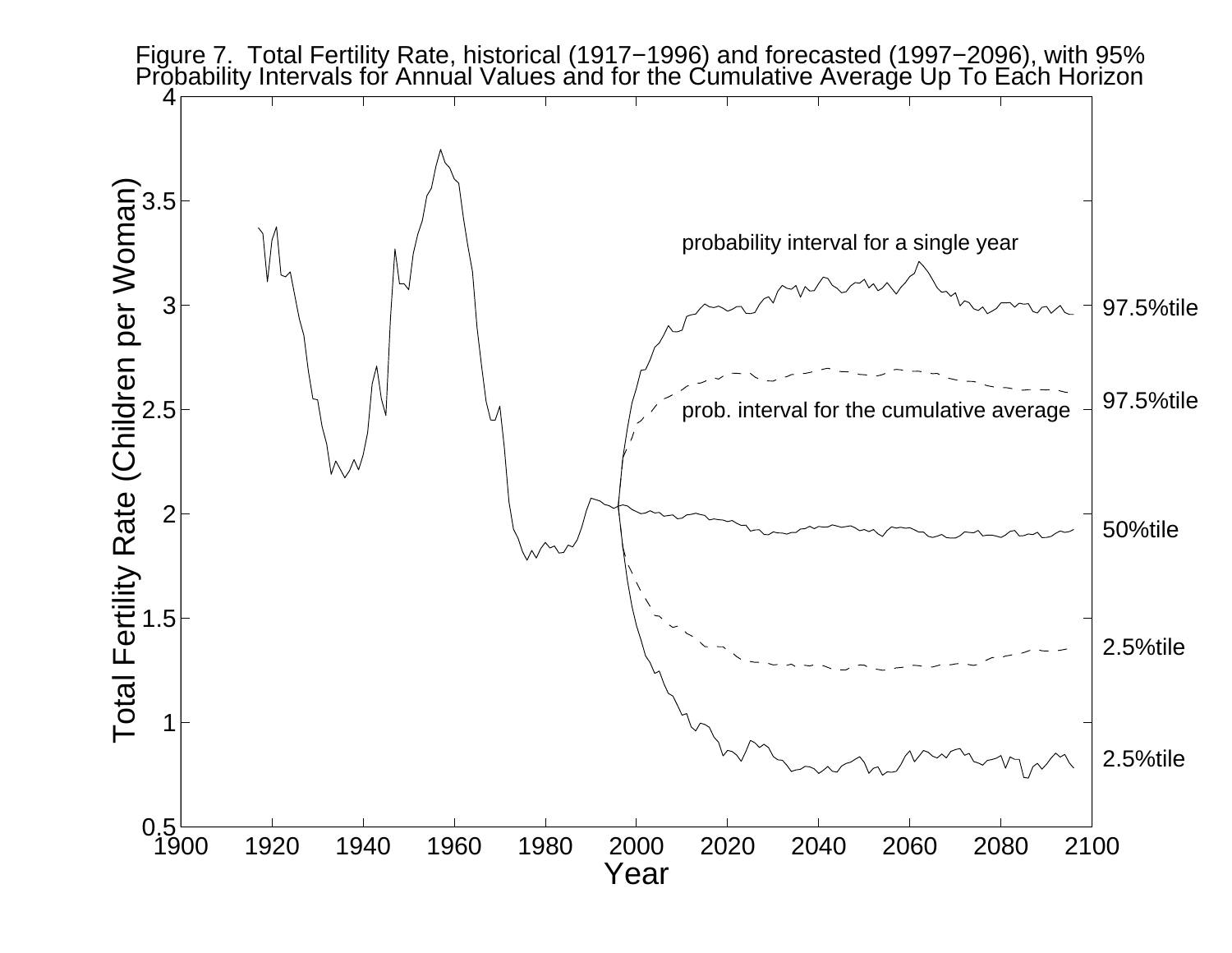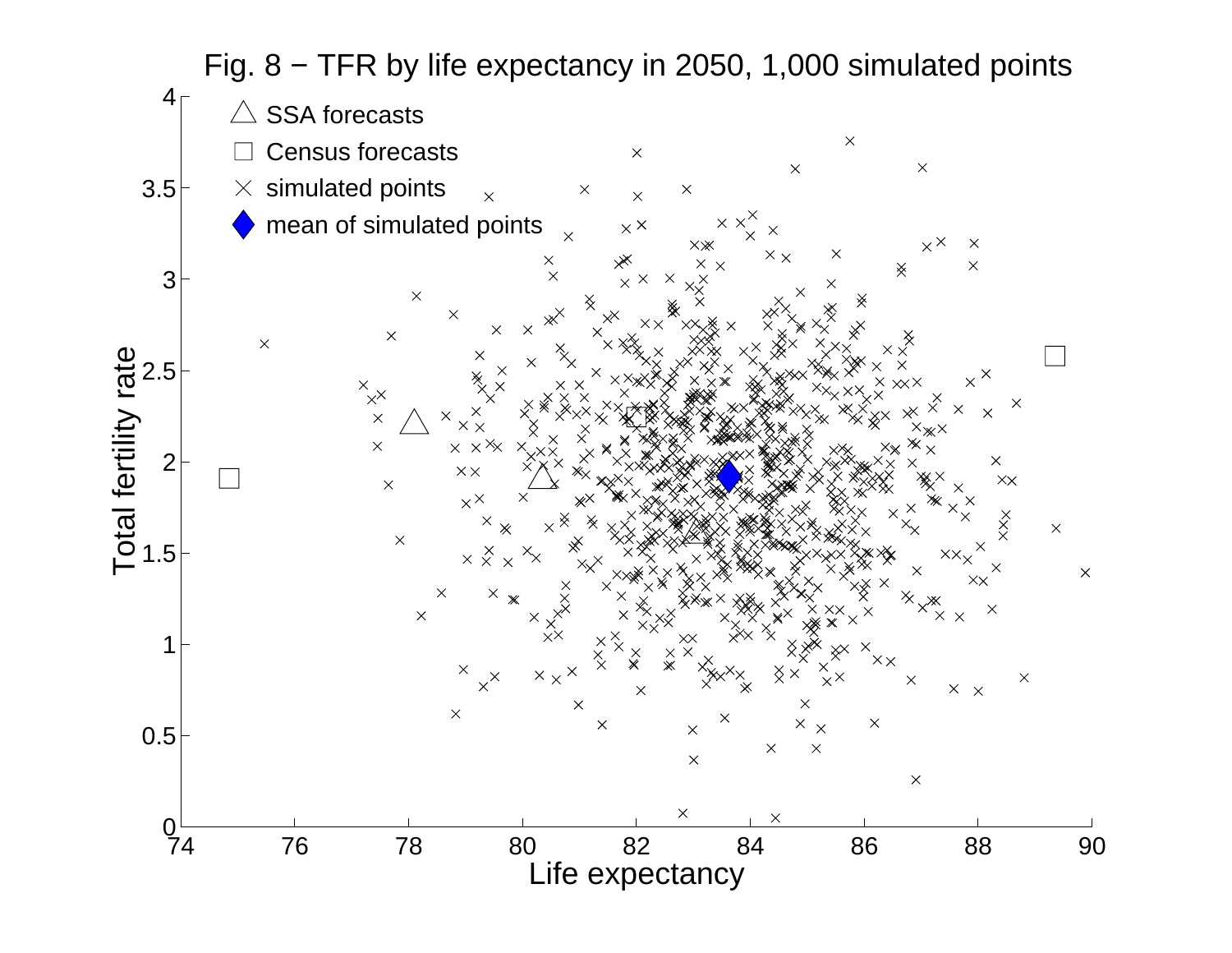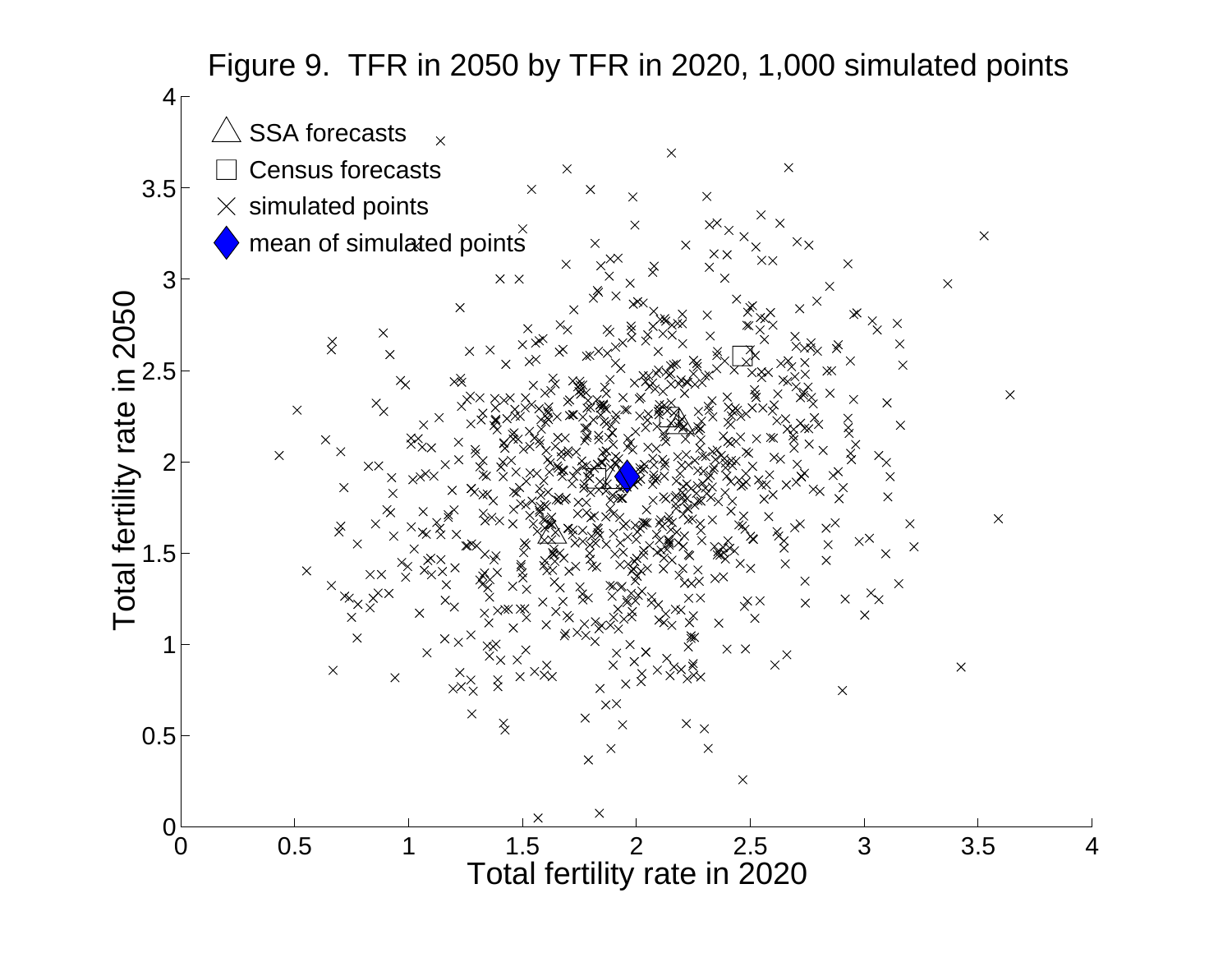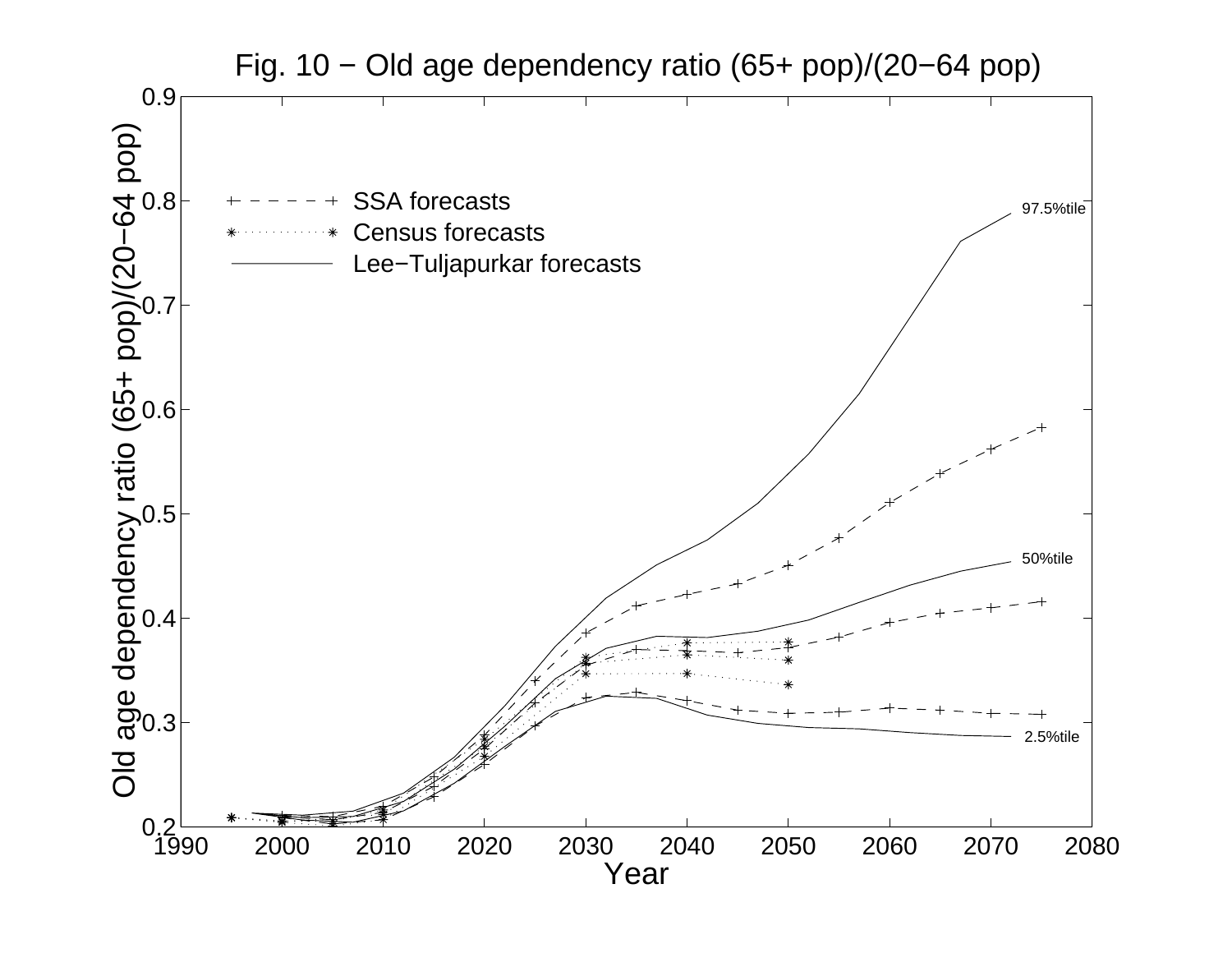

Note: Census uses (>64 pop + <18 pop)/(18−64 pop).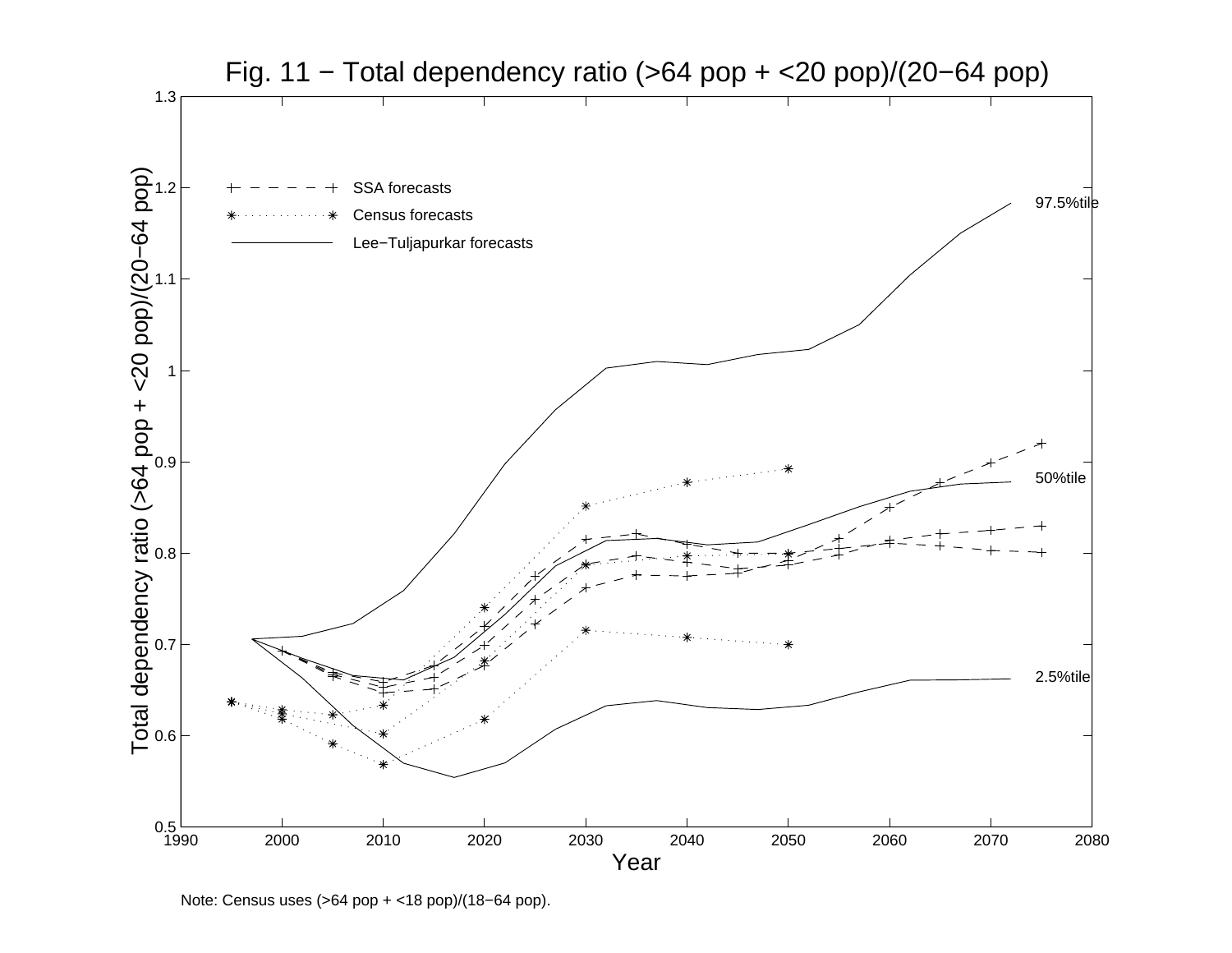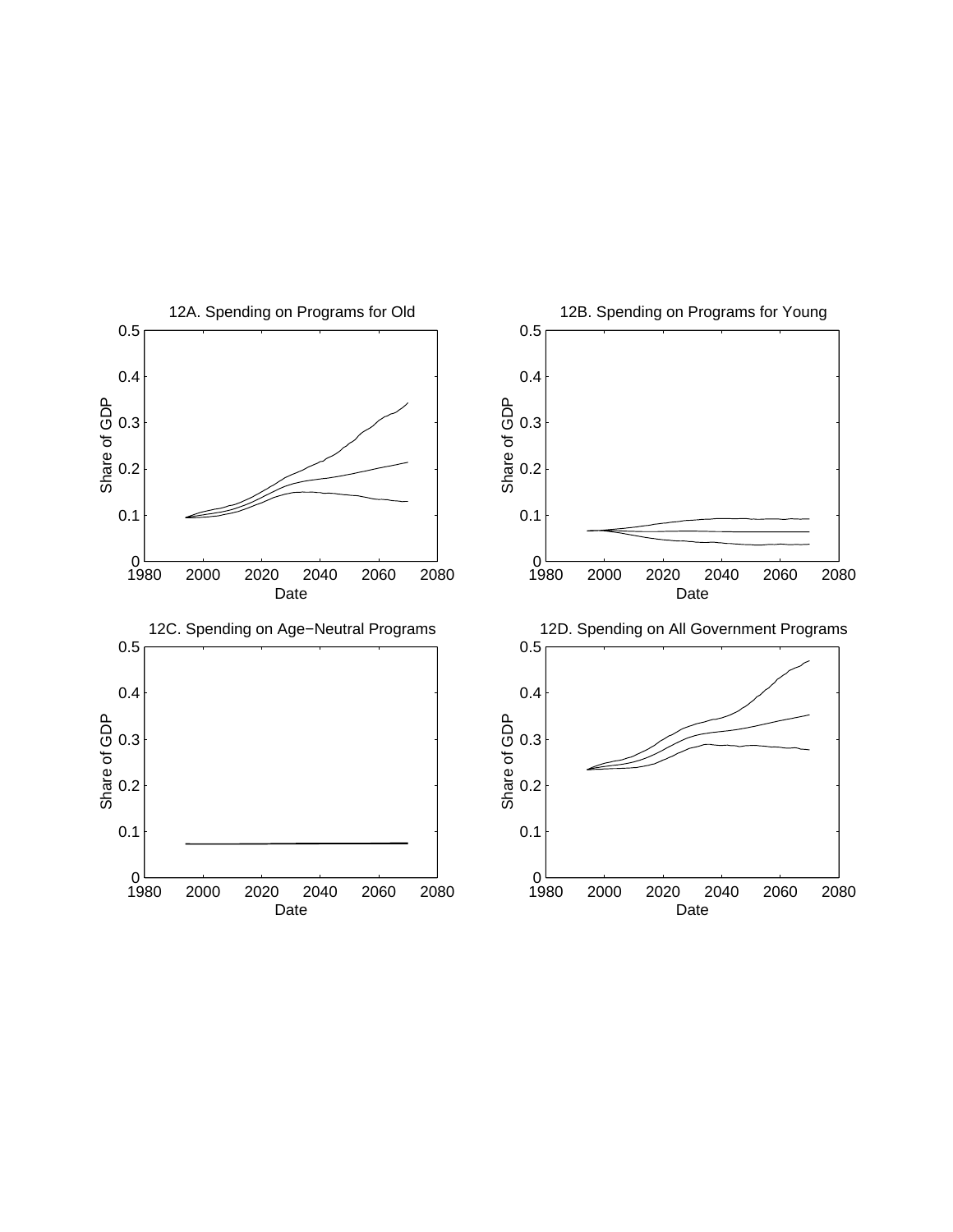

Figure 13. Tax Rate for Year-Ahead Balance (Distribution by Selected Probability Percentiles)

Date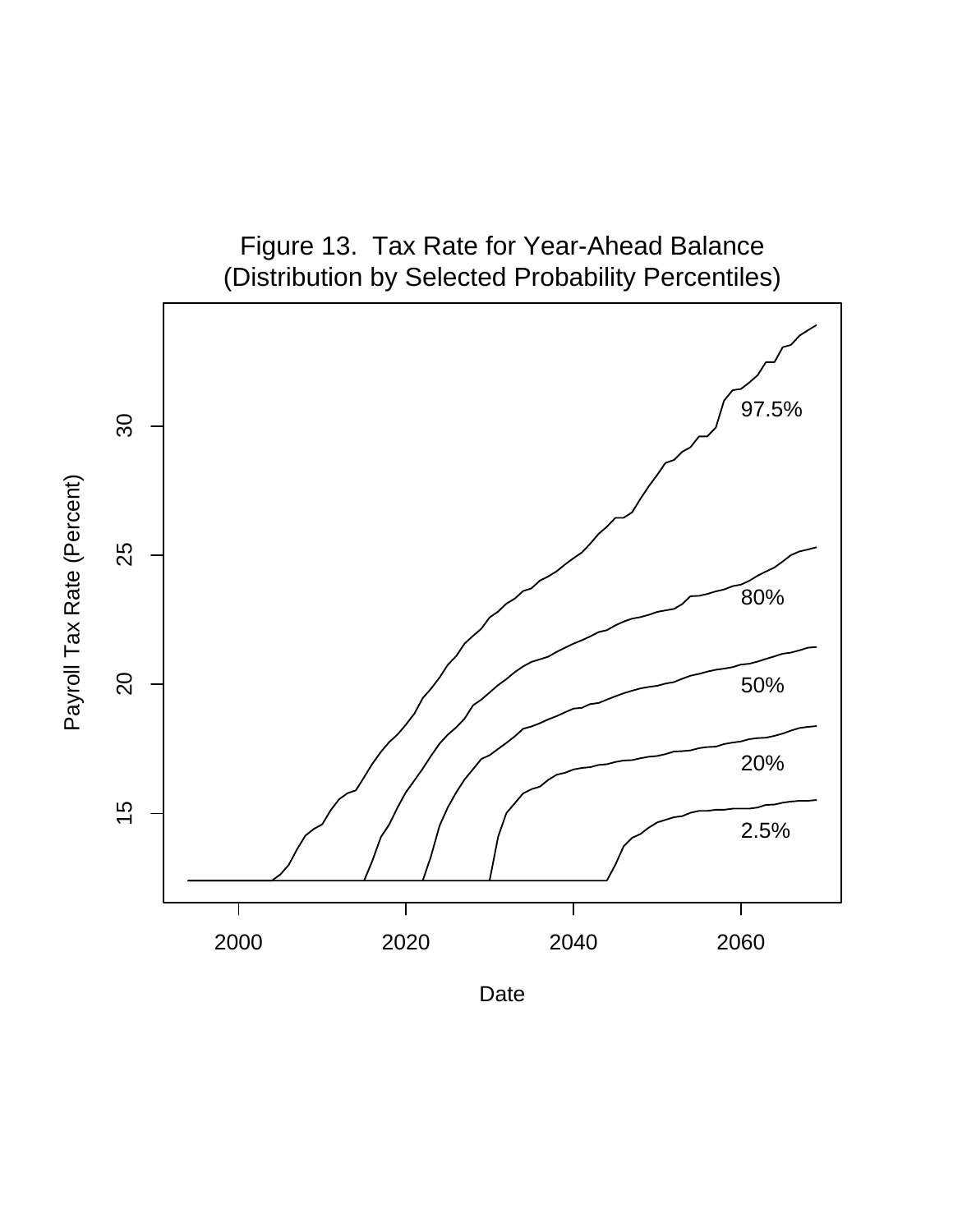